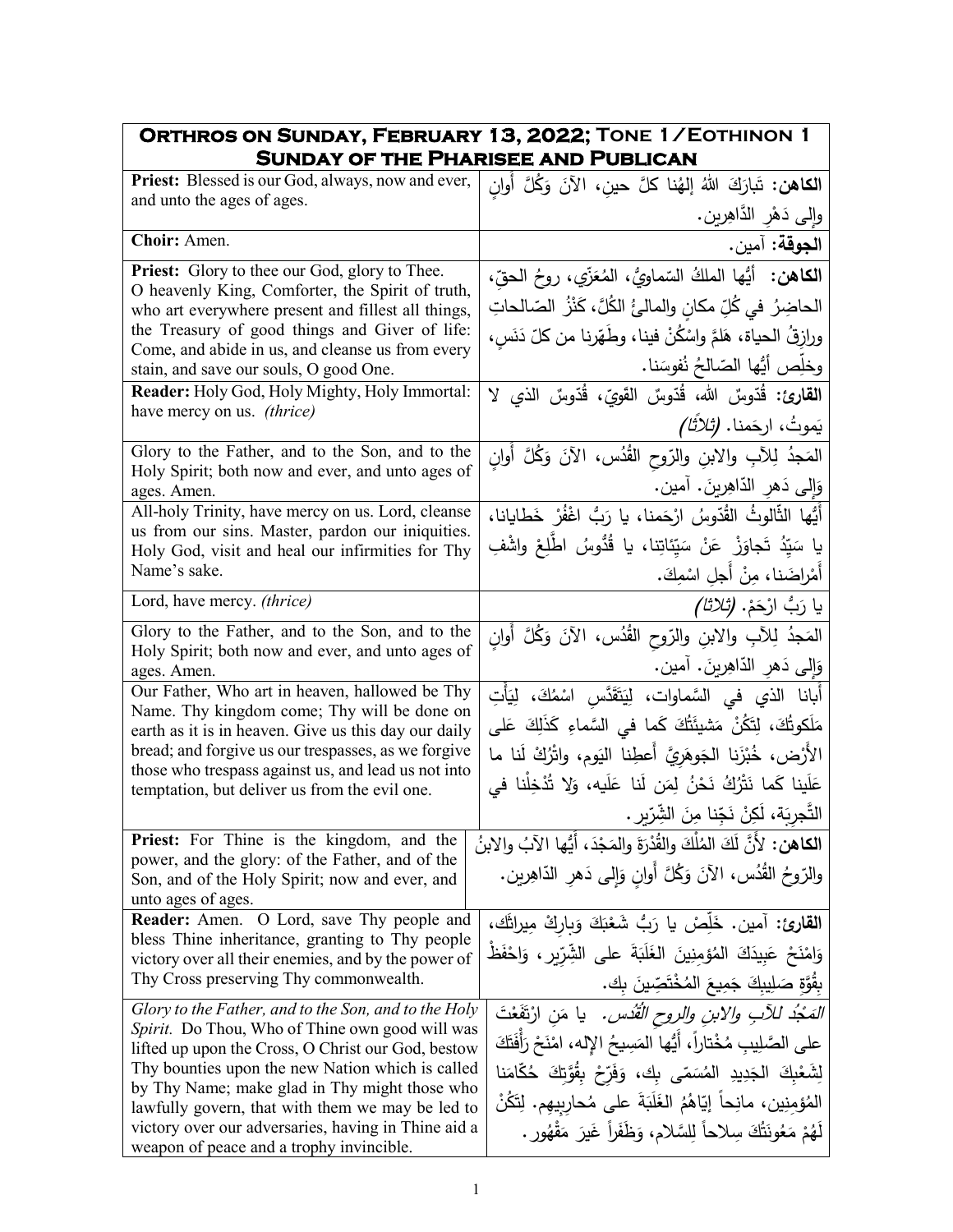| Both now and ever, and unto ages of ages. Amen.<br>O Champion dread, who cannot be put to<br>confusion, despise not our petitions, O Good and<br>All-praised Theotokos; establish the way of the<br>Orthodox; save those who have been called upon<br>to govern us, leading us to that victory which is<br>from heaven, for thou art she who gavest birth to<br>God, and alone art blessed.                                                                                   | الآنَ وكلَّ أوانِ والِي دهرِ الداهرينِ. آمينِ.<br>أَيَّتُها الشَّفِيعَةُ الرَّهِيبَةُ غَيرُ المَخْذُولةِ، يا والِدَةَ الإِلهِ<br>الكُلِّيَّةَ التَّسْبِيحِ، لا تُعْرِضِي يا صالِحَةُ عَنْ تَوَسُّلاتِنا،<br>بَلْ وَطِّدِي سِيرَةَ المُسْتَقِيمِي الرَّأْيِ، وَخَلِّصِي الَّذِينَ<br>أَمَرْتِ أَنْ يَتَمَلَّكُوا، وَامْنَحِيهِم الغَلَبَةَ مِنَ السَّماء، بِما<br>أَنَّكِ وَلَدْتِ الإِلهَ، أَيَّتُها المُبارَكَةُ وَحْدَكِ. |
|-------------------------------------------------------------------------------------------------------------------------------------------------------------------------------------------------------------------------------------------------------------------------------------------------------------------------------------------------------------------------------------------------------------------------------------------------------------------------------|-----------------------------------------------------------------------------------------------------------------------------------------------------------------------------------------------------------------------------------------------------------------------------------------------------------------------------------------------------------------------------------------------------------------------------|
| <b>LITANY</b>                                                                                                                                                                                                                                                                                                                                                                                                                                                                 |                                                                                                                                                                                                                                                                                                                                                                                                                             |
| Priest: Have mercy on us, O God, according to<br>Thy great mercy, we pray Thee, hear us, and have<br>mercy.                                                                                                                                                                                                                                                                                                                                                                   | ا <b>لكاهن:</b> إِرْحَمْنا يا اللهُ بِعَظِيم رَحْمَتِكَ، نَطْلُبُ إِلَيكَ<br>فَاسْتَجِبْ وَارْحَمْ.                                                                                                                                                                                                                                                                                                                         |
| Choir: Lord, have mercy. (thrice)                                                                                                                                                                                                                                                                                                                                                                                                                                             | الجوقة: يا رَبُّ ارْحَم. (ثلاثاً)                                                                                                                                                                                                                                                                                                                                                                                           |
| Priest: Again we pray for all pious and Orthodox<br>Christians.                                                                                                                                                                                                                                                                                                                                                                                                               | ا <b>لكاهن:</b> وَأَيضاً نَطْلُبُ مِنْ أَجْلِ المَسِيحِيّينَ الحَسَنِي<br>العِبادَةِ الأَرثوذُكسِيّين.                                                                                                                                                                                                                                                                                                                      |
| Choir: Lord, have mercy. (thrice)                                                                                                                                                                                                                                                                                                                                                                                                                                             | ا <b>لجوقة:</b> يا رَبُّ ارْحَم. (تْلاَثَاً)                                                                                                                                                                                                                                                                                                                                                                                |
| Priest: Again we pray for our Father and<br>Metropolitan _______, our Bishop _______, and all<br>our brotherhood in Christ.                                                                                                                                                                                                                                                                                                                                                   | الكاهن: وَأَيضاً نَطْلُبُ مِنْ أَجْلِ أَبِينا ومِتْروبوليتِنا<br>(فُلان) ورَئيسِ كَهَنَتِنا (فُلان)، وَكُلِّ إِخْوَتِنا في                                                                                                                                                                                                                                                                                                  |
|                                                                                                                                                                                                                                                                                                                                                                                                                                                                               | المَسِيح.                                                                                                                                                                                                                                                                                                                                                                                                                   |
| Choir: Lord, have mercy. (thrice)                                                                                                                                                                                                                                                                                                                                                                                                                                             | الجوقة: يا رَبُّ ارْحَم. (ثلاثاً)                                                                                                                                                                                                                                                                                                                                                                                           |
| <b>Priest:</b> For Thou art a merciful God and lovest                                                                                                                                                                                                                                                                                                                                                                                                                         | الكاهن: لأَنَّكَ إِلهٌ رَحِيمٌ وَمُحِبٌّ لِلبَشَرِ ، وَلَكَ نُرْسِلُ                                                                                                                                                                                                                                                                                                                                                        |
| mankind, and unto Thee we ascribe glory to the<br>Father and to the Son and to the Holy Spirit, now<br>and ever, and unto ages of ages.                                                                                                                                                                                                                                                                                                                                       | المَجْدَ أَيُّها الآبُ وَالإِبْنُ وَالرُّوحُ القُدُسِ، الآنَ وَكُلَّ أُوانِ                                                                                                                                                                                                                                                                                                                                                 |
|                                                                                                                                                                                                                                                                                                                                                                                                                                                                               | وَإِلَى دَهْرِ الدَّاهِرِينِ.                                                                                                                                                                                                                                                                                                                                                                                               |
| Choir: Amen. Bless, father, in the Name of the<br>Lord.                                                                                                                                                                                                                                                                                                                                                                                                                       | ا <b>لجوقة:</b> آمين، بِاسْمِ الرَّبِّ بارِكْ يا أب.                                                                                                                                                                                                                                                                                                                                                                        |
| Priest: Glory to the Holy, Consubstantial, Life-<br>giving, and Undivided Trinity, always, now and<br>ever, and unto ages of ages.                                                                                                                                                                                                                                                                                                                                            | ا <b>لكاهن:</b> المَجدُ لِلثالُوثِ القُدُّوسِ، الواحِدِ في الجَوْهَرِ ،<br>المُحْيي، غَيرِ المُنْقَسِم، كُلَّ حِين، الآنَ وَكُلَّ أُوانِ وَإِلَى<br>دَهْرِ الدَّاهِرِينِ.                                                                                                                                                                                                                                                   |
| Choir: Amen.                                                                                                                                                                                                                                                                                                                                                                                                                                                                  | ا <b>لجوقة:</b> آمين.                                                                                                                                                                                                                                                                                                                                                                                                       |
| Glory to God in the highest, and on earth peace,<br>good will among men. (thrice)<br>O Lord, Thou shall open my lips, and my mouth<br>shall declare Thy praise. (twice)                                                                                                                                                                                                                                                                                                       | المَجْدُ للهِ في العُلي، وَعَلى الأَرْضِ السَّلامِ، وَفي<br>النّاس المَسَرّة. (ثلاثاً)<br>يا رَبُّ افْتَحْ شَفَتَيَّ فَيُخْبِرَ  فَمِي بِتَسْبِحَتِك.<br>(مَرَّتَيْن)                                                                                                                                                                                                                                                       |
| <b>PSALM3</b>                                                                                                                                                                                                                                                                                                                                                                                                                                                                 |                                                                                                                                                                                                                                                                                                                                                                                                                             |
| O Lord, why are they multiplied that afflict me?<br>Many rise up against me. Many say unto my soul:<br>There is no salvation for him in his God. But<br>Thou, O Lord, art my helper, my glory, and the<br>lifter up of my head. I cried unto the Lord with my<br>voice, and He heard me out of His holy mountain.<br>I laid me down and slept; I awoke, for the Lord<br>will help me. I will not be afraid of ten thousands<br>of people that set themselves against me round | يا رَبُّ لِماذا كَثَّرَ الَّذِينَ يُحْزِنُونَنِي؟ كَثيرونَ قاموا عَلَيّ.<br>كَثيرونَ يَقولونَ لِنَفْسى لا خَلاصَ لَهُ بِإِلٰهه. وأَنْتَ يا<br>رَبُّ، ناصِرِي وَمَجْدِي وَرافِعُ رأسي. بِصَوْتِي إِلَى الرَّبِّ<br>صَرَخْتُ، فَأَجابَنِي مِنْ جَبَلِ قُدْسِه. أنا رَقَدْتُ ونِمْتُ<br>ثُمَّ قُمْتُ، لأَنَّ الرَّبَّ يَنصُرُنِي. فَلا أَخافُ مِن رِبْواتِ<br>الشَّعبِ المُحيطينَ بي، المُتوازرينَ عليّ. قُمْ يا رَبُّ،        |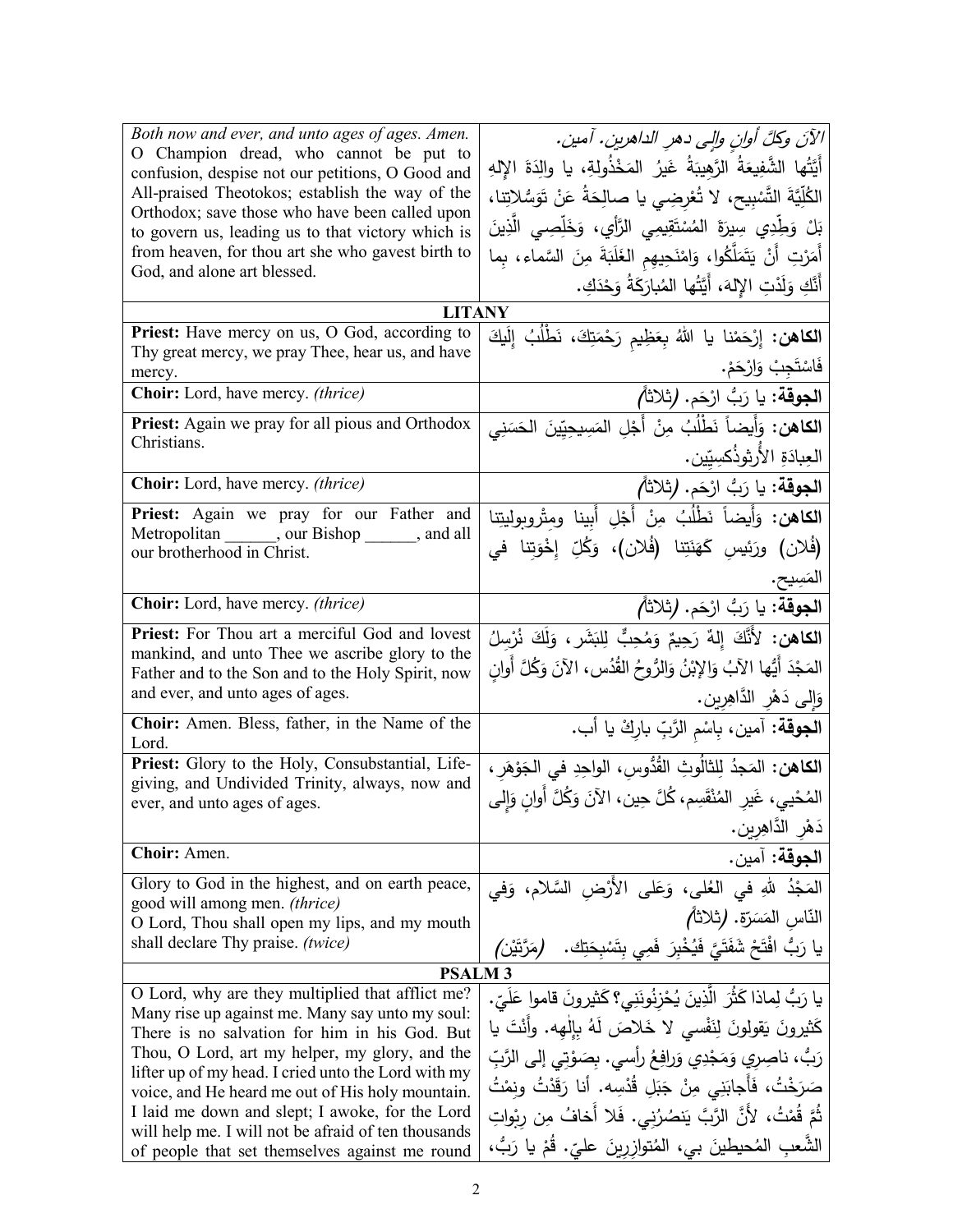| about. Arise, O Lord, save me, O my God, for                                                              | خَلِّصْنِي يا إلٰهي، فَإِنَّكَ ضَرَبْتَ كُلَّ مَنْ يُعادِينى            |
|-----------------------------------------------------------------------------------------------------------|-------------------------------------------------------------------------|
| Thou hast smitten all who without cause are mine                                                          |                                                                         |
| enemies; the teeth of sinners hast Thou broken.                                                           | باطلاً، وَسَحَقْتَ أَسْنانَ الخَطَأَة. لِلرَّبِّ الخَلاصُ وعلى          |
| Salvation is of the Lord, and Thy blessing is upon                                                        | شْعبك بَرَكَتُك.                                                        |
| Thy people.<br>I laid me down and slept; I awoke, for the Lord                                            | أَنا رَقَدْتُ وَنِمْتُ ثُمَّ قُمْتُ، لأَنَّ الرَّبَّ يَنْصُرُني.        |
| will help me.                                                                                             |                                                                         |
| <b>PSALM 37</b>                                                                                           |                                                                         |
| O Lord, rebuke me not in Thine anger, nor chasten                                                         | يا رَبُّ، لا بِغَضَبِكَ تُوَبِّخْني، ولا بِرِجْزِكَ تُؤَدِّبْني.        |
| me in Thy wrath. For Thine arrows are fastened in                                                         |                                                                         |
| me, and Thou hast laid Thy hand heavily upon me.                                                          | فَإِنَّ سِهامَكَ قد نَشَبَتْ فِيَّ، وَمَكَّنْتَ عليَّ يذَك. لَيْسَ      |
| There is no healing in my flesh in the face of Thy                                                        | لِجَسَدِي شِفاءٌ مِنْ وَجْهِ غَضَبِكَ، وَلا سَلامَةٌ في                 |
| wrath; and there is no peace in my bones in the face                                                      | عِظامي مِنْ وَجْهِ خَطايايٍ. لأَنَّ أثامي قَدْ تَعالَتْ                 |
| of my sins. For mine iniquities are risen higher than                                                     |                                                                         |
| my head; as a heavy burden have they pressed                                                              | فَوقَ رَأْسي، كَحِمْلٍ ثَقيلٍ قَدْ ثَقَٰلَتْ عَلَيَّ. قَدْ أَنْتَنَتْ   |
| heavily upon me. My bruises are become noisome<br>and corrupt in the face of my folly. I have been        | وقاحَتْ جِراحاتي مِنْ قِبَلِ جَهالَتي. شَقِيتُ وَانْحَنَيْتُ            |
| wretched and utterly bowed down until the end; all                                                        |                                                                         |
| the day long I went with downcast face. For my loins                                                      | إلى الغايَةِ، والنَّهارَ كُلَّهُ مَشَيْتُ عابِسًا. لأَنَّ مَتْنَيَّ     |
| are filled with mocking, and there is no healing in                                                       | قَدِ   امْتَلأَ   مَهازِئَ   وليسَ   لِجَسَدِي   شِفاء.   شَقِيتُ       |
| my flesh. I am afflicted and humbled exceedingly, I                                                       | وَاتَّضَعْتُ جِدًّا، وَكُنْتُ أَئِنُّ مِنْ تَنَهُّدِ قَلْبِي. يا رَبُّ، |
| have roared from the groaning of my heart. O Lord,                                                        |                                                                         |
| before Thee is all my desire, and my groaning is not                                                      | إِنَّ بُغْيَتِي كُلُّها أَمامَكَ، وتَنَهُّدِي لَمْ يَخْفَ عنك. قَدِ     |
| hid from Thee. My heart is troubled, my strength                                                          | اضْطَرَبَ قَلْبِي وَفارَقَتْنِي قُوَّتِي، وَنُورُ  عَيْنَيَّ أَيْضًا    |
| hath failed me; and the light of mine eyes, even this<br>is not with me. My friends and my neighbors drew | لَمْ يَبْقَ مَعي. أَصْدِقائي وأَقْرِبائي دَنَوْا مِنِّي وَوَقَفُوا      |
| nigh over against me and stood, and my nearest of                                                         |                                                                         |
| kin stood afar off. And they that sought after my soul                                                    | لَدَيَّ، وَجِنْسِي وَقَفَ مِنِّي بَعِيدًا. وَأَجْهَدَنِي الَّذِينَ      |
| used violence; and they that sought evils for me                                                          | يَطْلُبُونَ نَفْسِي، وَالمُلْتَمِسُونَ لِيَ الشَّرَّ تَكَلَّمُوا        |
| spake vain things, and craftiness all the day long did                                                    | بِالْباطِل، وَغُشُوشًا طُولَ النَّهار دَرَسُوا. أمّا أنا                |
| they meditate. But as for me, like a deaf man I heard                                                     |                                                                         |
| them not, and was as a speechless man that openeth                                                        | فَكَأْصَمَّ لا يَسْمَعُ، وَكَأَخْرَسَ لا يَفْتَحُ فاه. وصِرْتُ          |
| not his mouth. And I became as a man that heareth                                                         | كَإِنْسانِ لا يَسْمَعُ ولا في فَمِهِ تَبْكِيتٌ. لأنِّي عَلَيْكَ،        |
| not, and that hath in his mouth no reproofs. For in<br>Thee have I hoped, O Lord; Thou wilt hearken unto  | يا رَبُّ، تَوَكَّلتُ، أَنْتَ تَستَجِيبُ لي يا رَبِّي وإِلهي.            |
| me, O Lord my God. For I said: Let never mine                                                             |                                                                         |
| enemies rejoice over me; yea, when my feet were                                                           | لأَنِّي قُلتُ لا يَشْمَتْ بِي أعدائي، وعِنْدَما زَلَتْ                  |
| shaken, those men spake boastful words against me.                                                        | قَدَمايَ عَظَّمُوا عَلَيَّ الكَلامِ. لأَنِّي أنا لِلضَّرْبِ             |
| For I am ready for scourges, and my sorrow is                                                             | مُسْتَعِدٌّ، وَوَجَعِي لَدَيَّ في كُلِّ حِين. لأَنِّي أنا أُخْبِرُ      |
| continually before me. For I will declare mine                                                            |                                                                         |
| iniquity, and I will take heed concerning my sin. But                                                     | بِإِثْمِي، وَأَهتَمُّ مِنْ أَجْلِ خَطِيئتي. أَمّا أعدائي فَأَحياءُ،     |
| mine enemies live and are made stronger than I, and                                                       | وَهُمْ أَشَدُّ مِنِّي، وقَدْ كَثُرَ الَّذِينَ يُبْغِضونَنِي ظُلْمًا،    |
| they that hated me unjustly are multiplied. They that<br>render me evil for good slandered me, because I  | الَّذِينَ جازَوِنِي بَدَلَ الخَيرِ شَرًّا، مَحَلُوا بيْ لأجلِ           |
| pursued goodness. Forsake me not, O Lord my God,                                                          |                                                                         |
| depart not from me. Be attentive unto my help, O                                                          | ابْتِغائي الصَّلاح. فَلا تُهْمِلْنِي يا رَبِّي وَإِلْهِي ولا            |
| Lord of my salvation.                                                                                     | تَتَباعَدْ عَنِّي. أَسْرِعْ إِلَى مَعُونَتي يا رَبَّ خَلاصي.            |
| Forsake me not, O Lord my God, depart not from                                                            | فَلا تُهْمِلْني يا رَبِّي وَإِلْهِي ولا تَتَباعَدْ عَنِّي.              |
| me. Be attentive unto my help, O Lord of my                                                               |                                                                         |
| salvation.                                                                                                | إلى مَعُونَتي يا رَبَّ خَلاصي.                                          |
| <b>PSALM 62</b>                                                                                           |                                                                         |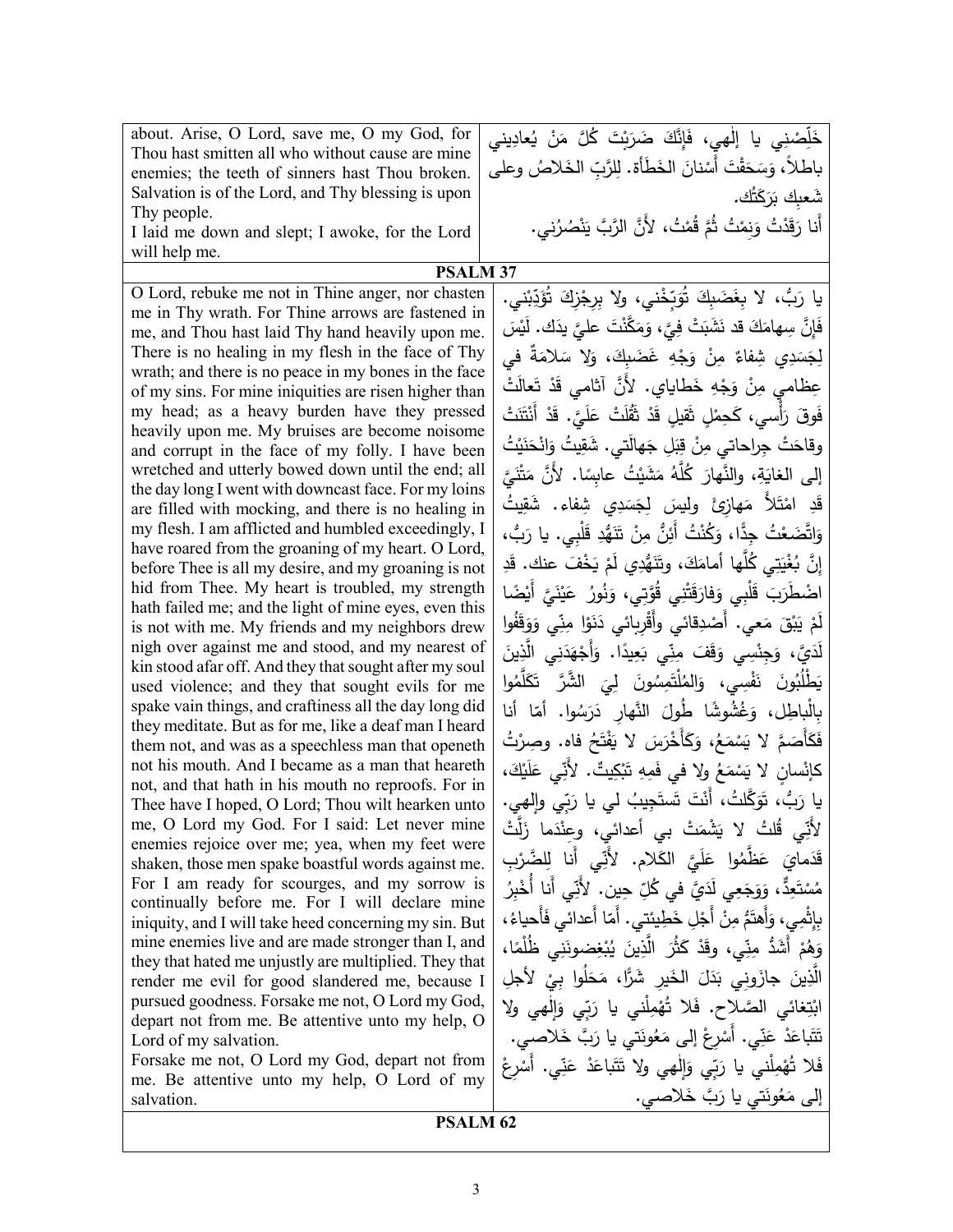| O God, my God, unto Thee I rise early at dawn. My                                                      | يا أَللهُ إلٰهي إليكَ أَبْتَكِرٍ . عَطِشَتْ إِلَيكَ نَفْسِي، وَاشْتاقَ    |
|--------------------------------------------------------------------------------------------------------|---------------------------------------------------------------------------|
| soul hath thirsted for Thee; how often hath my flesh                                                   | إِلَيكَ جَسَدي، في أَرضِ بَرِّيَّةٍ وَغَيرِ مَسلُوكَةٍ وَعادِمَةِ         |
| longed after Thee in a land barren and untrodden                                                       |                                                                           |
| and unwatered. So in the sanctuary have I appeared<br>before Thee to see Thy power and Thy glory. For  | الماء. هٰكذا ظَهَرْتُ لَكَ في القُدْسِ لأَعايِنَ قُوَّتَكَ                |
| Thy mercy is better than lives; my lips shall praise                                                   | وَمَجْدَكَ. لأَنَّ رَحْمَتَكَ أَفْضَلُ مِنَ الْحَياةِ، وَشَفَتَىَّ        |
| Thee. So shall I bless Thee in my life, and in Thy                                                     | تُسَبِّحانِك. هٰكذا أَبارِكُكَ في حَياتي وَبِاسْمِكَ أَرْفَعُ             |
| name will I lift up my hands. As with marrow and                                                       |                                                                           |
| fatness let my soul be filled, and with lips rejoicing                                                 | يَدَيّ، فَتَمتَلئُ نَفْسِي كَما مِنْ شَحْمٍ ودَسَم، وَبِشِفاهِ            |
| shall my mouth praise Thee. If I remembered Thee                                                       | الإِبْتِهاج يُسَبِّحُكَ فَمي. إذا ذَكَرْتُكَ على فِراشِي،                 |
| on my bed, at the dawn I meditated on Thee. For                                                        | هَذَنْتُ بِكَ في الأَسْحارِ ، لأَنَّكَ صِرْتَ لِي عَونًا وَبِظِلِّ        |
| Thou art become my helper; in the shelter of Thy<br>wings will I rejoice. My soul hath cleaved after   |                                                                           |
| Thee; Thy right hand hath been quick to help me.                                                       | جَناحَيكَ أَسْتَتِر . إِنْتَصَقَتْ نَفْسِي بِكَ، وَإِيّايَ عَضَدَتْ       |
| But as for these, in vain have they sought after my                                                    | يَمِينُك. أَمّا الَّذِينَ يَطْلُبُونَ نَفسى باطِلاً، فَسَيَدْخُلونَ       |
| soul; they shall go into the nethermost parts of the                                                   | في أسافِلِ الأرض، وَيُدفَعُونَ إلى أيدِي السُّيوفِ،                       |
| earth, they shall be surrendered unto the edge of the                                                  |                                                                           |
| sword; portions for foxes shall they be. But the king                                                  | وَيَكُونُونَ أَنْصِبَةً لِلْثَعالبِ. أَمّا المَلِكُ فيُسَرُّ بالله،       |
| shall be glad in God, everyone shall be praised that                                                   | وَيُمتَدَحُ كُلُّ مَنْ يَحْلِفُ بِهِ، لأَنَّهُ قَدْ سُدَّتْ أَفْواهُ      |
| sweareth by Him; for the mouth of them is stopped<br>that speak unjust things.                         | المُتَكَلِّمِينَ بِالظَّلْمِ.                                             |
| At the dawn I meditated on Thee. For Thou art                                                          |                                                                           |
| become my helper; in the shelter of Thy wings will                                                     | هَذَذْتُ بِكَ في الأَسْحارِ ۖ لأَنَّكَ صِرْتَ لِي عَوْنَا، وَبِظِلِّ      |
| I rejoice. My soul hath cleaved after Thee; Thy                                                        | جَناحَيكَ أَستَتِر . إِنْتَصَقَتْ نَفْسِي بِكَ، وَإِيّايَ عَضَدَتْ        |
| right hand hath been quick to help me.                                                                 | يَمينُك.                                                                  |
| Glory to the Father, and to the Son, and to the                                                        | المَعْبُدُ لِلِآبِ وَالِإِبنِ وَالرُّوحِ الْقُدُسِ. الآنَ وَكُلَّ أُوانِ، |
| Holy Spirit; both now and ever, and unto ages of                                                       |                                                                           |
| ages. Amen.                                                                                            | وَالِي دَهْرِ الذَّاهِرِينَ. آمين.                                        |
| Alleluia, Alleluia, Alleluia. Glory to Thee, O God.<br>(THRICE)                                        | هَلِلوبِيا، هَلِلوبِيا، هَلِلوبِيا، المَجْدُ لَكَ يا الله. (ثلاثاً)       |
| Lord, have mercy. (THRICE)                                                                             | يا رَبُّ ارْحَم. (ثلاثاً)                                                 |
| Glory to the Father, and to the Son, and to the                                                        | المَحِدُ للِآبِ والابنِ والرّوحِ القُدُسِ.                                |
| Holy Spirit.                                                                                           |                                                                           |
| <b>PSALM 87</b>                                                                                        |                                                                           |
| Both now and ever, and unto ages of ages. Amen.                                                        | الآنَ وكلَّ أُوانِ، وإلى دَهْرِ الدَّاهرينِ. آمين.                        |
| O Lord God of my salvation, by day have I cried and<br>by night before Thee. Let my prayer come before | يا رَبُّ إِلٰهَ خلاصي، في النَّهارِ صَرَخْتُ وفي اللَّيلِ                 |
| Thee, bow down Thine ear unto my supplication, for                                                     | أمامَك، فَلْتَذْخُلْ قُدَّامَكَ صَلاتي، أَمِلْ أَذُنَكَ إِلَى             |
| filled with evils is my soul, and my life unto Hades                                                   |                                                                           |
| hath drawn nigh. I am counted with them that go                                                        | طَٰلِبَتِي، فَقَدِ امْتَلَأْتْ مِنَ الشُّرُورِ نَفسى، وَدَنَتْ مِنَ       |
| down into the pit; I am become as a man without                                                        | الجَحيم حَياتي. حُسِبْتُ مَعَ المُنْحَدِرِينَ في الجُبِّ،                 |
| help, free among the dead, like the bodies of the<br>slain that sleep in the grave, whom Thou          | صِرْتُ مِثْلَ إِنْسانٍ لَيْسَ لَهُ مُعِينٌ، مَطْرُوحًا بَينَ              |
| rememberest no more, and they are cut off from Thy                                                     | الأَمْواتِ مثلَ القَتلى الرّاقدِينَ في القُبُورِ ، الَّذِينَ لا           |
| hand. They laid me in the lowest pit, in darkness and                                                  |                                                                           |
| in the shadow of death. Against me is Thine anger                                                      | تَذْكُرُهُمْ أَيضًا، وَهُمْ مِنْ يَدِكَ مُقْصَون. جَعَلُوني في            |
| made strong, and all Thy billows hast Thou brought                                                     | جُبِّ أَسْفَلِ السّافِلِينِ، في ظُلُماتِ المَوْتِ وَظِلالِه.              |
| upon me. Thou hast removed my friends afar from<br>me; they have made me an abomination unto           | عَلَيَّ اسْتَقَرَّ غَضَبُكَ، وَجَمِيعُ أَهْوالِكَ أَجَزْتَها عَلَيّ.      |
| themselves. I have been delivered up, and have not                                                     | أَبْعَدْتَ عَنِّي مَعارِفِي، جَعَلُونِي لَهُمْ رَجاسَةً. قَدْ             |
| come forth; mine eyes are grown weak from                                                              |                                                                           |
| poverty. I have cried unto Thee, O Lord, the whole                                                     | أَسلِمْتُ وَما خَرَجْتُ، وَعَينايَ ضَعُفَتا مِنَ المَسكَنةِ.              |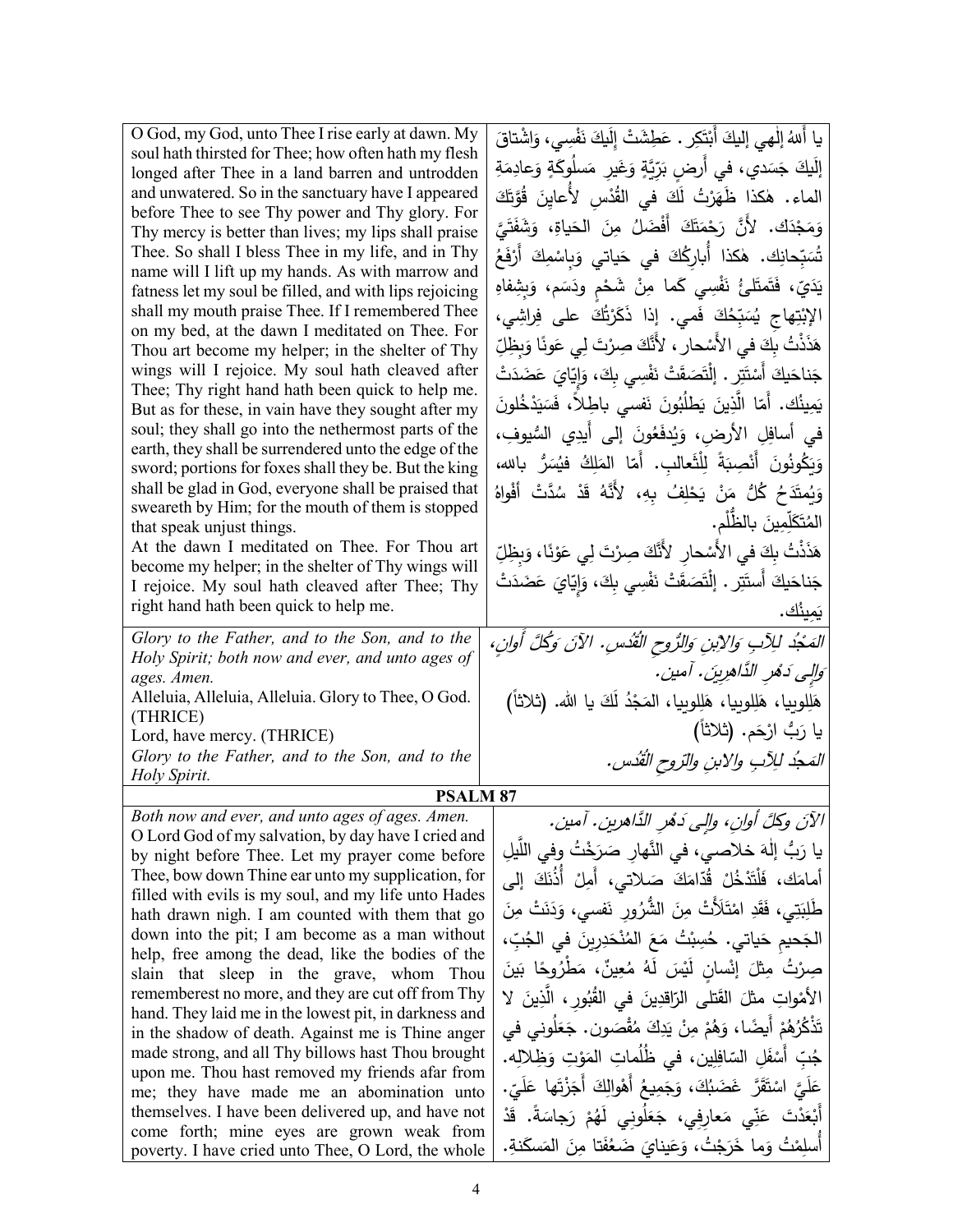day long; I have stretched out my hands unto Thee. Nay, for the dead wilt Thou work wonders? Or shall physicians raise them up that they may give thanks unto Thee? Nay, shall any in the grave tell of Thy mercy, and of Thy truth in that destruction? Nay, shall Thy wonders be known in that darkness, and Thy righteousness in that land that is forgotten? But as for me, unto Thee, O Lord, have I cried; and in the morning shall my prayer come before Thee. Wherefore, O Lord, dost Thou cast off my soul and turnest Thy face away from me? A poor man am I, and in troubles from my youth; yea, having been exalted, I was humbled and brought to distress. Thy furies have passed upon me, and Thy terrors have sorely troubled me. They came round about me like water, all the day long they compassed me about together. Thou hast removed afar from me friend and neighbor, and mine acquaintances because of my misery.

O Lord God of my salvation, by day have I cried and by night before Thee. Let my prayer come before Thee, bow down Thine ear unto my supplication.

**PSALM 102**

Bless the Lord, O my soul, and all that is within me bless His holy name. Bless the Lord, O my soul, and forget not all that He hath done for thee, Who is gracious unto all thine iniquities, Who healeth all thine infirmities, Who redeemeth thy life from corruption, Who crowneth thee with mercy and compassion, Who fulfilleth thy desire with good things; thy youth shall be renewed as the eagle's. The Lord performeth deeds of mercy, and executeth judgment for all them that are wronged. He hath made His ways known unto Moses, unto the sons of Israel the things that He hath willed. Compassionate and merciful is the Lord, long-suffering and plenteous in mercy; not unto the end will He be angered; neither unto eternity will He be wroth. Not according to our iniquities hath He dealt with us, neither according to our sins hath He rewarded us. For according to the height of heaven from the earth, the Lord hath made His mercy to prevail over them that fear Him. As far as the east is from the west, so far hath He removed our iniquities from us. Like as a father hath compassion upon his sons, so hath the Lord had compassion upon them that fear Him; for He knoweth whereof we are made, He hath remembered that we are dust. As for man, his days are as the grass; as a flower of the field, so shall he blossom forth. For when the wind is passed over it, then it shall be gone, and no longer will it know the place thereof. But the mercy of the Lord is from eternity, even unto eternity, upon them that fear Him.

صَرَخْتُ إِليكَ، يا رَبُّ، النَّهارَ كُلَّهُ وإِليكَ بَسَطْتُ<br>- يَسَعَّلُ عَلَيْهِ مِنْ النَّهارَ كُلَّهُ وإِليكَ بَسَطْتُ لَعَلَّكَ لِلأَمواتِ تَصنَعُ العَجائِبَ؟ أَمِ الأَطِبَاءُ يَدَيّ . أَل َ ٌ ِ في القبر َد ِ ُث أَح ّ َد ُح � ْ َل َك؟ ه َ ل ُون َ ِعترف �َ ،ْ ف ُم َه <u>ٛ</u>ؙۣڡؚٓيمُوذَ<br>ُ ِ<br>مِّيمُ ق � بِرَحمَتِكَ، وفي الهلاكِ بِحقِّكَ؟ هل تُعرَفُ في الظُّلمَةِ عَجائِبُكَ، وَعَدلُكَ في أَرضٍ مَنْسِيَّة؟ وأنا إليْكَ، يا<br>م ْ ً<br>ً ِماذا، �ا َ لاتي. ل ِ ص َداة َ في الغ ُك ُغ ل َب َت َ ْخ ُت ف َ ر **ٔ** َرَبُّ، صَب<br>،، رَد قْصِي نَفْسي وَتَصْرِفُ وَجْهَكَ عَنِّي؟ فَقِيرٌ ۚ أنا،<br>وَيَسْمَعُ ق <u>بَ</u> َ ُّب، ت رَد وفي الشَّقاءِ مُنذُ شَبابي، وحينَ ارْتَفَعْتُ اتَّضَعْتُ .<br>ا ِ<br>ا وَتَحَيَّرْت. عَلَيَّ جازَ رِجْزُكَ، وَمُفْزِعاتُك أَزْعَجَتْنِي.<br>ُ َ أحاطَتْ بي كالماءِ، والنَّهارَ كُلَّهُ اكْتَنَفَتْنِي مَعًا.<br>أ أَبْعَدْتَ عَنِّي الصَّدِيقَ وَالقَرِيبَ وَمَعارِفِي مِنَ الشَّقاءِ.<br>أَبْعَدْتَ عَنِّي يا رَبُّ إِلٰهَ خَلاصي، في النَّهارِ صَرَخْتُ وفي اللَّيلِ<br>ُ أمامَك، فَلْتَدْخُلْ قُدّامَكَ صَلاتي، أَمِلْ أَذُنَكَ إلى ڹ طَٰلِبَتِي .

نَفسي الرَّبَّ، وَيا جَمِيعَ ما في داخِلي يار كے ، **ٔ** اسْمَهُ القُدُّوسِ. بارِكِي يا نَفسي الرَّبَّ، ولا تَنسَيْ<br>ّ جَمِيعَ مُكافَأَتِه. الَّذي يَغفِرُ جَمِيعَ أثامِك، الَّذي ِ َساد َ الف ِن ِي م ّ َج ن ُ َّذي ی ْ ِراض ِك، ال َ أَم َم�ع َ ْشفي ج � حياتَكِ، الَّذي يُكَلِّلُكِ بالرَّحمَةِ وَالرَّأْفة، الَّذي يُشْبِعُ <u>ا</u> يْراتِ شَهَواتِكِ، فَيَتَجَدَّدُ كَالنَّسرِ شَبابُكِ. الرَّبُّ ئی<br>فیا بالخَ مَماتِ والقَضاءِ لِجَميعِ المَظْلومينِ.<br>وُيَن ُ َّ الرح ِ<br>تِع صان عَرَّفَ مُوسى طُرُقَهُ، وَبَنِيِ إِسْرائيلَ مَشِيئاتِه. الرَّبُّ<br>. ع َ ِ و ُ الأَناة ُ ٌوف َ ، طِو�ل َ ؤ َر ٌ و ْ َس ر �َ َة، ل ْم ُ َّ الرح ِیر َث � رَحيمٌ .<br>. إلى الإنْقِضاءِ يَسْخَطُ، ولا إلى الدَّهرِ يَحْقِد. لا على حَسْبِ أثامِنَا صَنَعَ مَعَنا، ولا على حَسْبِ<br>مَسْنَةٍ اللَّهُ عَسَيْنَ مَعَناً، ولا على حَسْبِ خَطايانا جَازانا. لأَنَّهُ بِمِقْدارِ ارْتِفاعِ السَّماءِ عَنِ .<br>ا الأرض، قَوّى الرَّبُّ رَحْمَتَهُ على الَّذِينَ يَتَّقُونَهُ،<br>-وَبِمِقْدارِ بُعْدِ المَشْرِقِ مِنَ المَغْرِبِ أَبْعَدَ عَنّا سَيِّئاتِنا.<br>مُسْتَقِيد َ كَما يَتَرَأَّفُ الأَبُ بِالبَنِينَ، يَتَرَأَّفُ الرَّبُ بِخائفيه، ُ ْسان ُ . الإن ْن َح ٌ ن ُراب َّنا ت َ أَن َر َ َذك َنا و َت ل ب َ َ َف ج َر ُ ع َّلأَنه <u>:</u> كَالعُشْبِ أَيّامُهُ وَكَزَهرِ الْحَقلِ كذلكَ يُزْهِر ، لأَنَّهُ إذا<br>-هَبَّتْ فيهِ الرِّيحُ ليسَ يَثْبُتُ ولا يُعرَفُ أيضًا گا<br>ا مَوضِعُه. أمّا رَحمَةُ الرَّبِّ فَهِيَ مُنذُ الدَّهْرِ، وإلى<br>" <u>ا</u> الدَّهرِ على الَّذِينَ يَتَّقُونَهُ، وَعَدْلُهُ على أَبْناءِ البَنِينَ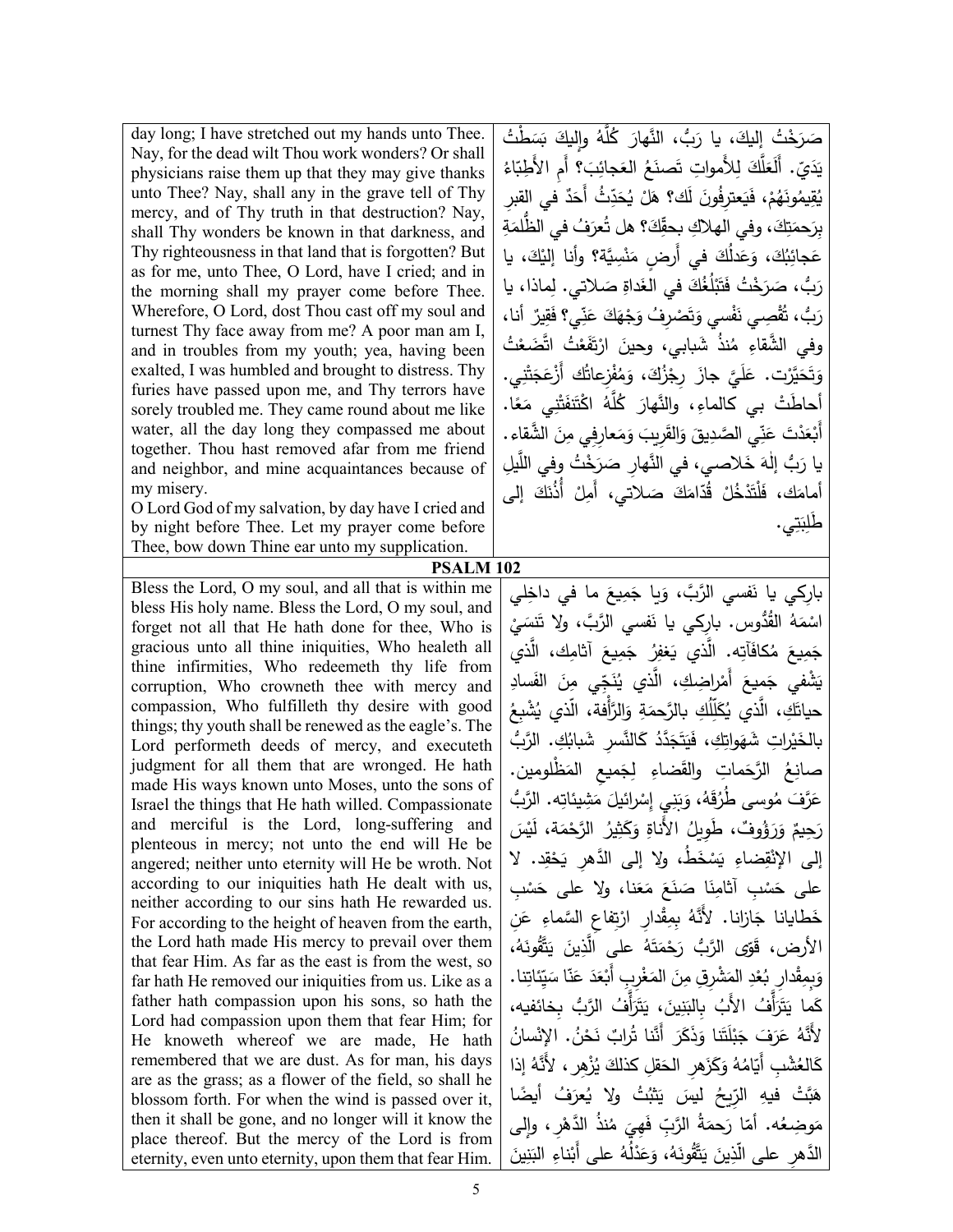And His righteousness is upon sons of sons, upon them that keep His testament and remember His commandments to do them. The Lord in heaven hath prepared His throne, and His kingdom ruleth over all. Bless the Lord, all ye His angels, mighty in strength, that perform His word, to hear the voice of His words. Bless the Lord, all ye His hosts, His ministers that do His will. Bless the Lord, all ye His works, in every place of His dominion. Bless the Lord, O my soul.

In every place of His dominion, bless the Lord, O my soul.

O Lord, hear my prayer, give ear unto my supplication in Thy truth; hearken unto me in Thy righteousness. And enter not into judgment with Thy servant, for in Thy sight shall no man living be justified. For the enemy hath persecuted my soul; he hath humbled my life down to the earth. He hath sat me in darkness as those that have been long dead, and my spirit within me is become despondent; within me my heart is troubled. I remembered days of old, I meditated on all Thy works, I pondered on the creations of Thy hands. I stretched forth my hands unto Thee; my soul thirsteth after Thee like a waterless land. Quickly hear me, O Lord; my spirit hath fainted away. Turn not Thy face away from me, lest I be like unto them that go down into the pit. Cause me to hear Thy mercy in the morning; for in Thee have I put my hope. Cause me to know, O Lord, the way wherein I should walk; for unto Thee have I lifted up my soul. Rescue me from mine enemies, O Lord; unto Thee have I fled for refuge. Teach me to do Thy will, for Thou art my God. Thy good Spirit shall lead me in the land of uprightness; for Thy name's sake, O Lord, shalt Thou quicken me. In Thy righteousness shalt Thou bring my soul out of affliction, and in Thy mercy shalt Thou utterly destroy mine enemies. And Thou shalt cut off all them that afflict my soul, for I am Thy servant. يَدَيْك .<br>ءَ **ٔ** ْ O Lord, give ear unto my supplication and enter not into judgment with Thy servant. (TWICE) Thy good Spirit shall lead me in the land of uprightness. *Glory to the Father, and to the Son, and to the Holy Spirit; both now and ever, and unto ages of ages. Amen.* Alleluia, Alleluia, Alleluia. Glory to Thee, O God. (THRICE) O our God and our Hope, glory to Thee!

الحافِظِينَ عَهْدَهُ وَالذَّاكِرِينَ وَصاياهُ لِيَصْنَعُوها.<br>-الحافِظِينَ عَهْدَهُ وَالذاكِرِينَ وَصاياهُ لِيَصْنَعُوها.<br>الرَّبُّ هَيَّأَ عَرْشَهُ في السَّماءِ، وَمَملَكَتُهُ تَسُودُ على الْجَميع. بارِكُوا الرَّبَّ يا جَمِيعَ مَلائِكَتِهِ، الْمُقْتَدِرِينَ<br>ا .ِ ِه َلام ِت � َ و َ ِ ماع ص َ س ْد ِ ِ عن ِه ت َ ِم َل َ ِ �ك ِین ِل ٍة، العام َُّو ِ�ق ؛<br>' بارِكوا الرَّبَّ يا جَمِيعَ قُوّاتِهِ، يا خُدّامَهُ العامِلينَ<br>مَسْ إرادَتَهُ. بارِكُوا الرَّبَّ يا جَمِيعَ أَعمالِهِ، في كُلّ مَوضِعِ سِيادَتِه. بارِكي يا نَفْسي الرَّبَّ.<br>مُستَفتح في كُلِّ مَوضِعٍ سِيادَتِه. بارِكي يا نفسي الرَّبّ.

**PSALM 142**

يا رَبُّ استَمِعْ صَلاتي، وَأَنْصِتْ بِحَقِّكَ إلى طِلبَتِي. ِك، َبد َ ع َع ِ م َة َم ُحاك ْ في الم ُل َدخ ،َ ولا ت ِك َدل ْ ِ لي �ع َ ِجب إست فإِنَّه لَنْ يَتَزَكّى أَمامَكَ أَيُّ حَيِّ. لأَنَّ العَدُوَّ قَدِ اضْطَهَدَ<br>مُسْتَفَرَّبَ مَّا يَّذَا الْمَسْتَفَرِّدَ فَيَّةٍ مِنْ الْمَسْتَفَرَّدَ الْمَسْلَفَدَ نفسي، وَأَذَلَّ إلى الأرضِ حَياتي، وَأَجلَسَنِي في<br>... الظُلُماتِ مِثْلَ المَوْتي مُنْذُ الدَّهْرِ ، فَضَجِرَتْ رُوحي<br>. ُ واضْطْرَبَ قَلْبِي في داخِلي. تَذَكَّرتُ الأيّامَ القَدِيمة.<br>حَشْفْتُ هَذَذْتُ في كُلِّ أَعمالِكَ، وَتَأَمَّلْتُ في صَنائِعِ يَ<br>. بَسَطْتُ يَدَيَّ إليكَ وَنَفْسِي لكَ كَأَرْضٍ لا تُمطَرُ . أَسْرِعْ<br>ِ <u>ٌ</u> **ٔ** فَاسْتَجِبْ لِي يا رَبُّ، فَقَدْ فَنِيَتْ رُوحي. لا تَصْرِفْ َلني في ْع ِج ّ . إ ُب َ في الج َ ِ الها� ِطین َ ِ أُشا�ه ِي، ف ّ ن َ َ ع َك ْه َج و ْني �ا ِف ّ َر َّ�ْل ُت. ع َ َو َ ت َ�ك ل َ ِي ع ّ ،َ فإن َك ت َ ْم َح ًا ر ِع َم ْ ت ُس ِ م َداة الغ َنِبٌ الطَّرِيقَ الَّذي أَسلُكُ فيهِ، فَإِنِّي إليكَ رَفَعْتُ نَفسي.<br>ئَعْفُلُونَ النَّذي أَسلُكُ فيهِ، فَإِنِّي إليكَ رَفَعْتُ نَفسي. أَنْقِذْني مِن أعدائي يا رَبُّ، فَإِنِّي قد لَجَأْتُ إِلَيْك. عَلِّمْني أَنْ أَعمَلَ مَرْضاتَكَ، لأَنَّكَ أنتَ إلهي. رُوحُكَ<br>-الصّالِحُ يَهْدِيني في أَرضٍ مُسْتَقِيمة. مِنْ أَجْلِ اسْمِكَ،<br>. **ٔ** الصنايح يهدِيدي في ارضٍ مستقِيمه. مِن اجنِ اسمِتِ،<br>يا رَبُّ، تُحْيِينيٍ. بِعَدلِكَ تُخرِجُ مِنَ الحُزنِ نَفسٍي، ْ وَبِرَحمَتِكَ تَستَأْصِلُ أَعدائي، وَتُهلِكُ جَمِيعَ الَّذِينَ<br>م َ يُحزِنُونَ نفسي لأَنَّي أنا عبدُك. إستجبْ لي بِعَدْلِكَ، ولا تدخلْ في المُحاكَمَةِ مَعَ عبدِكَ.<br>.

(مرّتَین) روحُكَ الصالِحُ يَهْديني في أرْضٍ مُسْتَقيمةٍ.<br>مستحدث بِّروح الثُّدُس المَجْدُ للِآبِ والابنِ والرّوحِ القُدْسِ. الآنَ وَكُلَّ أُوانٍ َوَالِي دَهرِ الدّاهِرِينَ. آمين. هَلِلوبِيا، هَلِلوبِيا، المَجدُ لَكَ يا الله. (ثلاثاً)<br>مَلِلوبِيا، هَلِلوبِيا، هَلِلوبِيا، المَجدُ لَكَ يا الله. (ثلاثاً) يا إلهَنا وَرَجاءَنا المَجدُ لك.<br>-

## **THE GREAT LITANY**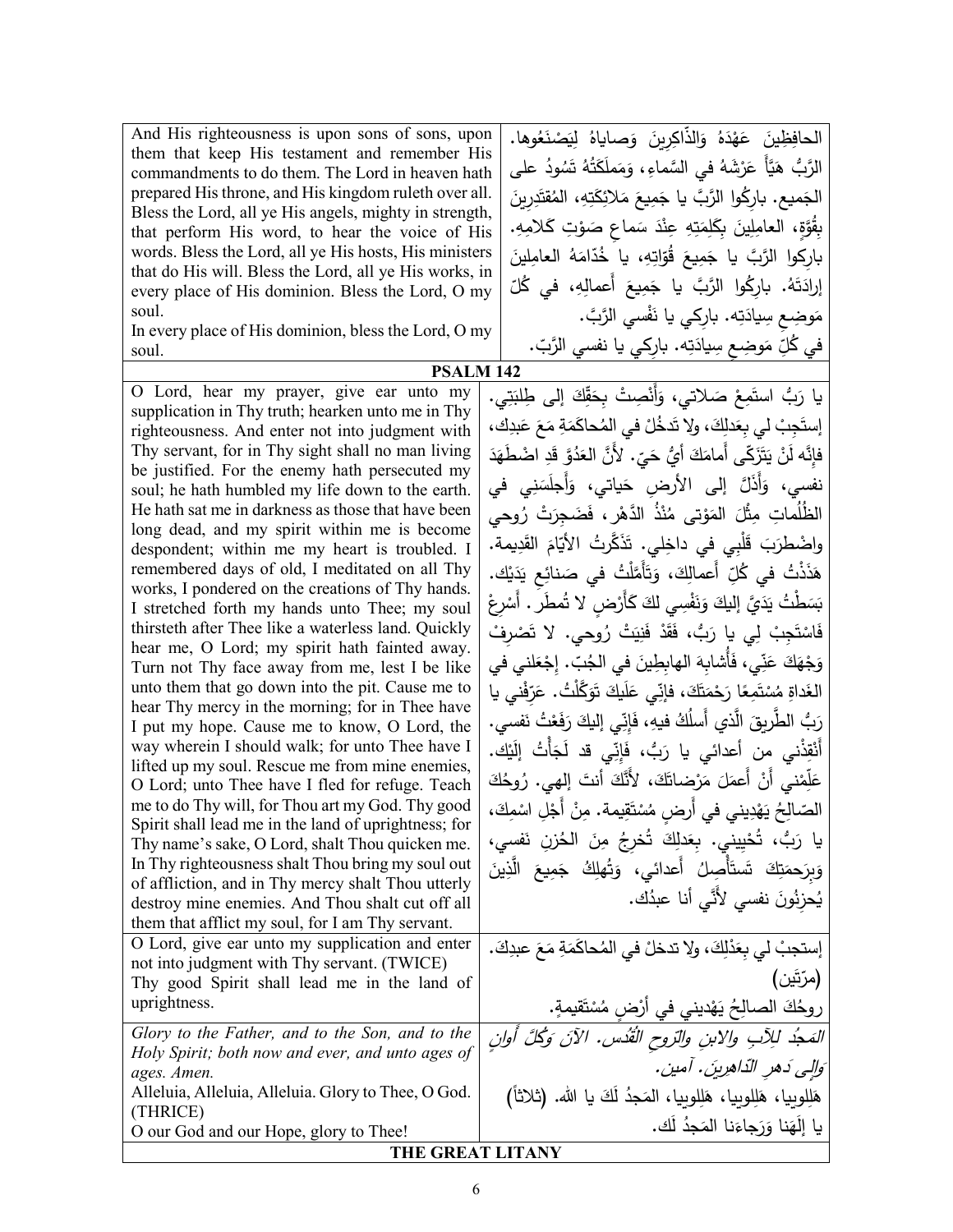| Priest: In peace, let us pray to the Lord.                                                                             | ا <b>لكاهن:</b> بِسَلام إلى الرَّبِّ نَطْلُب <b>ِ</b> .                                  |
|------------------------------------------------------------------------------------------------------------------------|------------------------------------------------------------------------------------------|
| <b>Choir:</b><br>Lord, have mercy.                                                                                     | ا <b>لجوقة:</b> يا رَبُّ ارْحَم.                                                         |
| <b>Priest:</b> For the peace from above and the salvation                                                              | <b>المكاهن:</b> مِنْ أَجْلِ السَّـــــلام الَّذِي مِنَ العُلمي وَخَلاصِ                  |
| of our souls, let us pray to the Lord.                                                                                 | نُفُوسِنا، إِلى الرَّبِّ نَطْلُب.                                                        |
| Lord, have mercy.<br><b>Choir:</b>                                                                                     | ا <b>لجوقة:</b> يا رَبُّ ارْحَم.                                                         |
| <b>Priest:</b> For the peace of the whole world, the good<br>estate of the holy churches of God, and the union         | ا <b>لكاهن:</b> مِنْ أَجْلِ سَلامِ كُلِّ العالَمِ، وَحُسْنِ <del>ثَباتِ كَنائِسِ</del>   |
| of all, let us pray to the Lord.                                                                                       | اللهِ المُقَدَّسة، وَاتِّحادِ الجَمِيع، إِلى الرَّبِّ نَطْلُب.                           |
| <b>Choir:</b> Lord, have mercy.                                                                                        | ا <b>لجوقة:</b> يا رَبُّ ارْحَم.                                                         |
| Priest: For this holy House and those who with                                                                         | ا <b>لكاهن:</b> مِنْ أَجْلِ هذا البَيتِ المُقَدَّسِ، وَالَّذِينَ يَدْخُلُونَ             |
| faith, reverence, and fear of God enter therein, let<br>us pray to the Lord.                                           | إِلَيهِ بِإِيْمانِ وَوَرَعٍ وَخَوْفِ الله، إِلى الرَّبِّ نَطْلُب.                        |
| Choir: Lord, have mercy.                                                                                               | ا <b>لجوقة:</b> يا رَبُّ ارْحَم.                                                         |
| Priest: For our father and Metropolitan N.,                                                                            | ا <b>لكاهن:</b> مِنْ أَجْلِ أبينا ومثْروبوليتنا (فلان) ورَئِيس كَهَنَتِنا                |
| (and for our Bishop N.), the honorable<br>presbytery, the deaconate in Christ, all the                                 | (فُلان)، والكَهَنَةِ الْمُكَرَّمينَ، والشَــمامِســة، خُدّامِ المَســيحِ،                |
| clergy and the people, let us pray to the Lord.                                                                        | وجَميعِ الإكْليروسِ والشَّعْبِ، إلى الرَّبِّ نَطْلُب.                                    |
| Choir: Lord, have mercy.                                                                                               | ا <b>لجوقة:</b> يا رَبُّ ارْحَم.                                                         |
| Priest: For Metropolitan Boulos and Archbishop<br>Youhanna and their quick release from captivity and                  | الكاهن: مِنْ أجلِ الْمِتْروبوليت بولُسَ والمطران يوحنا                                   |
| safe return, let us pray to the Lord.                                                                                  | وفَكِّ أَسْرِهِما وعَوْدَتِهِما سالِمَيْنِ، إلى الرَّبِّ نَطْلُب.                        |
| Choir: Lord, have mercy.                                                                                               | ا <b>لجوقة:</b> يا رَبُّ ارْحَم.                                                         |
| Priest: For our country, its President, civil<br>authorities, and Armed Forces, let us pray to the                     | ا <b>لكاهن:</b> مِنْ أَجْلِ حُكّام هَذا البَلَدِ، ومُؤازَرَتِهِمْ في كُلِّ               |
| Lord.                                                                                                                  | عَمَلٍ صالِحٍ، إلى الرَّبِّ نَطْلُبٍ.                                                    |
| Choir: Lord, have mercy.                                                                                               | ا <b>لجوقة:</b> يا رَبُّ ارْحَم.                                                         |
| <b>Priest:</b> For this city and every city and countryside<br>and the faithful, who dwell therein, let us pray to the | ا <b>لكاهن:</b> مِنْ أَجْلِ هذِهِ المَدِينَة، وَجَمِيعِ المُدُنِ وَالقُرى،               |
| Lord.                                                                                                                  | وَالِمُؤْمِنِينَ السّاكِنِينَ فِيها، إِلَى الرَّبِّ نَطْلُب.                             |
| Choir: Lord, have mercy.                                                                                               | ا <b>لجوقة:</b> يا رَبُّ ارْحَم.                                                         |
| Priest: For healthful seasons, abundance of the<br>fruits of the earth, and peaceful times, let us pray to             | ا <b>لكاهن:</b> مِنْ أَجْلِ اعْتِدالِ الأَهْوِيَةِ، وَخِصْـــــبِ ثِمار                  |
| the Lord.                                                                                                              | الأَرْضِ وَأَوْقَاتٍ سَلامِيَّةٍ، إِلَى الرَّبِّ نَطْلُب.                                |
| <b>Choir:</b><br>Lord, have mercy.                                                                                     | ا <b>لجوقة:</b> يا رَبُّ ارْحَم.                                                         |
| Priest: For travelers by sea, by land, and by<br>air, the sick, the suffering, the captive, and for                    | ا <b>لكــاهن:</b> مِنْ أَجْــلِ المُســــــــافِرِينَ فِي النَحْرِ وَالنَدِّ وَالجَوِّ ، |
| their salvation, let us pray to the Lord.                                                                              | وَالمَرْضى والمُتألِّمِين وَالأَسْرى، وَخَلاصِهِمْ، إِلى الرَّبِّ نَطْلب.                |
| <b>Choir:</b><br>Lord, have mercy.                                                                                     | ا <b>لجوقة:</b> يا رَبُّ ارْحَم.                                                         |
| Priest: For our deliverance from all tribulation,<br>wrath, danger, and necessity, let us pray to the Lord.            | <b>الكاهن:</b> مِنْ أَجْلِ نَجاتِنا مِنْ كُلِّ ضِيقٍ وَغَضَبٍ وَخَطَر                    |
|                                                                                                                        | وَشِدَّةٍ إِلَى الرَّبِّ نَطْلُب.                                                        |
| <b>Choir:</b><br>Lord, have mercy.                                                                                     | ا <b>لجوقة:</b> يا رَبُّ ارْحَم.                                                         |
| <b>Priest:</b> Help us; save us; have mercy on us; and keep<br>us, O God, by Thy grace.                                | ا <b>لكاهن:</b> أَعْضُدْ وَخَلِّصْ وارْحَمْ واحفَظْنا يا اللهُ بنِعْمَتِكَ.              |
| <b>Choir:</b> Lord, have mercy.                                                                                        | ا <b>لجوقة:</b> يا رَبُّ ارْحَم.                                                         |
|                                                                                                                        |                                                                                          |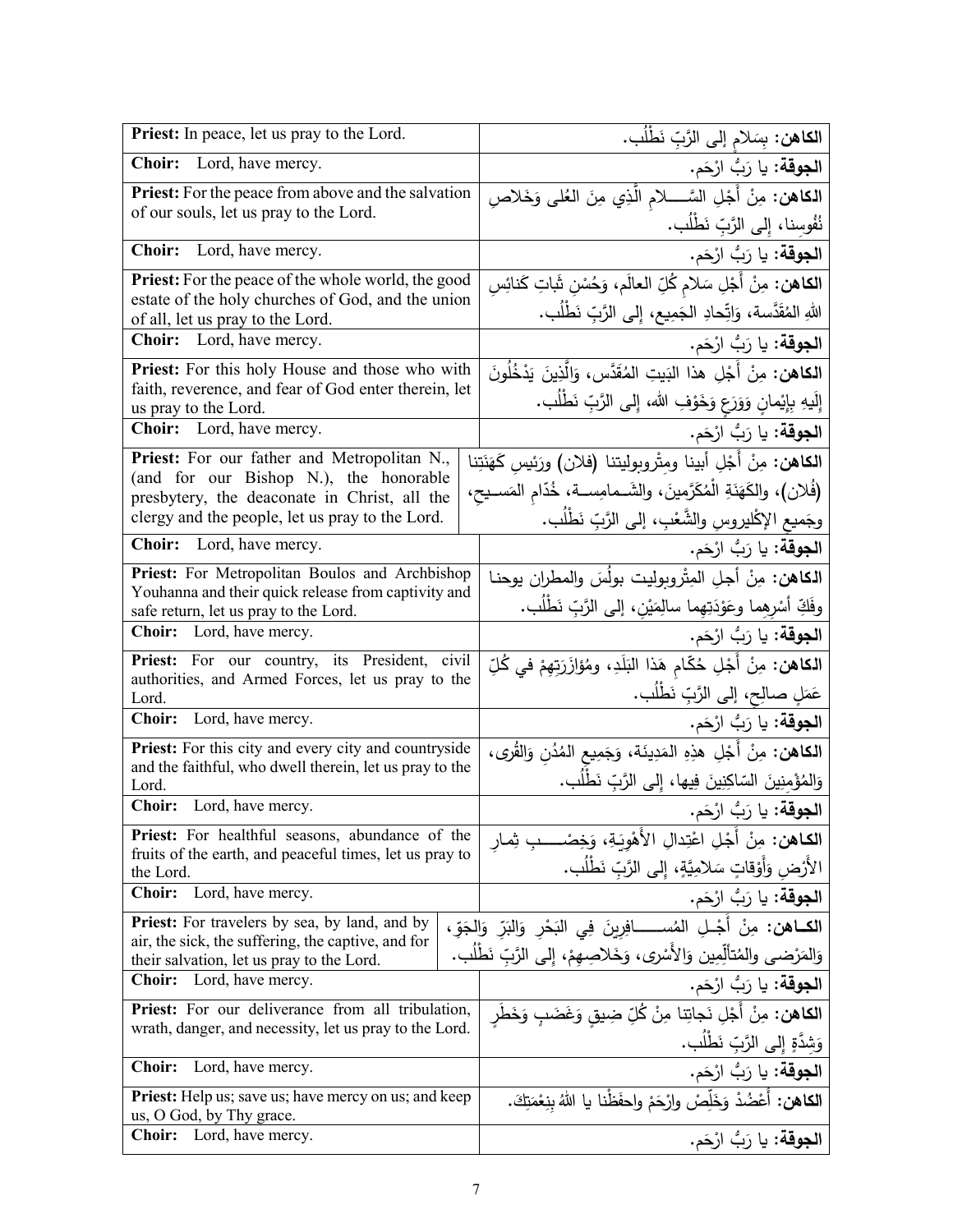| Priest: Calling to remembrance our all-holy,                                                                 | ا <b>لكاهن:</b> بَعْدَ ذِكْرِنا الكُلِّيَّةَ القَداسَــــةِ الطَّاهِرَةَ الفائِقَةَ         |  |
|--------------------------------------------------------------------------------------------------------------|---------------------------------------------------------------------------------------------|--|
| immaculate, most blessed and glorious Lady the                                                               | البَرَكاتِ المَجِيدة، سَــــيّدَتَنا والِدَةَ الإِلهِ الدّائِمَةَ البَتُولِيّةِ             |  |
| Theotokos and ever-Virgin Mary, with all the Saints,<br>let us commend ourselves and each other, and all our | مَرْيَمَ، مَعَ جَمِيعِ القِدِّيسِـــين، لِنُوْدِعْ أَنْفُسَــنا وَبَعْضُـــنا               |  |
| life unto Christ our God.                                                                                    |                                                                                             |  |
| To Thee, O Lord.<br><b>Choir:</b>                                                                            | بَعْضاً وَكُلَّ حَياتِنا لِلْمَسِيحِ الإِله.                                                |  |
|                                                                                                              | ا <b>لجوقة:</b> لَكَ يا رَبّ.                                                               |  |
| <b>Priest:</b> For unto Thee are due all glory, honor,<br>and worship to the Father and to the Son and to    | ا <b>لكاهن:</b> لأَنَّهُ يَنْبَغِي لَكَ كُلُّ تَمْجِيدٍ وَإِكْرامٍ وَسُجُودٍ، أَيُّها الآبُ |  |
| the Holy Spirit, now and ever, and unto ages of                                                              | وَالِابْنُ وَالرُّوحُ القُدُس، الآنَ وَكُلَّ أُوانِ وَإِلى دَهْرِ الدّاهِرِين.              |  |
| ages.                                                                                                        |                                                                                             |  |
| Choir: Amen.                                                                                                 | ا <b>لجوقة:</b> آمين.                                                                       |  |
| "GOD IS THE LORD" IN TONE ONE                                                                                |                                                                                             |  |
| <b>Chanter:</b> God is the Lord and hath appeared unto                                                       | ا <b>لْمُرَتِّل:</b> اللهُ الرَّبُّ ظَهَرَ لنا، مُبارَكٌ الآتي باسْم الرَّبّ.               |  |
| us. Blessed is He that cometh in the Name of the<br>Lord. (Repeat after verses)                              | (تعاد بعد الإستيخونات)                                                                      |  |
| 1. O give thanks unto the Lord, and call upon His holy Name.                                                 | 1– إعْتَرفوا لِلْرَّبِّ وادْعوا باسْمِهِ القُدّوس.                                          |  |
| 2. All nations compassed me about, but in the                                                                |                                                                                             |  |
| Name of the Lord will I destroy them.                                                                        | 2– كلُّ الأَمَم أحاطوا بي وباسْم الرَّبِّ قَهَرْتُهُم.                                      |  |
| 3. This is the Lord's doing; it is marvelous in our                                                          | .<br>3- مِنْ قِبَلِ الرَّبِّ كَانَتْ هَذَه وَهيَ عَجِيبةٌ فِي أَعْيُنِنَا .                 |  |
| eyes.<br>RESURRECTIONAL APOLYTIKION IN TONE ONE                                                              |                                                                                             |  |
| While the stone was sealed by the Jews, and the                                                              | إِنَّ الحجَرَ لَمَّا خُتِمَ مِنَ اليَهودِ، وجسَدَكَ الطاهِرَ حُفِظَ                         |  |
| soldiers were guarding Thy most pure body, Thou                                                              |                                                                                             |  |
| didst arise on the third day, O Savior, granting life                                                        | مِنَ الجُنْدْ، قُمْتَ في النِوْمِ الثالِثِ أَيُّها المُخَلِّصُ، مانِحاً                     |  |
| to the world. For which cause the heavenly powers                                                            | العالَمَ الحياة. لِذلِكَ قُوّاتُ السَّماوات، هتَفُوا إليكَ يا                               |  |
| cried aloud unto Thee, O giver of life. Glory to                                                             | واهِبَ الحياة: المَجْدُ لِقِيامَتِكَ أَيُّها المَسيحُ، المَجْدُ                             |  |
| Thy Resurrection, O Christ, glory to Thy<br>kingdom, glory to Thy providence, O Thou Who                     |                                                                                             |  |
| alone art the lover of mankind.                                                                              | لِمُلْكِكَ، المَجْدُ لِتَدْبِيرِكَ، يا مُحبَّ البَشَرِ وَحْدَكَ.                            |  |
| RESURRECTIONAL APOLYTIKION IN TONE ONE                                                                       |                                                                                             |  |
| Glory to the Father, and to the Son, and to the                                                              | <i>التَّمَجُّدُ للآبِ والابنِ والروحِ القُدْسِ.</i> إنَّ الحجَرَ لمَّا                      |  |
| Holy Spirit. While the stone was sealed by the                                                               |                                                                                             |  |
| Jews, and the soldiers were guarding Thy most                                                                | خُتِمَ مِنَ اليَهودِ، وجِسَدَكَ الطاهِرَ حُفِظَ مِنَ الْجُنْدْ،                             |  |
| pure body, Thou didst arise on the third day, O<br>Savior, granting life to the world. For which cause       | قُمْتَ في اليَوْمِ الثالِثِ أَيُّها المُخَلِّصُ، مانِحاً العالَمَ                           |  |
| the heavenly powers cried aloud unto Thee, O                                                                 | الحياة. لِذلِكَ قُوّاتُ السَّماوات، هتَفُوا إليكَ يا واهِبَ                                 |  |
| giver of life. Glory to Thy Resurrection, O Christ,                                                          | الحياة: المَجْدُ لِقِيامَتِكَ أَيُّها المَسيحُ، المَجْدُ لِمُلْكِكَ،                        |  |
| glory to Thy kingdom, glory to Thy providence,                                                               | المَجْدُ لِتَدْبِيرِك، يا مُحبَّ البَشَرِ وَحْدَك.                                          |  |
| O Thou Who alone art the lover of mankind.                                                                   | RESURRECTIONAL THEOTOKION IN TONE ONE                                                       |  |
|                                                                                                              |                                                                                             |  |
| Both now and ever, and unto ages of ages. Amen.<br>As Gabriel cried aloud unto thee, "Hail, O                | ٳڹٞ<br>الآنَ وكُلِّ أُولِنٍ وإِلِي دَهْرِ الـداهِرِينِ. آمينِ.                              |  |
| Virgin," with that cry did the Lord of all become                                                            | جِبْرائيلَ لَمّا تَفَوَّهَ نَحْوَكِ أَيَّتُها العَذْراءُ بالسَّـــــلام، فَمَعَ             |  |
| incarnate in thee, O holy ark, as spake the                                                                  | الْصَّوْتِ تَجَسَّدَ سَيِّدُ الكُلِّ فيكِ، أَيَّتُها السَّفينَةُ الْمُقَدَّسَةُ،            |  |
| righteous David; and Thou wast revealed as more                                                              | كما قالَ داودُ الصِّدّيقِ. وظُهَرْتِ أَرْجَبَ مِنَ السَّماواتِ                              |  |
| spacious than the heavens, in that thou bore thy                                                             |                                                                                             |  |
| Creator. Wherefore, glory to Him Who abode in<br>thee; glory to Him Who came from thee; glory to             | حامِلَةً خالِقَكِ. فَالْمَجْدُ للَّذي حَلَّ فيكِ، المَجُدُ للَّذي                           |  |
| Him, Who through thy birth-giving hath set us                                                                | أتي مِنْكِ، المَجْدُ لِلَّذي أَعْتَقَنا بولِادَتِهِ مِنْكِ.                                 |  |
| free.                                                                                                        |                                                                                             |  |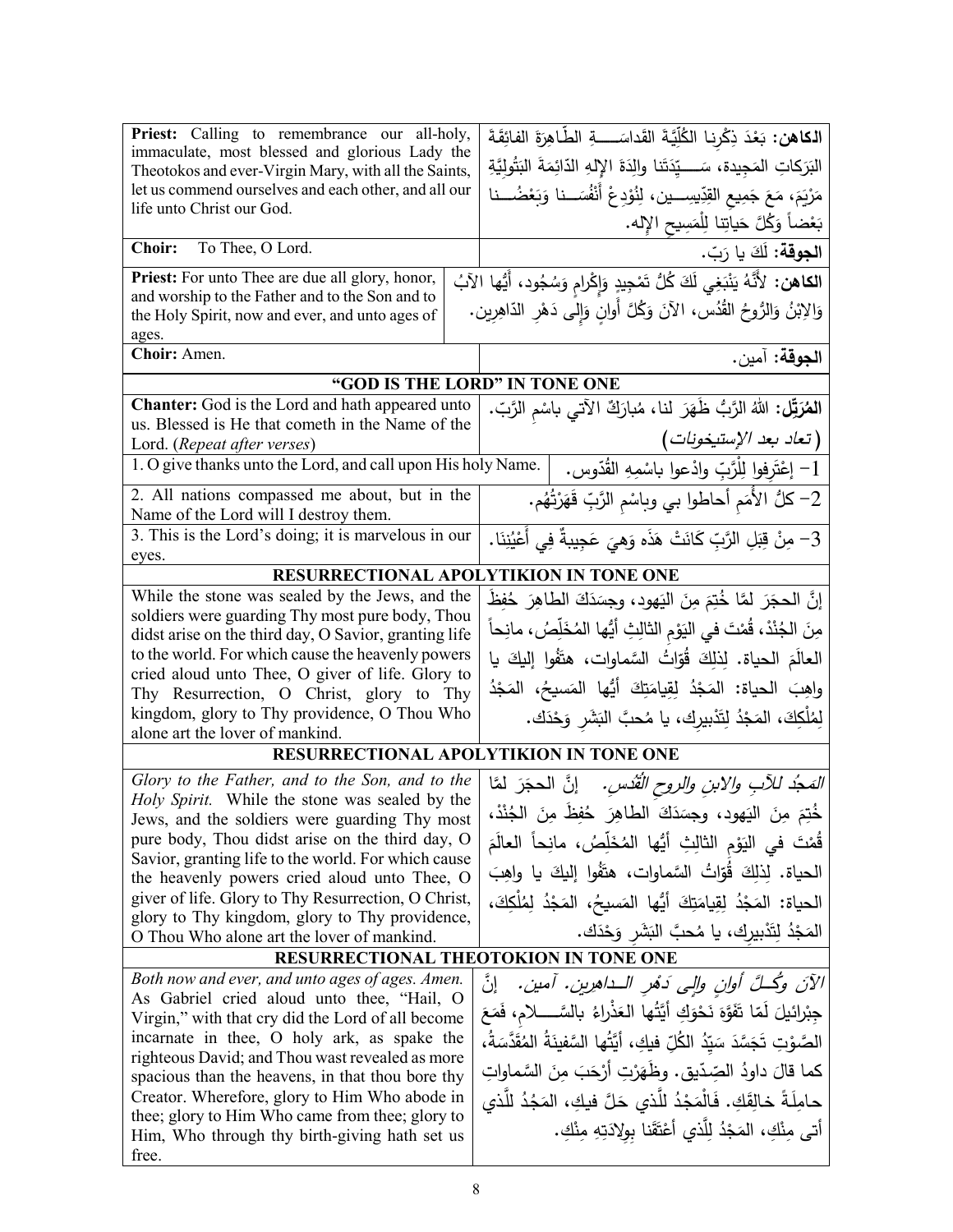|                                                                                                                                                                                                                                                                                                                                                                                                                                                                                                          | THE LITTLE LITANY                                                                                                                                                                                                                                                                                                                                                                                                                   |
|----------------------------------------------------------------------------------------------------------------------------------------------------------------------------------------------------------------------------------------------------------------------------------------------------------------------------------------------------------------------------------------------------------------------------------------------------------------------------------------------------------|-------------------------------------------------------------------------------------------------------------------------------------------------------------------------------------------------------------------------------------------------------------------------------------------------------------------------------------------------------------------------------------------------------------------------------------|
| Priest: Again and again, in peace, let us pray<br>to the Lord.                                                                                                                                                                                                                                                                                                                                                                                                                                           | الكاهن: أيْضاً وأيْضاً بِسَلامِ إلى الرَّبِّ نَطْلُب.                                                                                                                                                                                                                                                                                                                                                                               |
| Choir: Lord, have mercy.                                                                                                                                                                                                                                                                                                                                                                                                                                                                                 | ا <b>لجوق</b> : يا ربُ ارْحَمْ.                                                                                                                                                                                                                                                                                                                                                                                                     |
| Priest: Help us; save us; have mercy on us;<br>and keep us, O God, by Thy grace.                                                                                                                                                                                                                                                                                                                                                                                                                         | الكاهن: أعْضُدْ، وَخَلِّصْ، وارْحَمْ، واحفَظْنا يا اللهُ بِنِعْمَتِكَ.                                                                                                                                                                                                                                                                                                                                                              |
| Choir: Lord, have mercy.                                                                                                                                                                                                                                                                                                                                                                                                                                                                                 | ا <b>لجوق</b> : يا ربُّ ارْحَمْ.                                                                                                                                                                                                                                                                                                                                                                                                    |
| <b>Priest:</b> Calling to remembrance our all-holy,<br>immaculate, most-blessed and glorious Lady<br>the Theotokos and ever-virgin Mary, with all<br>the saints: let us commend ourselves and each<br>other, and all our life unto Christ our God.                                                                                                                                                                                                                                                       | ا <b>لكاهن:</b> بعدَ ذِكْرِنا الكُلِّيَّةَ القَداسَةِ، الطاهِرَةَ، الفائِقَةَ البَرَكاتِ<br>المَجيدة، سيِّدَتَنا والِدَةَ الإِلهِ الدائِمَةَ البَتولِيَّةِ مَرْيَمَ مَعَ جميع<br>القدِّيسين، لِنُوْدِعْ أَنْفُسَنا وبَعْضُنا بَعْضاً وَكُلَّ حَياتِنا لِلْمَسيحِ الإله.                                                                                                                                                             |
| Choir: To Thee, O Lord.                                                                                                                                                                                                                                                                                                                                                                                                                                                                                  | ا <b>لجوق</b> : لكَ يا ربّ.                                                                                                                                                                                                                                                                                                                                                                                                         |
| <b>Priest:</b> For Thine is the might, and Thine is<br>the kingdom, and the power and the glory of<br>the Father and of the Son and of the Holy<br>Spirit, now and ever, and unto ages of ages.                                                                                                                                                                                                                                                                                                          | الكاهن:لأنَّ لكَ العِزَّةَ ولكَ المُلْكَ والقُوَّةَ والمَجْدَ أيُّها الآبُ والإبنُ<br>والروحُ القُدُسُ، الآنَ وكُلَّ أوانٍ وإِلى دَهْرِ الدَّاهِرين.<br>ا <b>لجوق</b> : آمين.                                                                                                                                                                                                                                                       |
| Choir: Amen.                                                                                                                                                                                                                                                                                                                                                                                                                                                                                             |                                                                                                                                                                                                                                                                                                                                                                                                                                     |
|                                                                                                                                                                                                                                                                                                                                                                                                                                                                                                          | FIRST TONE RESURRECTIONAL KATHISMATA (Plain Reading) First Kathisma                                                                                                                                                                                                                                                                                                                                                                 |
| The soldiers who kept watch over Thy grave, O Savior,<br>became as dead from the shining of the appearing<br>angel who told the good tidings of the Resurrection to<br>the women. Thee, therefore, do we glorify, O Remover<br>of corruption, and to Thee do we bow, O Thou Who<br>didst rise from the grave, O Thou, our only Lord.                                                                                                                                                                     | أَيُّها المُخَلِّصُ، إنَّ الجُنْدَ الحافِظي قَبْرَكَ قَدْ صاروا<br>كالأمْواتِ مِنْ بَرْقِ المَلاكِ الظَّاهِرِ ، الْمُبَشِّرِ النِّسْوَةَ<br>بالقِيامَة. فإيّاكَ نُمَجِّدُ أَيُّها المُزيلُ الفَسادِ، ولَكَ نَجْثو<br>أَيُّها النَّاهِضُ مِنَ القَبْرِ ، يا إلهَنا وحدَكَ.                                                                                                                                                           |
| Glory to the Father, and to the Son, and to the Holy<br>Spirit. Thou was nailed upon the cross willingly, O<br>merciful One; and Thou wast placed in a grave like<br>one who is dead, O Giver of Life, trampling the pride<br>of death, O mighty One; for because of Thee the<br>gatekeepers of Hades did tremble; and Thou didst<br>raise the dead with Thee from eternity; for Thou alone<br>art the Lover of mankind.                                                                                 | المَجْدُ للآبِ، والإبنِ، والروحِ الْقُدْسِ. قَدْ سُمِّرْتَ على<br>الصَّليبِ طَوْعاً يا رَؤوفُ، وَوُضِعْتَ في قَبْرِ كَمائِتٍ<br>يا مُعطِي الحَياة. فَسَحَقْتَ بِمَوْتِكَ عِزَّةَ المَوْتِ أَيُّها<br>القَوِيُّ، لأنَّ مِنْكَ ارْتَعَدَ بَوّابو الْجَحيم، وأقَمْتَ مَعَكَ<br>المَوْتي مُنْذُ الدَّهْرِ ، بِما أَنَّكَ وحدَكَ مُحِبُّ البَشَرِ .                                                                                      |
| Both now and ever, and unto ages of ages. Amen.<br>We have all known thee as Theotokos, and after                                                                                                                                                                                                                                                                                                                                                                                                        | $\mathring{\underline{\mathfrak{a}}}$<br>الآنَ وكلَّ أُوانِ وإلى دَهْرِ الدَّاهِرِينَ. آمين.                                                                                                                                                                                                                                                                                                                                        |
| giving birth thou didst appear truly virgin. We who<br>eagerly seek refuge in thy goodness, have thus<br>known thee; for we sinners have taken thee as<br>intercessor, and in temptations have possessed thee<br>as our salvation, O thou who alone art blameless.                                                                                                                                                                                                                                       | عَرَفْناكِ أَمَّأَ لِلإِلهِ، وبَعْدَ الوِلادَةِ ظَهَرْتِ عَذْراءَ<br>بالحقيقةِ. إنَّنا نَحْنُ الخَطَأَةَ اللاجِئينَ بِشَوْقِ إلى<br>صَلاحِكِ، قَدْ حَوَيْناكِ شَفيعَةً واقْتَنَيْناكِ في النَّجاربِ<br>خَلاصاً، يا مُنَزَّهَةً عَنْ كُلِّ العُيوبِ وَحْدَكِ.                                                                                                                                                                        |
|                                                                                                                                                                                                                                                                                                                                                                                                                                                                                                          | <b>Second Kathisma</b>                                                                                                                                                                                                                                                                                                                                                                                                              |
| Verily the women did proceed to the grave early,<br>where they beheld an angelic scene, and did tremble.<br>And when the grave shone forth with life they were<br>struck with astonishment. Wherefore, they returned<br>to the disciples and did preach the Resurrection,<br>saying, Verily, Christ hath invaded Hades; for He<br>alone is the powerful and mighty One; and He raised<br>with Him all those who were corrupt, and with the<br>power of His Cross He removed the fear of<br>condemnation. | إِنَّ النِّسْوَةَ وافَيْنَ الْقَبْرَ مُبْتَكِراتٍ، فَرَأَيْنَ مَنْظَراً مَلائِكيًّا،<br>فَارْتَعَدْنَ. وإذْ أَشْرَقَ القَبْرُ حَياةً، انْدَهَشْنَ مِنَ الْعَجَبِ.<br>لأَجْلِ هَذا حاضَـــرْنَ إِلَى التَّلاميذِ، وَبَشَّــرْنَ بِالقِيامَةِ<br>قائَلاتِ: إنَّ المَســــدِحَ قَدْ سَــــبِي الْجَحيمَ لأَنَّهُ الْقَوِيُّ<br>العَزِيزُ ۖ وِحْدَهُ، وأَقامَ مَعَهُ جميعَ البالينَ، وحَلَّ خَوْفَ<br>الدَّيْنونَةِ بِقُوَّةِ صَليبِهِ. |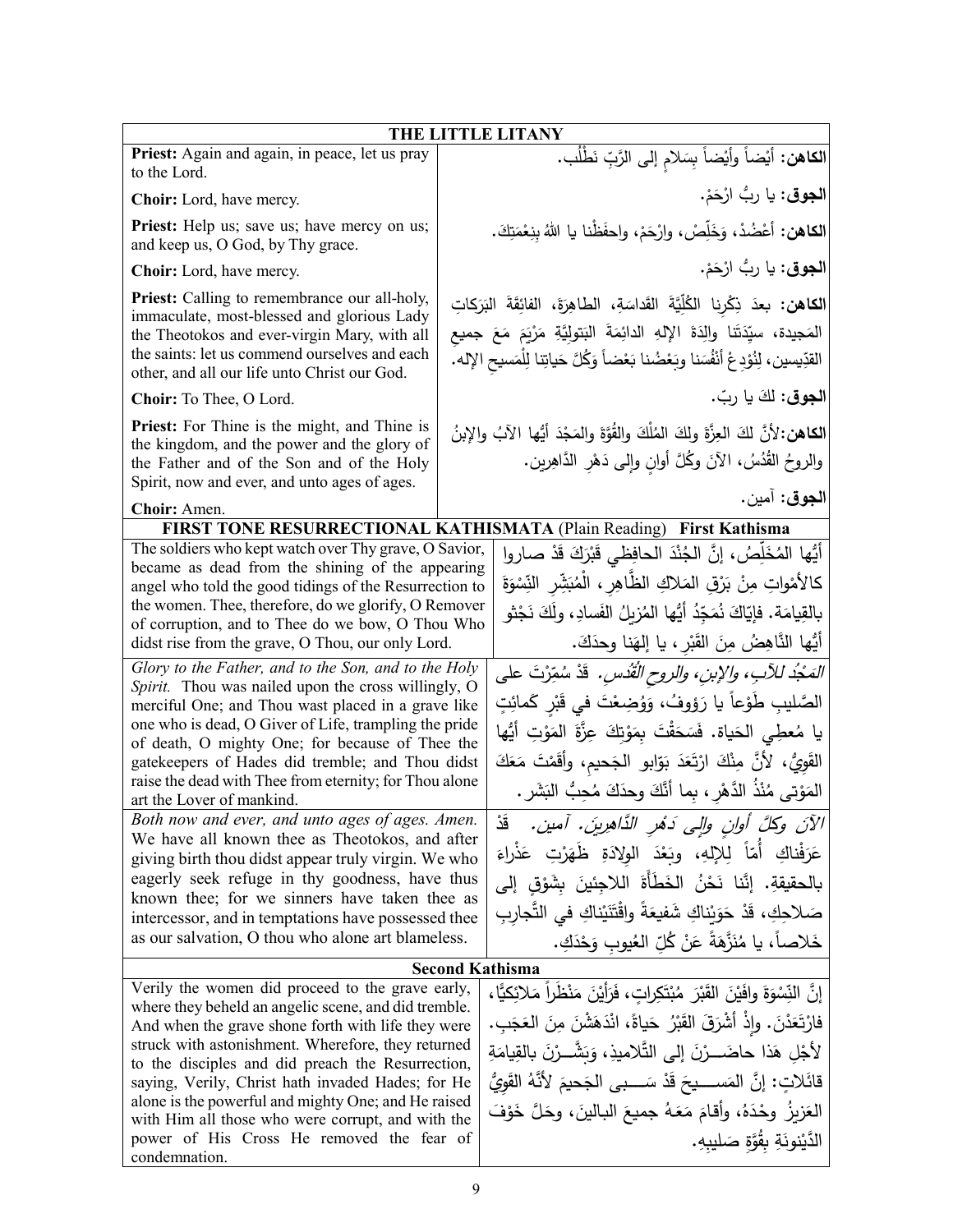| Glory to the Father, and to the Son, and to the<br>Holy Spirit. Thou wast verily nailed upon the<br>Cross, O Life of all; and wast numbered among<br>the dead, O deathless Lord. Thou didst rise after<br>three days, O Savior, and didst raise Adam from<br>corruption. Wherefore, the heavenly powers<br>shouted to Thee, O giver of life; Glory to Thy<br>passion, O Christ, Glory to Thy resurrection,<br>Glory to Thy condescension, O Thou alone the<br>Lover of mankind.<br>Both now and ever, and unto ages of ages.<br>Amen. O Mary, the reverend abode of the<br>Lord, lift us who have fallen in the abyss of<br>evil despair, trespasses and sorrows; for thou<br>didst give salvation to sinners. Thou art a | المَجْدُ للآبِ، والإبنِ، والروح القدسِ. ۖ قَدْ سُمِّرْتَ علـَى<br>الصَّليبِ يا حَياةَ الكُلِّ، وحُسِبْتَ مَعَ الأَمْواتِ أَيُّها الرَّبُّ<br>الفاقِدُ المَوْت، وَقُمْتَ بَعْدَ ثَلاثَةِ أَيَّامٍ يا مُخَلِّصُ،<br>وأَنَهَضْتَ آدَمَ مِنَ الفَسادِ. لذلِكَ هَتَفَتِ القُوَّاتُ السَّماويَّةُ<br>إليكَ يا مُعطى الحَياةِ: المَجْدُ لآلامِكَ أَيُّها المَسيحُ،<br>المَجْدُ لِقِيامَتِكَ، المَجْدُ لِتَنازُلِكَ يا مُحِبَّ البَشَرِ وحدَكَ.<br>الآنَ وكلَّ أُوانِ وإلى دهرِ الداهرينَ. آمين.   يا مَرْيَمُ<br>المَسْكَنُ المُوَقِّرُ للسَّيِّدِ، أَنْهِضينا نَحْنُ السَّاقِطينَ في عُمْق<br>اليَأْسِ الرَّديءِ والزَّلاتِ والأَحْزانِ، لأَنَّكِ قَدْ صِرْتِ خَلاصاً |
|---------------------------------------------------------------------------------------------------------------------------------------------------------------------------------------------------------------------------------------------------------------------------------------------------------------------------------------------------------------------------------------------------------------------------------------------------------------------------------------------------------------------------------------------------------------------------------------------------------------------------------------------------------------------------------------------------------------------------|-----------------------------------------------------------------------------------------------------------------------------------------------------------------------------------------------------------------------------------------------------------------------------------------------------------------------------------------------------------------------------------------------------------------------------------------------------------------------------------------------------------------------------------------------------------------------------------------------------------------------------------------------------------------|
| helper and a strong intercessor, and dost save                                                                                                                                                                                                                                                                                                                                                                                                                                                                                                                                                                                                                                                                            | لِلْخُطاةِ، ومُعينَةً، وشَفيعَةً قَوِيَّةً، وتُخلِّصينَ عبيدَكِ.                                                                                                                                                                                                                                                                                                                                                                                                                                                                                                                                                                                                |
| thy servants.                                                                                                                                                                                                                                                                                                                                                                                                                                                                                                                                                                                                                                                                                                             |                                                                                                                                                                                                                                                                                                                                                                                                                                                                                                                                                                                                                                                                 |
|                                                                                                                                                                                                                                                                                                                                                                                                                                                                                                                                                                                                                                                                                                                           | <b>EVLOGETARIA (BENEDICTIONS) IN TONE FIVE</b>                                                                                                                                                                                                                                                                                                                                                                                                                                                                                                                                                                                                                  |
| Blessed art Thou, O Lord; teach me Thy statutes.                                                                                                                                                                                                                                                                                                                                                                                                                                                                                                                                                                                                                                                                          | ُ <i>مْبِأَرِكٌ أَنتَ يارِبُّ عَلَّفِنى حُقوقَكَ.</i> جمْعُ المَلائكةِ                                                                                                                                                                                                                                                                                                                                                                                                                                                                                                                                                                                          |
| The company of the Angels was amazed when<br>they beheld Thee numbered among the dead. Yet                                                                                                                                                                                                                                                                                                                                                                                                                                                                                                                                                                                                                                | انْذَهَلَ مُتَحَيِّراً، عِنْدَ مُشاهَدَتِهِمْ إِيّاكَ مَحْسوباً بينَ                                                                                                                                                                                                                                                                                                                                                                                                                                                                                                                                                                                            |
| Thyself, O Savior, destroyed the power of death,                                                                                                                                                                                                                                                                                                                                                                                                                                                                                                                                                                                                                                                                          | الأمواتِ أيُّها المُخَلِّص، وداحِضاً قُوَّةَ المَوتِ، ومُنْهضاً                                                                                                                                                                                                                                                                                                                                                                                                                                                                                                                                                                                                 |
| with Thee raising up Adam and releasing all men                                                                                                                                                                                                                                                                                                                                                                                                                                                                                                                                                                                                                                                                           |                                                                                                                                                                                                                                                                                                                                                                                                                                                                                                                                                                                                                                                                 |
| from Hell.                                                                                                                                                                                                                                                                                                                                                                                                                                                                                                                                                                                                                                                                                                                | آدَمَ مَعَكَ، ومُعْتِقاً إِيّانا مِنَ الْجَحيمِ كافةً.                                                                                                                                                                                                                                                                                                                                                                                                                                                                                                                                                                                                          |
| Blessed art Thou, O Lord; teach me Thy statutes.<br>Wherefore, O Women Disciples, do ye mingle                                                                                                                                                                                                                                                                                                                                                                                                                                                                                                                                                                                                                            | مُ <i>بارَكٌ أنتَ يا ربُّ عَلَّفِنى مُقوقِك.</i> المَلاكُ اللامِعُ                                                                                                                                                                                                                                                                                                                                                                                                                                                                                                                                                                                              |
| sweet-smelling spices with your tears of pity? The                                                                                                                                                                                                                                                                                                                                                                                                                                                                                                                                                                                                                                                                        | عِنْدَ القَبْرِ تَفَوَّهَ نَحْوَ حامِلاتِ الطِّيبِ قائِلاً: لِمَ تَمْزُجْنَ                                                                                                                                                                                                                                                                                                                                                                                                                                                                                                                                                                                     |
| radiant Angel within the sepulcher cried unto the                                                                                                                                                                                                                                                                                                                                                                                                                                                                                                                                                                                                                                                                         | الطّيوبَ بالدُّموعِ، بِتَرَثٍّ يا تِلْميذات؟ أَنظُرْنَ الـــــلَّحْدَ                                                                                                                                                                                                                                                                                                                                                                                                                                                                                                                                                                                           |
| Myrrh-bearing Women: Behold the grave, and                                                                                                                                                                                                                                                                                                                                                                                                                                                                                                                                                                                                                                                                                |                                                                                                                                                                                                                                                                                                                                                                                                                                                                                                                                                                                                                                                                 |
| understand, for the Savior is risen from the tomb.                                                                                                                                                                                                                                                                                                                                                                                                                                                                                                                                                                                                                                                                        | وافْرَحْنَ، لأَنَّ المُخَلِّصَ قَدْ قامَ مِنَ القَبْرِ .                                                                                                                                                                                                                                                                                                                                                                                                                                                                                                                                                                                                        |
| Blessed art Thou, O Lord; teach me Thy statutes.<br>Very early in the morning, did the Myrrh-bearing                                                                                                                                                                                                                                                                                                                                                                                                                                                                                                                                                                                                                      | مُ <i>بازڭ أنتَ يا ربُ عَلَّفِني حُقوقَك.</i> إنَّ حامِلاتِ                                                                                                                                                                                                                                                                                                                                                                                                                                                                                                                                                                                                     |
| Women run lamenting unto Thy tomb. But an                                                                                                                                                                                                                                                                                                                                                                                                                                                                                                                                                                                                                                                                                 | الطِيبِ سَحَراً جِداً، سارَعْنَ إلى قَبْرِكَ نائِحاتٍ. إلاّ أنَّ                                                                                                                                                                                                                                                                                                                                                                                                                                                                                                                                                                                                |
| Angel came toward them, saying: The time for                                                                                                                                                                                                                                                                                                                                                                                                                                                                                                                                                                                                                                                                              | المَلاكَ وقَفَ بِهِنَّ، وقالَ لَهُنَّ: زمانُ النَّوْحِ قَدْ كَفَّ                                                                                                                                                                                                                                                                                                                                                                                                                                                                                                                                                                                               |
| lamentation is passed; weep not, but announce                                                                                                                                                                                                                                                                                                                                                                                                                                                                                                                                                                                                                                                                             | وبَطَلَ فَلا تَبْكينَ، بِلْ بَشِّرْنَ الرُّسُلَ بِالْقِيامَةِ.                                                                                                                                                                                                                                                                                                                                                                                                                                                                                                                                                                                                  |
| unto the Apostles the Resurrection.                                                                                                                                                                                                                                                                                                                                                                                                                                                                                                                                                                                                                                                                                       |                                                                                                                                                                                                                                                                                                                                                                                                                                                                                                                                                                                                                                                                 |
| Blessed art Thou, O Lord; teach me Thy statutes.<br>The Myrrh-bearing Women mourned, as bearing                                                                                                                                                                                                                                                                                                                                                                                                                                                                                                                                                                                                                           | ُ <i>مْبارَكٌ أَنتَ يا ربُّ عَلَّفِني مُقوقَك.</i> إنَّ النِّسْوَةَ حامِلاتِ                                                                                                                                                                                                                                                                                                                                                                                                                                                                                                                                                                                    |
| spices they drew near Thy tomb, O Savior. But                                                                                                                                                                                                                                                                                                                                                                                                                                                                                                                                                                                                                                                                             | الطِّيــب، وافَيْنَ بــالحَنوطِ إلى قَبْرِكَ أَيُّهــا المُخَلِّص.                                                                                                                                                                                                                                                                                                                                                                                                                                                                                                                                                                                              |
| the Angel spake unto them, saying: Why number                                                                                                                                                                                                                                                                                                                                                                                                                                                                                                                                                                                                                                                                             | فَسَمِــعْنَ مَلاكاً مُتَنَغِّــماً نَحْوَهُـنَّ قائلا: لِمَ تَحْسِبْنَ الْحَيَّ                                                                                                                                                                                                                                                                                                                                                                                                                                                                                                                                                                                |
| ye the living among the dead? In that He is God<br>He is risen from the grave.                                                                                                                                                                                                                                                                                                                                                                                                                                                                                                                                                                                                                                            | مَعَ المَوْتِي؟ فَبِما أَنَّهُ إِلَٰهٌ، قَدْ قَامَ مِنَ القَبْرِ ناهِضاً.                                                                                                                                                                                                                                                                                                                                                                                                                                                                                                                                                                                       |
| Glory to the Father, and to the Son, and to the Holy                                                                                                                                                                                                                                                                                                                                                                                                                                                                                                                                                                                                                                                                      |                                                                                                                                                                                                                                                                                                                                                                                                                                                                                                                                                                                                                                                                 |
| Spirit. We adore the Father, as also His Son, and                                                                                                                                                                                                                                                                                                                                                                                                                                                                                                                                                                                                                                                                         | الْمَجْدُ للآبِ، والابنِ، والتروحِ الْقُدْسِ. ۚ نَسْجُدُ لِلآبِ،                                                                                                                                                                                                                                                                                                                                                                                                                                                                                                                                                                                                |
| the Holy Spirit, the Holy Trinity in one Essence,                                                                                                                                                                                                                                                                                                                                                                                                                                                                                                                                                                                                                                                                         | ولابْنِهِ، ولروح قُدْسِهِ، ثالوثاً قدُّوساً في جَوْهر واحِدٍ،                                                                                                                                                                                                                                                                                                                                                                                                                                                                                                                                                                                                   |
| crying with the Seraphim: Holy, holy, holy art<br>Thou, O Lord.                                                                                                                                                                                                                                                                                                                                                                                                                                                                                                                                                                                                                                                           | هاتِفينَ مَعَ السّارافيم: قُدّوسٌ، قُدّوسٌ، قُدّوسٌ أنتَ يا رَبّ.                                                                                                                                                                                                                                                                                                                                                                                                                                                                                                                                                                                               |
| Both now and ever, and unto ages of ages. Amen.                                                                                                                                                                                                                                                                                                                                                                                                                                                                                                                                                                                                                                                                           | الآنَ وكُلَّ أُولِنِ وَإِلَى دَهْرِ الدَاهِرِينَ، آمين. ۖ أَيَّتُها الْعَذْرَاءُ،                                                                                                                                                                                                                                                                                                                                                                                                                                                                                                                                                                               |
| In that thou didst bear the Giver of Life, O Virgin,                                                                                                                                                                                                                                                                                                                                                                                                                                                                                                                                                                                                                                                                      |                                                                                                                                                                                                                                                                                                                                                                                                                                                                                                                                                                                                                                                                 |
| thou didst redeem Adam from sin, and didst give<br>to Eve joy in place of sadness; and He who was                                                                                                                                                                                                                                                                                                                                                                                                                                                                                                                                                                                                                         | لَــقَدْ وَلَدْتِ مُعْطِيَ الحَياة، وأَنْقَــذْتِ آدَمَ مِـــنَ الخَطيئة،                                                                                                                                                                                                                                                                                                                                                                                                                                                                                                                                                                                       |
| incarnate of thee, both God and man, hath restored                                                                                                                                                                                                                                                                                                                                                                                                                                                                                                                                                                                                                                                                        | ومَنَحْتِ حَوّاءَ الفَرَحَ عِوَضَ الحُزْنِ، لَكِنَّ الإِلهَ والإِنْســـانَ                                                                                                                                                                                                                                                                                                                                                                                                                                                                                                                                                                                      |
| to life those who had fallen therefrom.                                                                                                                                                                                                                                                                                                                                                                                                                                                                                                                                                                                                                                                                                   | الْمُتَجَسِّدَ مِنْكِ، أَرْشَدَهُما إِلَى الْحَياةِ الَّتِي قَدْ تَهَوَّرا مِنْها.                                                                                                                                                                                                                                                                                                                                                                                                                                                                                                                                                                              |
|                                                                                                                                                                                                                                                                                                                                                                                                                                                                                                                                                                                                                                                                                                                           |                                                                                                                                                                                                                                                                                                                                                                                                                                                                                                                                                                                                                                                                 |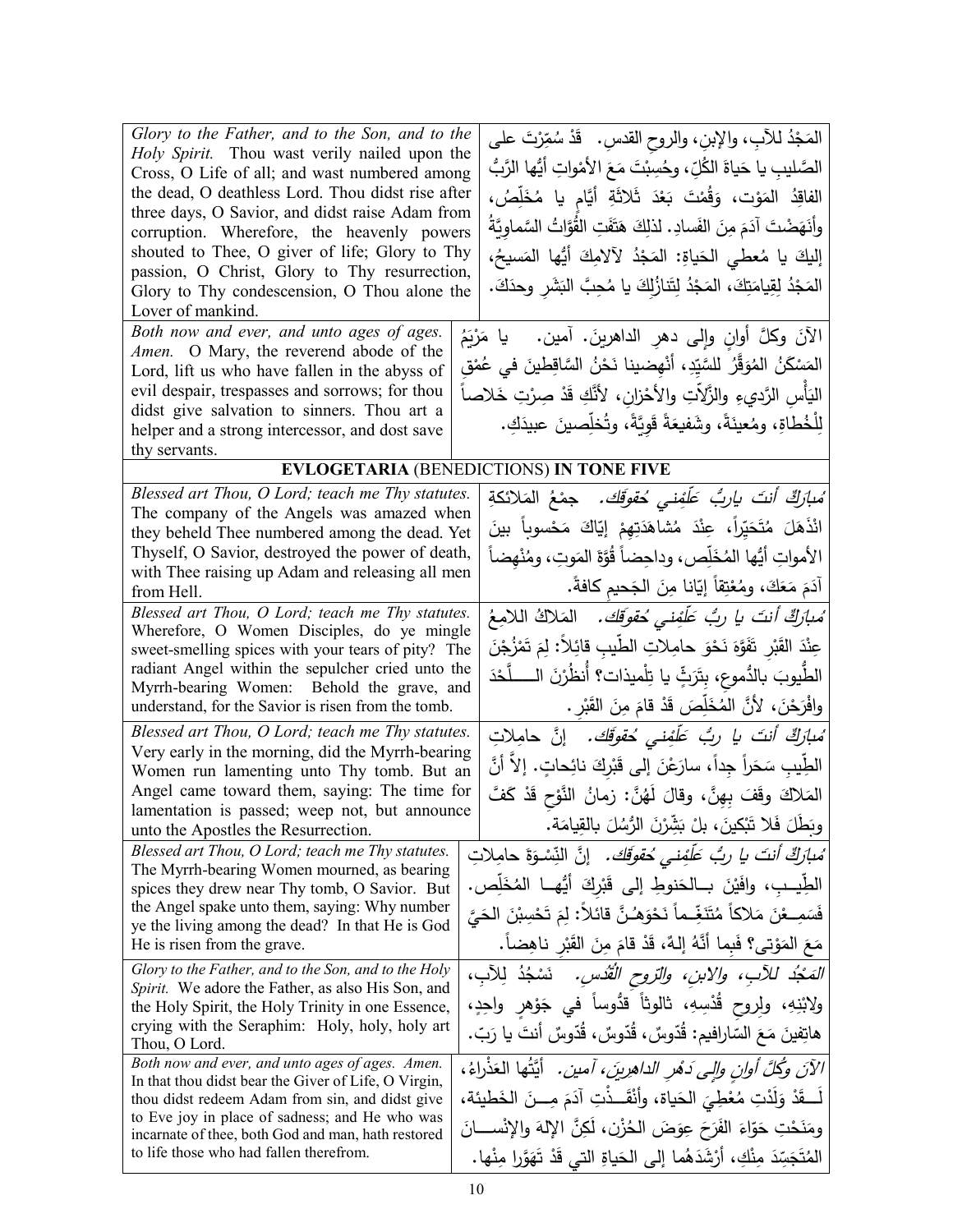| Alleluia, Alleluia, Alleluia. Glory to Thee, O God.<br>(THRICE)                                                   | هَلِلوبِيا، هَلِلوبِيا، هَلِلوبِيا، المَجْدُ لَكَ يا الله. (ثلاثًا)                      |
|-------------------------------------------------------------------------------------------------------------------|------------------------------------------------------------------------------------------|
| O our God and our Hope, glory to Thee!                                                                            | يا إلهَنا ورجاءَنا لكَ المَجْد.                                                          |
|                                                                                                                   | THE LITTLE LITANY                                                                        |
| Priest: Again and again, in peace, let us                                                                         | ا <b>لكاهن:</b> أيْضاً وأيْضاً بِسَلامِ إلى الرَّبِّ نَطْلُب.                            |
| pray to the Lord.                                                                                                 |                                                                                          |
| Choir: Lord, have mercy.                                                                                          | ا <b>لجوق</b> : يا ربُّ ارْحَمْ.                                                         |
| Priest: Help us; save us; have mercy on us;<br>and keep us, O God, by Thy grace.                                  | ا <b>لكاهن:</b> أعْضُدْ، وَخَلِّصْ، وارْحَمْ، واحفَظْنا يا اللهُ بِنِعْمَتِكَ.           |
| Choir: Lord, have mercy.                                                                                          | ا <b>لجوق</b> : يا ربُّ ارْحَمْ.                                                         |
| Priest: Calling to remembrance our all-<br>holy, immaculate, most-blessed<br>and                                  | ا <b>لكاهن:</b> بعدَ ذِكْرِنا الكُلِّيَّةَ القَداسَةِ، الطاهِرَةَ، الفائِقَةَ البَرَكاتِ |
| glorious Lady the Theotokos and ever-                                                                             | المَجيدة، سيِّدَتَنا والِدَةَ الإِلهِ الدائِمَةَ البَتولِيَّةِ مَرْيَمَ مَعَ جميع        |
| virgin Mary, with all the saints: let us                                                                          | القدِّيسين، لِنودِعْ أَنفُسَنا وبَعْضُنا بَعْضاً وَكُلَّ حَياتِنا لِلْمَسيح              |
| commend ourselves and each other, and all<br>our life unto Christ our God.                                        | الإله.                                                                                   |
| Choir: To Thee, O Lord.                                                                                           |                                                                                          |
| Priest: For blessed is Thy Name, and                                                                              | ا <b>لجوق</b> : لكَ يا رب.                                                               |
| glorified is Thy kingdom of the Father and                                                                        | ا <b>لكاهن:</b> لأنَّ اسْمَكَ مُبارَكٌ ومُلْكَكَ مُمَجَّدٌ أيُّها الآبُ والإبنُ          |
| of the Son and of the Holy Spirit, now and<br>ever, and unto ages of ages.                                        | والروحُ القُدُس، الأنَ وكلَّ أوانِ وإلى دَهْرِ الدَّاهِرِين.                             |
| Choir: Amen.                                                                                                      | ا <b>لجوق</b> : آمين.                                                                    |
|                                                                                                                   | FIRST TONE RESURRECTIONAL HYPAKOE (Plain Reading)                                        |
| The repentance of the thief gained him paradise by stealth,                                                       | تَوْبَةُ اللِّصّ قَدْ اخْتَلَسَــــدِّ الفِرْدَوْسَ، ونَوْحُ                             |
| and the sighing of the ointment-bearing women                                                                     | حامِلاتِ الطِّيبِ بَشَّرَ بِالفَرَحِ بِأَنَّكَ قُمْتَ أَيُّها                            |
| proclaimed the glad tidings that Thou wast risen, O Christ,<br>and hadst bestowed upon the world Thy Great Mercy. |                                                                                          |
|                                                                                                                   | المَسيحُ اﻹلهُ، مانِحاً العالَمَ الرَّحْمَةَ العُظْمي.                                   |
|                                                                                                                   | FIRST TONE RESURRECTIONAL ANABATHMOI (Plain Reading) First Antiphony                     |
| O Lord, to Thee in my sorrows do I cry. Hear<br>$^{+}$<br>Thou my cry of pain.                                    | + أَيُّها الرَّبُّ، إليكَ أَهْتِفُ في حُزني، فاسْتَمِعْ تَوَجُّعي.                       |
| Verily, the divine desire shall be without delay<br>$^{+}$                                                        | + إنَّ الشَّوْقَ الإلهِيَّ يُصيبُ أهْلَ البَراري بِلا فُتورٍ ،                           |
| upon the people of the wilderness; for that                                                                       | لاعْتِزالِهِمْ عَنِ العالَمِ الباطِل.                                                    |
| they have come out of the vain world.<br>Glory to the Father, and to the Son, and to the<br>$^+$                  | + المَجْدُ للِأَبِ، ولِلابنِ، والرُّوحِ القُدْسِ، الآنَ وكُلَّ                           |
| Holy Spirit: both now and ever, and unto ages                                                                     | آوان و إلى دَهُر الداهرِينَ، آمين.                                                       |
| of ages. Amen.<br>Verily, glory and honor become the Holy<br>$^+$                                                 | + إنَّ المَجْدَ والإكْرامَ يَليقانِ بالروحِ القُدُسِ، كما يَليقانِ                       |
| Spirit, as they become the Father and the Son.                                                                    | بِالآبِ والِابْنِ. لأَجْلِ هذا نُسَبِّحُ الثَّالوثَ ذا العِزَّةِ                         |
| Wherefore, do we praise the Triune, One in<br>might.                                                              | الواحدَةِ.                                                                               |
|                                                                                                                   | <b>Second Antiphony</b>                                                                  |
| O God, since Thou hast raised me to the hills<br>$^{+}$                                                           | + اللَّهُمَّ إذا رَفَعْتَنى إلى جِبالِ نَوامسِكَ، فأنِرْني                               |
| of Thy laws, shed brightly Thy light of virtue                                                                    | بالفَضائِلِ لامِعاً لِكَيْ أَسَبّحَك.                                                    |
| upon me, that I may praise Thee.<br>O Word, hold me fast with Thy right hand;<br>$^+$                             | + أَيُّها الكَلِمَةُ اضْبُطْنى بِيَدِكَ اليُمْنى، واحْفَظْنى                             |
| keep me and preserve me, lest the fire of sin                                                                     | وصُنِّى لِئَلاَّ تُحْرِقَني نارُ  الخَطيئةِ.                                             |
| consume me.<br>Glory to the Father, and to the Son, and to the<br>$^+$                                            | + المَجْدُ للآبِ، والابنِ، والروح الْقُدُسِ، الآنَ وكِلَّ                                |
| Holy Spirit: both now and ever, and unto ages                                                                     |                                                                                          |
| of ages. Amen.                                                                                                    | أوان والى دهر الداهرين، آمين.                                                            |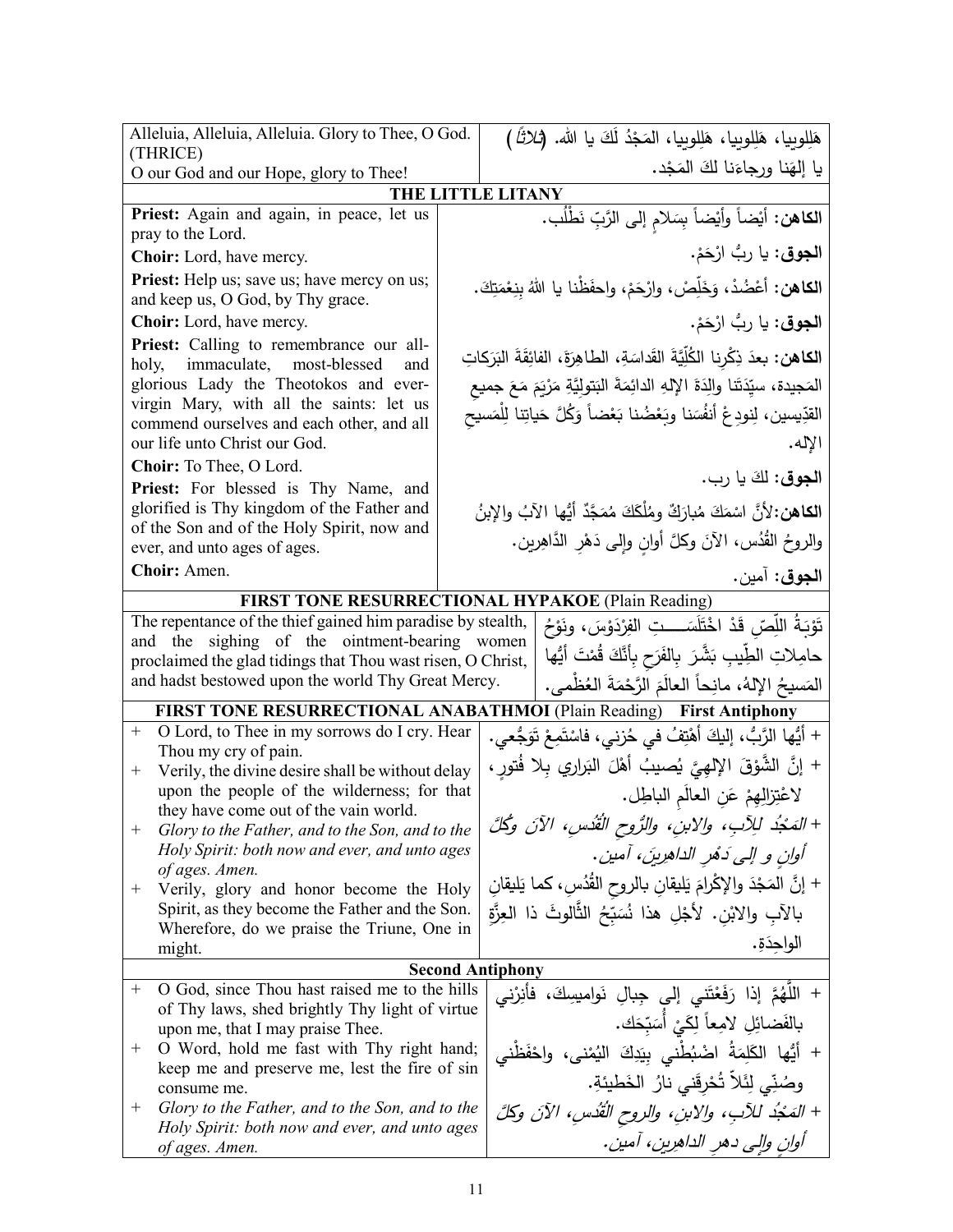| $+$<br>Verily, all creation together is regenerated by the<br>Holy Spirit, and returns to its former being: for<br>He is co-omnipotent with the Father and the<br>Word. | + إنَّ الخَليقَةَ تَتَجَدَّدُ كُلُّها بالروح القُدُسِ، وتَرْجِعُ إلى<br>كِيانِها الأَوَّلِ، لأَنَّهُ مُساوٍ في القُدْرَةِ لِلآبِ والكَلِمةِ. |
|-------------------------------------------------------------------------------------------------------------------------------------------------------------------------|----------------------------------------------------------------------------------------------------------------------------------------------|
|                                                                                                                                                                         | <b>Third Antiphony</b>                                                                                                                       |
| My soul did rejoice with those who say:<br>$\boldsymbol{+}$                                                                                                             | + قَدِ ابْتَهَجَتْ روحي بالقائِلينَ لي لِنَسْعَ إلى دِيارِ                                                                                   |
| Let us go into the courts of the Lord. My<br>heart was exceedingly glad.                                                                                                | الرَّبِّ، وفَرحَ قَلْبي جداً.                                                                                                                |
| Great fear shall be in the house of David,<br>$^+$                                                                                                                      | + خَوْفٌ عَظيمٌ يَصيرُ في بَيْتِ داودَ، حَيْثُ هُناكَ                                                                                        |
| where the seats shall be set, and all tribes                                                                                                                            | تُؤضَعُ الكَراسي وتُحاكَمُ كُلُّ قَبائلِ الأَرْضِ وأَلسِنَتِها.                                                                              |
| and tongues of the earth shall be judged.<br>Glory to the Father, and to the Son, and to<br>$^+$                                                                        |                                                                                                                                              |
| the Holy Spirit: both now and ever, and                                                                                                                                 | + المَجْدُ للآبِ، والابْنِ، والروح القُدُسِ، الآنَ وكلَّ                                                                                     |
| unto ages of ages. Amen.                                                                                                                                                | أوانِ وإلى دَهْرِ الداهرينِ، آمين.                                                                                                           |
| Verily, it is meet to offer glory, might and<br>$^+$<br>power to the Holy Spirit as to the Father                                                                       | + إنَّ تَقْديمَ المَجْدِ والعِزَّةِ والإكْرام والسُّجودِ واجِبٌ للرُّوحِ                                                                     |
| and the Son; for the Trinity is one in                                                                                                                                  | القُدُسِ كَما يَجِبُ للآبِ والإِبنِ، لأَنَّ الثَّالوثَ مُوَحَّدٌ في                                                                          |
| Substance, not in Person.                                                                                                                                               | الطبيعةِ لا في الوُجوهِ.                                                                                                                     |
|                                                                                                                                                                         | PROKEIMENON FOR THE RESURRECTION IN TONE ONE                                                                                                 |
| Now will I arise, saith the Lord; I will set Myself                                                                                                                     | الآنَ أقومُ يَقولُ الرَّبُّ، أَتَحَرَّى الْخَلاصَ وأَتَجَلَّى به.                                                                            |
| for salvation; I will make no tarrying therein.<br>(TWICE)                                                                                                              | (مرتين)                                                                                                                                      |
| <b>Stichos:</b> The words of the Lord are pure words.                                                                                                                   | <i>زِتَكِـجَكَ:</i> كَلامُ الرَّبِّ كلامٌ نَقِيٌّ.                                                                                           |
| Now will I arise, saith the Lord; I will set Myself                                                                                                                     | الآنَ أقومُ يَقولُ الرَّبُّ، أَتَحَرَّى الخَلاصَ وأتَجَلَّى به.                                                                              |
| for salvation; I will make no tarrying therein.                                                                                                                         |                                                                                                                                              |
| <b>Deacon:</b> Let us pray to the Lord.                                                                                                                                 | ا <b>لشماس:</b> إلى الرَّبِّ نَطْلُب.                                                                                                        |
| <b>Choir:</b> Lord, have mercy.                                                                                                                                         | ا <b>لمرتل:</b> يا ربُّ ارْحَم.                                                                                                              |
| <b>Priest:</b> For Holy art Thou, O our God, Who restest                                                                                                                | ا <b>لكاهن:</b> لِأنَّكَ قُدُّوسٌ أَنْتَ يا إِلهَنا، وفي القِدِّيسينَ                                                                        |
| in the Holies, and unto Thee do we ascribe glory<br>to the Father and to the Son and to the Holy Spirit,                                                                | تَسْتَقِرُ وتَسْتَرِيحُ، ولَكَ نُرسِلُ المَجْدَ أَيُها الآبُ، والإِبْنُ،                                                                     |
| now and ever, and unto ages of ages.                                                                                                                                    |                                                                                                                                              |
|                                                                                                                                                                         | والرّوحُ القُدُس، الآنَ وكُلَّ أوانِ وإلى دَهْرِ الداهِرين.                                                                                  |
| <b>Chanter:</b> Amen. Let everything that hath breath<br>praise the Lord. (twice)                                                                                       | ا <b>لمُرَتِّل:</b> آمين. كُـلُّ نَسَمَةٍ، فَلْتُسَبّح الرَّبَّ. (مرتين)                                                                     |
| Praise ye God in His saints; praise Him in the firm                                                                                                                     | سَبْحِوا اللَّهَ في قُدِيسِيهِ سَتَجِعوُه في قُلْكِ قُوَّتِه.                                                                                |
| foundation of His power.<br>Let everything that hath breath praise the Lord.                                                                                            | فَلْتُسَبِّحِ الرَّبَّ، كُـلُّ نَسَمَةٍ.                                                                                                     |
|                                                                                                                                                                         | THE FIRST EOTHINON GOSPEL                                                                                                                    |
| <b>Deacon:</b> And that we may be accounted worthy to                                                                                                                   | <b>الشماس:</b> مِنْ أَجْلِ أَنْ نَكونَ مُسْتَحِقِّينَ لِسَماع                                                                                |
| hear the Holy Gospel, let us pray unto the Lord<br>our God.                                                                                                             | الإِنْجِيلِ المُقَدَّسِ، إِلَى الرَّبِّ إِلهِنا نَطْلُبٍ.                                                                                    |
| <b>Choir:</b> Lord, have mercy. <i>(thrice)</i>                                                                                                                         | ا <b>لمرتل:</b> يا رَبُّ ارْحَمْ. <i>(ثلاثاً)</i>                                                                                            |
| <b>Deacon:</b> Wisdom! Attend! Let us hear the Holy                                                                                                                     | ا <b>لشماس:</b> الحِكْمَةُ، فَلْنَستَقِمْ ولْنَسْمَعِ الإِنْجِيلَ المُقَدَّس.                                                                |
| Gospel.                                                                                                                                                                 | ا <b>لكاهن:</b> السَّلامُ لِجَميعِكُم.                                                                                                       |
| <b>Priest:</b> Peace be to all.                                                                                                                                         |                                                                                                                                              |
| <b>Choir:</b> And to thy spirit.                                                                                                                                        | ا <b>لمرتل:</b> ولروحِكَ.                                                                                                                    |
| Priest: The Reading from the Holy Gospel                                                                                                                                | ا <b>لكاهن:</b> فَصْلٌ شَرِيفٌ مِنْ بِشارَةِ القِدّيسِ <b>مَتّ<i>ى</i></b>                                                                   |
| according to Saint Matthew. (28:16-20)                                                                                                                                  | الإنْجيليّ البَشيرِ والنِّلْميذِ الطَّاهِرِ .                                                                                                |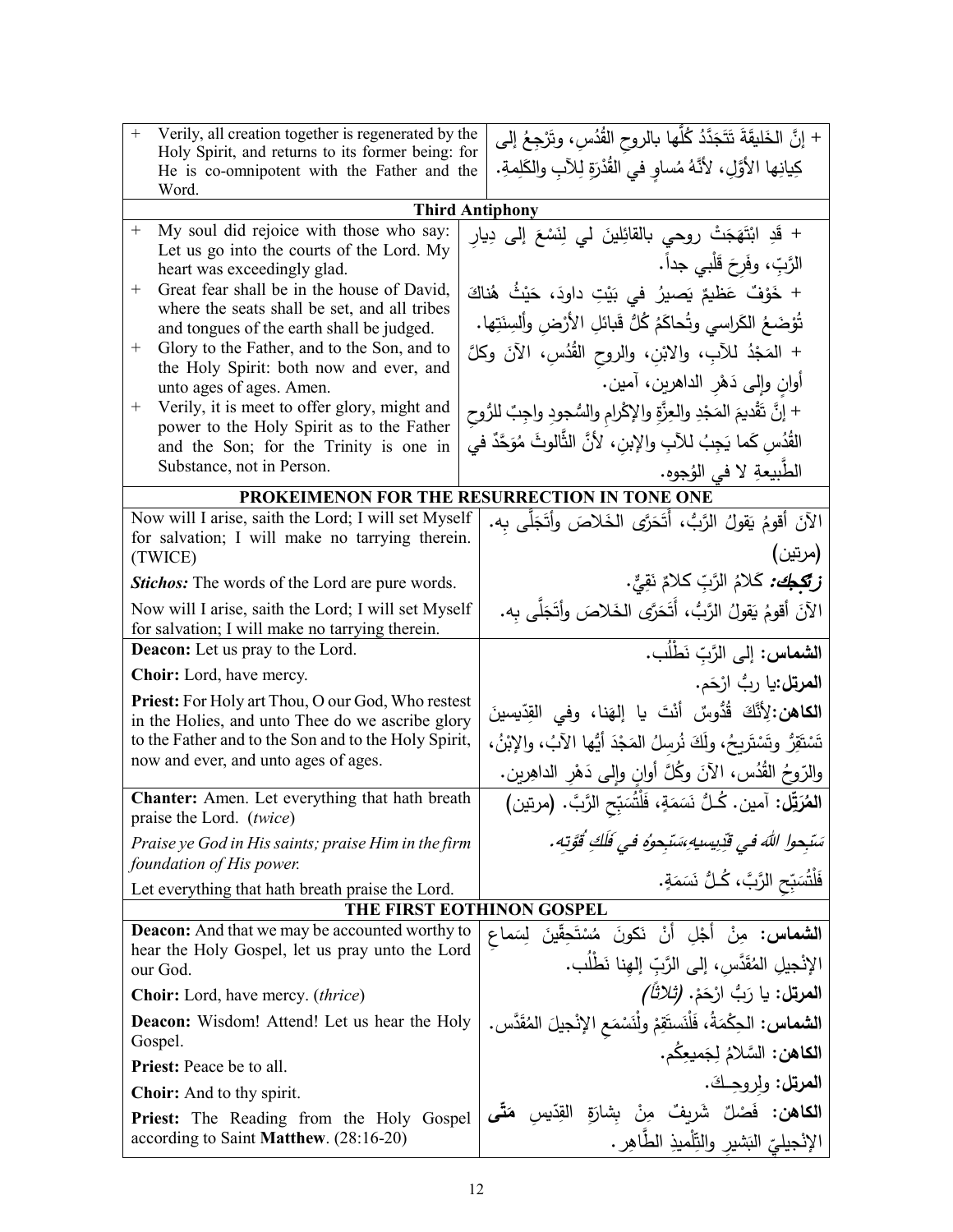| Choir: Glory to Thee, O Lord, glory to Thee.                                                              | ا <b>لمرتل:</b> المَجْدُ لَكَ يا رَبُّ المَجْدُ لَك.                           |
|-----------------------------------------------------------------------------------------------------------|--------------------------------------------------------------------------------|
| Deacon: Let us attend!                                                                                    | الشماس: لِنُصْغ!                                                               |
| Priest: At that time, the eleven disciples went                                                           | ا <b>لكاهن:</b> في ذلكَ الزمانِ، ذهبَ التلاميذُ الأحدَ عَشَرَ إلى              |
| to Galilee to the mountain to which Jesus had                                                             | الْجَلِيلِ، إِلَى الْجَبَلِ حيثُ أَمَرَهُمْ يَسوعٍ فَلَمَّا رأُوهُ سَجَدوا     |
| directed them. And when they saw Him, they                                                                |                                                                                |
| worshipped Him; but some doubted. And Jesus<br>came and said to them, "All power in heaven                | لَهُ، ولَكِنَّ بَعْضهُمْ شَكُّوا فَدَنا يَسوعُ وكَلَّمَهُمْ قائِلاً: إنّي قَدْ |
| and on earth has been given to Me. Go                                                                     | أَعْطيتُ كُلَّ سُلْطانِ في السَّماءِ وعلى الأرضِ فاذْهَبوا                     |
| therefore and make disciples of all nations,                                                              | الآنَ وتَلْمِذُوا كُلَّ الأُمَم، مُعَمِّدينَ إيَّاهُمْ باسْم الآبِ والابنِ     |
| baptizing them in the Name of the Father, and                                                             |                                                                                |
| of the Son, and of the Holy Spirit, teaching                                                              | والروح القُدُس وعَلِّموهُمْ أَنْ يَحْفَظوا جَميعَ ما أَوْصَيْتُكُمْ            |
| them to observe all that I have commanded                                                                 | بِهِ، وها أنا مَعَكُمْ كُلَّ الأيام، إلى مُنْتَهى الدَّهْر . آمين.             |
| you; and lo, I am with you always, to the close<br>of the age." Amen.                                     |                                                                                |
| Choir: Glory to Thee, O Lord, glory to Thee.                                                              | ا <b>لمرتل:</b> المَجْدُ لَكَ يا رَبُّ، المَجْدُ لَك.                          |
|                                                                                                           |                                                                                |
| <b>Reader:</b> In that we have beheld the Resurrection<br>of Christ, let us bow down before the Holy Lord | ا <b>لقارىء :</b> إذْ قَدْ رأينا قِيامَةَ المَسيح، فَلْنَسْجُدْ لِلرَّبِّ      |
| Jesus, the only sinless One. Thy Cross do we                                                              | القُدُّوسِّ، يَسوعَ المَعْصومِ مِنَ الخَطَأَ وحدَهُ. لِصَليبِكَ                |
| adore, O Christ, and Thy holy Resurrection we                                                             | أَيُّها المَسيحُ نَسْجُدُ ولقِيامَتِكَ المُقَدَّسَةِ نُسَبِّحُ ونُمَجِّدُ،     |
| praise and glorify: for Thou art our God, and we                                                          |                                                                                |
| know none other beside Thee; we call upon Thy                                                             | لأَنَّكَ أَنتَ هو إلهُنا وآخَرَ سواكَ لا نَعْرِفُ وبِاسْمِكَ                   |
| Name. O come, all ye faithful, let us adore<br>Christ's holy Resurrection. For lo, through the            | نُسَمّى. هَلَمَّ يا مَعْشَرَ المؤمنينَ نَسْجُدْ لِقِيامَةِ المَسيح             |
| Cross is joy come into all the world. Ever blessing                                                       | المُقَدَّسة، لأنَّ هوذا بالصليبِ قَدْ أتى الفَرَحُ لِكُلِّ العالَمِ.           |
| the Lord, let us sing His Resurrection: for in that                                                       | لِثُبارِكِ الرَّبَّ في كلِّ حينٍ ونُسَبِّحْ قِيامَتَهُ، لأنَّهُ إذِ            |
| He endured the Cross for us, He hath destroyed                                                            |                                                                                |
| death by death.                                                                                           | احْتَمَلَ الصَّلْبَ مِنْ أَجْلِنا، المَوْتَ بالمَوْتِ حَطَّمْ.                 |
| Have mercy on me, O God, according to Thy                                                                 | <b>PSALM 50</b>                                                                |
| Great Mercy; and according to the multitude of                                                            | ارْحَمْني يا اللهُ كعظيم رَحْمَتِكَ، وكَمِثْلِ كَثْرَةِ رأفتِكَ امْحُ          |
| Thy compassions blot out my transgression.                                                                | مَاثِمي.                                                                       |
| Wash me thoroughly from mine iniquity, and                                                                | إغْسِلْني كَثيراً مِنْ إثْمي، ومِنْ خَطْيئَتي طَهِّرْني.                       |
| cleanse me from my sin.                                                                                   |                                                                                |
| For I know mine iniquity, and my sin is ever<br>before me.                                                | لأَنِّي أنا عارِفٌ بإثْمي، وخَطيئَتي أمامي في كلِّ حينِ.                       |
| Against Thee only have I sinned and done this evil                                                        | إليكَ وحدَكَ أخطأتُ، والشرَّ قُدَّامَكَ صَنَعْتُ، لكَي                         |
| before Thee, that Thou mightest be justified in                                                           | تَصْدُقَ في أقوالِكَ وتَغْلِبَ في مُحاكَمَتِك.                                 |
| Thy words, and prevail when Thou art judged.                                                              |                                                                                |
| For behold, I was conceived in iniquities, and in<br>sins did my mother bear me.                          | هاءنذا بالآثام حُبِلَ بي، وبِالْخَطايا وَلَدَتْني أُمّي.                       |
| For behold, Thou hast loved truth; the hidden and                                                         | لأَنَّكَ قَدْ أَحْبَبْتَ الْحقَّ، وأَوْضَحْتَ لَى غَوامِضَ                     |
| secret things of Thy wisdom hast Thou made                                                                |                                                                                |
| manifest unto me.                                                                                         | جِكْمَتِكَ ومَسْتوراتِها.                                                      |
| Thou shalt sprinkle me with hyssop, and I shall be                                                        | تَنْضَحُني بالزوفي فأطْهُرُ ، تَغْسِلُني فأبْيَضُ أكثَرَ                       |
| made clean; Thou shalt wash me, and I shall be<br>made whiter than snow.                                  | مِنَ الثَّلج.                                                                  |
| Thou shalt make me to hear joy and gladness; the                                                          | تُسْمِعُني بَهْجَةً وسروراً، فَتَبْتَهِجُ عِظامي الذَّليلَة.                   |
| bones that be humbled, they shall rejoice.                                                                |                                                                                |
| Turn Thy face away from my sins, and blot out all                                                         | إِصْرِفْ وِجْهَكَ عَنْ خَطَايَايَ، وَاِمْحُ كُلَّ مِأَثِمي.                    |
| mine iniquities.                                                                                          |                                                                                |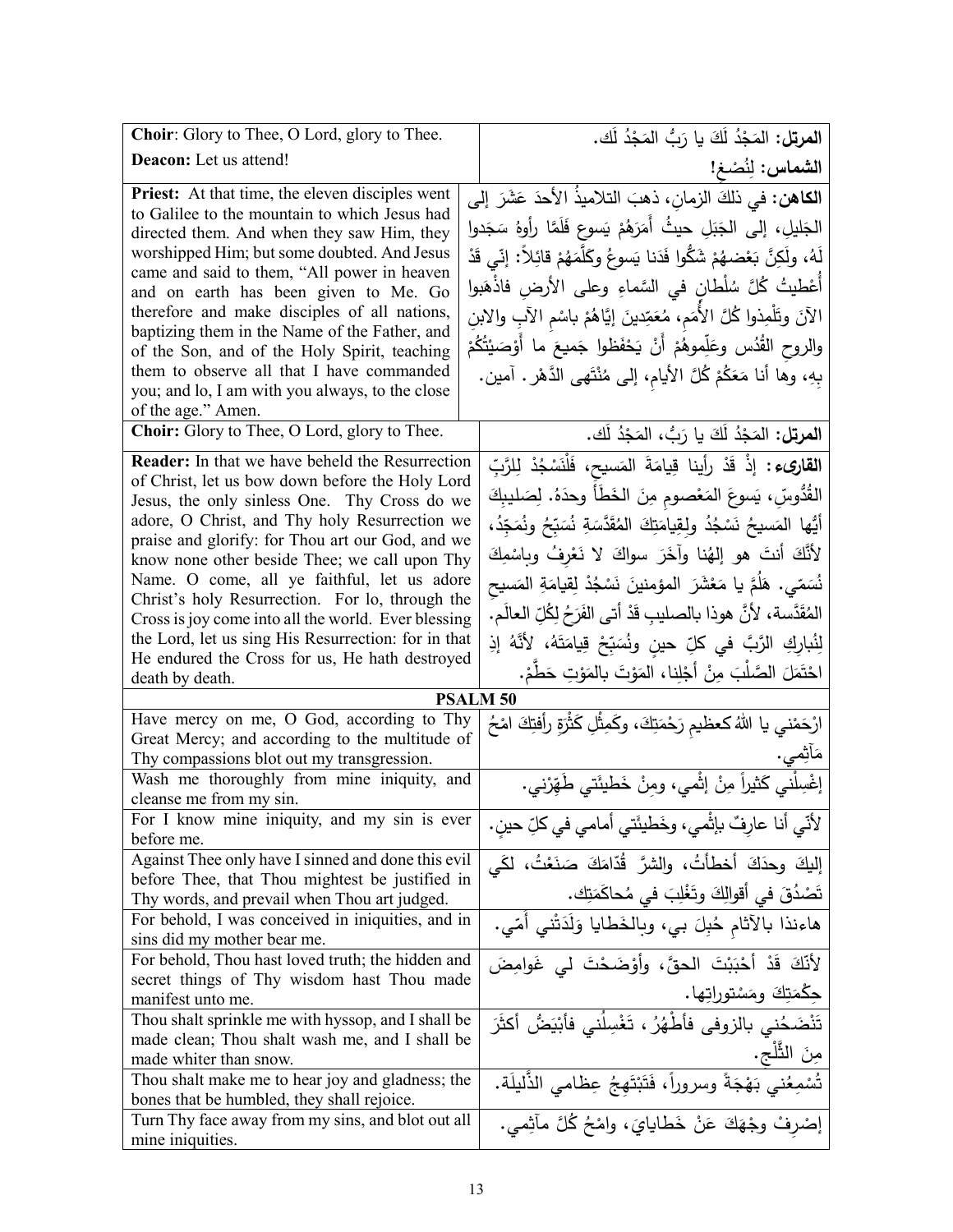| Create in me a clean heart, O God,<br>and renew a right spirit within me.                      | قَلْباً نَقِيّاً اخْلُقْ فِيَّ يا اللهُ، وروحاً مُسْتَقيماً جَدِّدْ في أَحْشائي. |
|------------------------------------------------------------------------------------------------|----------------------------------------------------------------------------------|
|                                                                                                |                                                                                  |
| Cast me not away from Thy presence,<br>and take not Thy Holy Spirit from me.                   | لا تَطْرَحْني مِنْ أمامِ وَجْهِكَ، وروحُكَ القُدُّوسُ لا تَنْزِعْهُ منّي.        |
| Restore unto me the joy of Thy salvation, and with                                             | إمْنَحْني بَهْجَةَ خلاصِكَ، وبِروحِ رِئاسِيِّ اعْضُدْني.                         |
| Thy governing Spirit establish me.                                                             |                                                                                  |
| I shall teach transgressors Thy ways, and the                                                  | فأُعَلِّمُ الأَثَمَةَ طُرُقَكَ، والكَفَرَةُ إليْكَ يَرْجِعون.                    |
| ungodly shall turn back unto Thee.                                                             |                                                                                  |
| Deliver me from blood-guiltiness, O God, Thou                                                  | أَنْقِذْني مِنَ الدِّماءِ يا اللهُ إلهَ خَلاصي، فيَبْتَهِجَ                      |
| God of my salvation; my tongue shall rejoice in                                                | لِساني بِعَدْلِكَ.                                                               |
| Thy righteousness.                                                                             |                                                                                  |
| O Lord, Thou shalt open my lips, and my mouth                                                  | يا ربِّ افْتَحْ شَفَتَيَّ، فَيُخَبِّرَ فَمي بِتَسْبِحَتِكَ.                      |
| shall declare Thy praise.<br>For if Thou hadst desired sacrifice, I had given it;              |                                                                                  |
| with whole-burnt offerings Thou shalt not be                                                   | لأَنكَ لَوْ آثَرْتَ الذَّبِيحَةَ، لَكُنْتُ الآنَ أُعْطَي، لكِنَّكَ               |
| pleased.                                                                                       | لا تُسَرُّ بالمُحْرَقات.                                                         |
| A sacrifice unto God is a broken spirit; a heart that                                          | الذبيحَةُ للهِ روحٌ مُنْسَحِقٌ، القَلْبُ المُتَخشِّعُ                            |
| is broken and humbled God will not despise.                                                    |                                                                                  |
|                                                                                                | والمُتَواضِعُ لا يَرْذُلُهُ اللهُ.                                               |
| Do good, O Lord, in Thy good pleasure unto Zion,                                               | أَصْلِحْ يا ربُّ بِمَسَرَّتِكَ صِهْيَونَ ولْتُبْنَ أَسْوارُ                      |
| and let the walls of Jerusalem be built up.                                                    | أورشَليم.                                                                        |
| Then shalt Thou be pleased with a sacrifice                                                    | حينئذٍ شُبَرٌ بِذَبيحَةِ العَدْلِ قُرْبِاناً ومُحْرَقات.<br>of                   |
| righteousness, with oblation and whole-burnt offerings.                                        |                                                                                  |
| Then shall they offer bullocks upon Thine altar.                                               | حينئذٍ يُقَرِّبونَ على مَذْبَحِكَ العُجول.                                       |
| LENTEN TROPARIA AFTER PSALM 50 IN TONE EIGHT                                                   |                                                                                  |
| Glory to the Father, and to the Son, and to the Holy                                           | <i>المَحْدُ للآبِ والإبنِ والروح القدّسِ.</i> افْتَحْ لي أبثوابَ                 |
| Spirit. Open to me the doors of repentance, O Life-                                            |                                                                                  |
|                                                                                                |                                                                                  |
| giver; for my soul goeth early to the temple of Thy                                            | التَّوْبَةِ يا واهِبَ الحَياةِ، لأنَّ روحي تَبْتَكِرُ إلى هَيْكَلِ               |
| holiness, coming in the temple of my body, wholly                                              | قُدْسِكَ، آتِياً بِهَيْكَلِ جَسَدي مُدَنَّساً بِجُمْلَتِهِ. لَكِن، بِما          |
| polluted. But because Thou art compassionate,                                                  | أَنَّكَ مُتَعَطِّفٌ، نَقِّني بِتَحَذُّنِ مَراحِمِك.                              |
| purify me by the compassion of Thy mercies.<br>Both now and ever, and unto ages of ages. Amen. |                                                                                  |
| Prepare for me the way of salvation, O Theotokos;                                              | الآنَ وَكُلَّ أُولنِ وَإِلِي دَهْرِ الذَّاهِرِينَ. آمين. شَقِلْي لِي             |
| for I have profaned myself with coarse sins, and                                               | مَناهِجَ الخَلاص يا والِدَةَ الإِله، فإنّي قَدْ دَنَّسْتُ نَفْسي                 |
| consumed my whole life with procrastination. But                                               | بخَطايا سَمِجَةٍ، وأَفْنَيْتُ عُمْرِي كُلّهُ بالتَواني. لكِنْ                    |
| by thine intercessions purify thou me from all                                                 |                                                                                  |
| abomination.                                                                                   | بِشْفَاعَاتِكِ، نَقَّيني مِنْ كُلِّ رَجَاسَةٍ.                                   |
| (TONE SIX) Have mercy upon me, O God,<br>according to Thy loving-kindness: according unto      | (باللحن السَّادِس) يا رَحيُم، ارْحَمْني يا الله كَعظيم                           |
| the multitude of Thy tender mercies blot out my                                                | رَجْمِتِكَ، وَكِمْثِلِ كَثْرَةِ رَأَفَاتِكَ امْعُ مَأْثِمِي.<br>إذا              |
| <i>transgressions</i> . If I think upon the multitude of                                       | نَصَوَّرْتُ كَثْرَةَ أَفْعالَى الرَّدِيئَةِ أَنا الشَّقيّ، فإنّي أَرْتَعِدُ      |
| my evil deeds, wretch that I am, I tremble for the                                             |                                                                                  |
| terrible Day of Judgment. But, trusting the                                                    | مِنْ يَومِ الدَّيْنونَةِ الرَّهيبِ. لَكِنِّي إِذْ أَنا واثِقٌ بِتَحَنُّنِكَ،     |
| compassion of Thy mercy, I shout to Thee like                                                  | أَهْتِفُ إليْكَ مِثْلَ داود: إرْحَمْنِي يا اللهُ، بِحَسَبِ عَظْيم                |
| David, Have mercy upon me, O God, according to<br>Thy Great Mercy.                             | رَحْمَتِكَ.                                                                      |

<span id="page-13-0"></span><sup>&</sup>lt;sup>1</sup> Saints of particular local veneration may be included among the Saints of their same classification at the discretion of the pastor.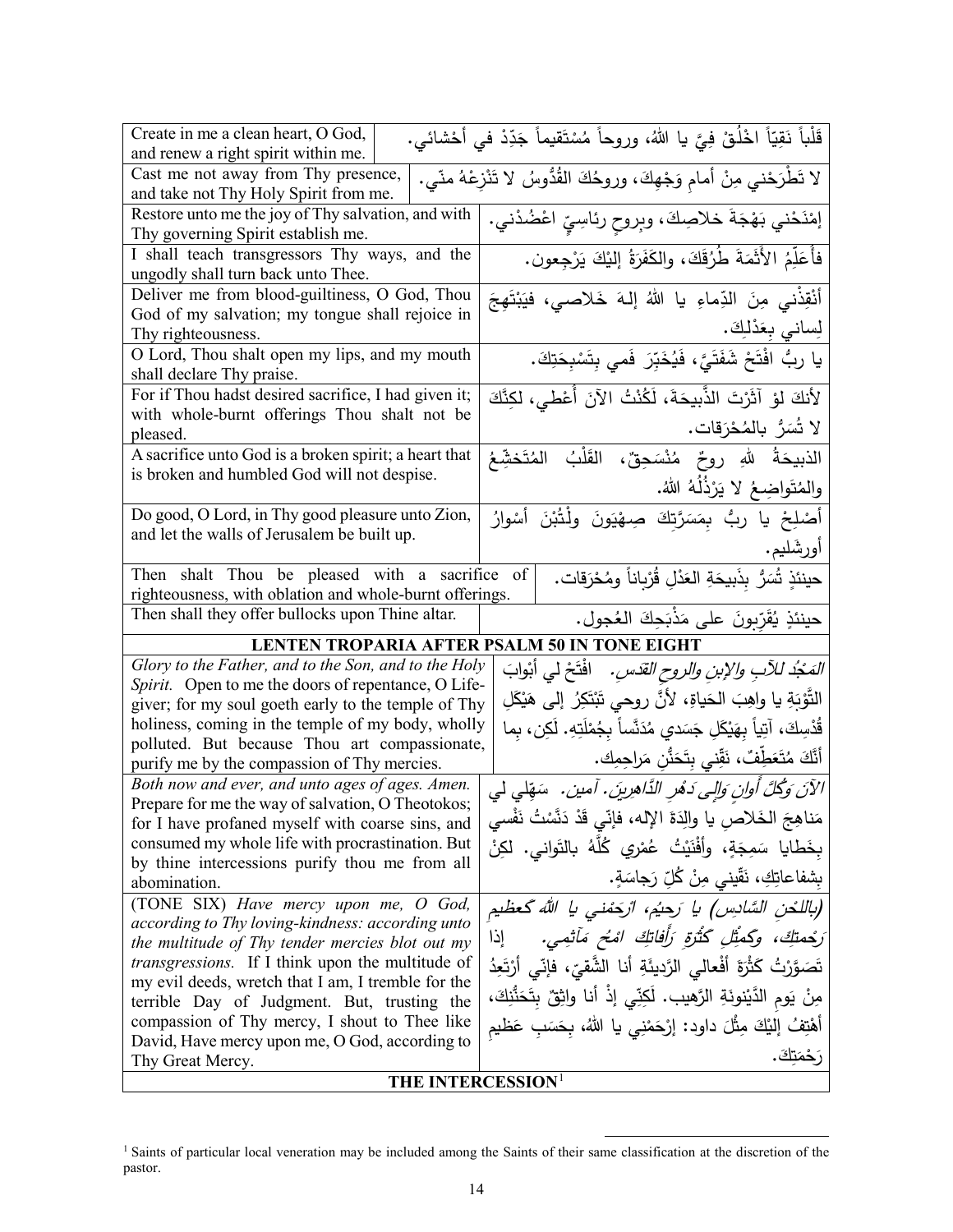| <b>Deacon:</b> O God, save Thy people, and bless                                                               | <b>الشماس:</b> خَلِّصْ يا اللهُ شعبَكَ، وبارِكْ ميراثَكَ، وافتقِدْ عالَمَكَ              |
|----------------------------------------------------------------------------------------------------------------|------------------------------------------------------------------------------------------|
| Thine inheritance. Visit Thy world with<br>mercy and compassions. Exalt the horn of                            | بالرَّحمةِ والرأفاتِ، وارْفَعْ شأنَ المسيحيينَ الأرثوذُكْسيين،                           |
| Orthodox Christians, and send down upon                                                                        | وأَسْبِغْ علينا مراحِمَكَ الغَنِيَّة، بِشَفاعاتِ سَيِّدَتِنا والِدَةِ الإِلْهِ           |
| us Thy rich mercies. Through the<br>intercessions of our all-immaculate Lady                                   | الْكُلِّيَّةِ الطَّهارَةِ والدائِمَةِ البَتوليَّةِ مَرْيَمٍ؛ وبِقُوَّةِ الصليبِ الكَريمِ |
| the Theotokos and ever-virgin Mary; by the                                                                     | المُحْيى؛ وبِطِلْباتِ القُوّاتِ السَّماوِيَّةِ المُكَرَّمَةِ العادِمَةِ                  |
| might of the precious and life-giving Cross;                                                                   | الأجْسادِ؛ والنَّبيِّ الكَريمِ السابِقِ المَجيدِ يوحنّا المَعْمَدان؛                     |
| by the protection of the honorable bodiless<br>Powers of heaven; at the supplication of the                    |                                                                                          |
| honorable, glorious prophet, forerunner and                                                                    | والقِدّيسَيْنِ المُشَرَّفَيْنِ الرَّسولَيْنِ بُطْرُسَ وبولَسَ، وسائِرِ الرُّسُلِ         |
| Baptist John; of the holy, glorious, all-                                                                      | المُشَرَّفينَ الْجَديريِنَ بِكُلِّ مَديحِ؛ وآبائِنا القِدِّيسينَ مُعَلِّمي               |
| laudable apostles Peter and Paul, and of all<br>the holy apostles; of our fathers among the                    | المَسْكونَةِ رؤساءِ الكَهَنَةِ المُعَظَّمينَ باسيليوسَ الكبيرِ،                          |
| saints, great hierarchs and ecumenical                                                                         | وغريغوريوسَ اللاهوتي، ويوحَنّا الذَهَبِيّ الفَم؛ وآبائِنا القِدّيسينَ                    |
| teachers Basil the Great, Gregory the                                                                          | أَثَنَاسيوسَ وكيرلِّسَ ويوحَنا الرَّحيم بَطارِكَةِ الإِسْكَنْدَرِيَّة، وأبينا            |
| Theologian and John Chrysostom;<br>Athanasius, Cyril and John the Merciful,                                    | القِديس نيقولِاوسَ رَئِيس أساقِفَةِ ميرا الليكِيَّة، واسْبيرِيدونَ                       |
| patriarchs of Alexandria; Nicholas of Myra,                                                                    | أَسْقُفِ تْرِيمِيثوسَ، ونِكْتارِيوسَ أَسْقُفِ المُدُنِ الخَمْسِ                          |
| Spyridon of Trimythous, and Nektarios of                                                                       | العَجائِبِيين، وأبينا القدّيس تيخون بَطْرِيَرْكِ موسكو ، والقدّيسِ                       |
| Pentapolis, the Wonderworkers; of our<br>fathers among the saints Tikhon, patriarch                            |                                                                                          |
| of Moscow and Raphael, bishop of                                                                               | رافائيل أَسْقُفِ بروكلين؛ والقديسِينَ المجيدينَ الشَّهَداءِ                              |
| Brooklyn; of the holy, glorious, great-                                                                        | الْعُظُماءِ جاورجيوسَ اللابس الظفر ، وديميتريوسَ الْمُفيض                                |
| martyrs, George the Trophy-bearer,<br>Demetrios the Myrrh-streamer, Theodore                                   | الطيبَ، وثيودورسَ التيروني، وثيودورسَ قائِدِ الجَيْش،                                    |
| the Soldier, Theodore the General, and                                                                         | وميناسَ الصانِعِ العَجائِبِ؛ والقِدّيسينَ الشُّهَداءَ إغْناطِيوسَ                        |
| Menas the Wonderworker; of the                                                                                 | المُتَوَشِّح بالله، خَرالَمْبوسَ وإلِفْثيريوس؛ والشُّهيداتِ العَظيماتِ                   |
| hieromartyrs Ignatius the God-bearer of<br>Antioch, Charalampos and Eleutherios; of                            | تَقْلا، بَرْبِارَة، أَنَسْطَاسِيا، كَاتْرِينا، كَيرياكي، فوتيني، مارينا،                 |
| the holy, glorious great women martyrs,                                                                        | باراسكيفا، وآيرين؛ والقِدّيسينَ المَجيدينَ الشَّهَداءِ المُتَأَلِّقينَ                   |
| Thekla, Barbara, Anastasia, Katherine,                                                                         |                                                                                          |
| Kyriaki, Photeini, Marina, Paraskeva and<br>Irene; of the holy, glorious, right-victorious                     | بالظَفَرِ ؛ وأبائِنا الأبرار المُتَوَشِّحينَ بالله؛ والقدّيسِ (فلان)                     |
| martyrs; of our venerable and God-bearing                                                                      | شَفيع هَذِهِ الكَنيسَةِ المُقَدَّسَة؛ والقِدِّيسَيْنِ الصدِّيقَيْنِ جَدَّي               |
| fathers who shone in the ascetic life; of Saint                                                                | المسيح الإلهِ يواكيمَ وحَنَّةَ؛ والأبِ النَّارِ مارتينيوسَ الفَلسْطِينيِّ،               |
| N., the patron and protector of this holy                                                                      | وسمْعَانَ المُفِيض الطيبِ أمير صِربِيا، والرَسولَيْنِ الشَّهيدَيْنِ                      |
| <i>community</i> ; of the holy and righteous<br>ancestors of God, Joachim and Anna; and of                     | أكِيلا وبريِسْكِلا، وإلوفيوسَ بَطْرِيَركِ الإِسْكَنْدَرِية، ۖ الذينَ نُقيمُ              |
| all Thy Saints: we beseech Thee, O most                                                                        | تَذْكارَهُم اليَوْمَ، وجَميع قِدّيسيكَ، نَتَضَرَّعُ إِليكَ أَيُّها الرَّبُّ الجزيلُ      |
| merciful Lord, hearken unto the petitions of                                                                   | الرَّحْمَةِ، فَاسْتَجِبْ لَنا نَحْنُ الخَطَأَةَ الطالِبينَ إليكَ وارْحَمْنا .            |
| us sinners who make our supplications unto<br>Thee, and have mercy upon us.                                    |                                                                                          |
| Chanter: Lord, have mercy. Lord, have mercy. Lord,                                                             | المرتل: يا رَبُّ ارْحَمْ، يا رَبُّ ارْحَمْ، يا رَبُّ ارْحَمْ. (4                         |
| have mercy.(Repeat 4 times)                                                                                    | مرات)                                                                                    |
|                                                                                                                |                                                                                          |
| <b>Priest:</b> Through the mercy and compassions and love<br>for mankind of Thine Only-begotten Son, with Whom | ا <b>لكاهن:</b> بِرَحْمَةِ ورَأَفاتِ ابْنِكَ الوَحِيدِ ومَحَبَّتِهِ لِلْبَشَرِ ،         |
| Thou art blessed, together with Thine all-holy, and                                                            | الذي أنتَ مُبارَكٌ مَعَهُ ومعَ روحِكَ الكُلِّيِّ قُدْسُهُ الصَّالِح                      |
| good, and life-giving Spirit: now and ever, and unto<br>ages of ages.                                          | والمُحْيى، الآنَ وكُلَّ أوانِ وإلى دَهْرِ الداهِرين.                                     |
| Choir: Amen.                                                                                                   | المرتل: آمين.                                                                            |
|                                                                                                                | <b>KONTAKION AND OIKOS FOR THE PHARISEE AND PUBLICAN (Plain Reading)</b>                 |
|                                                                                                                |                                                                                          |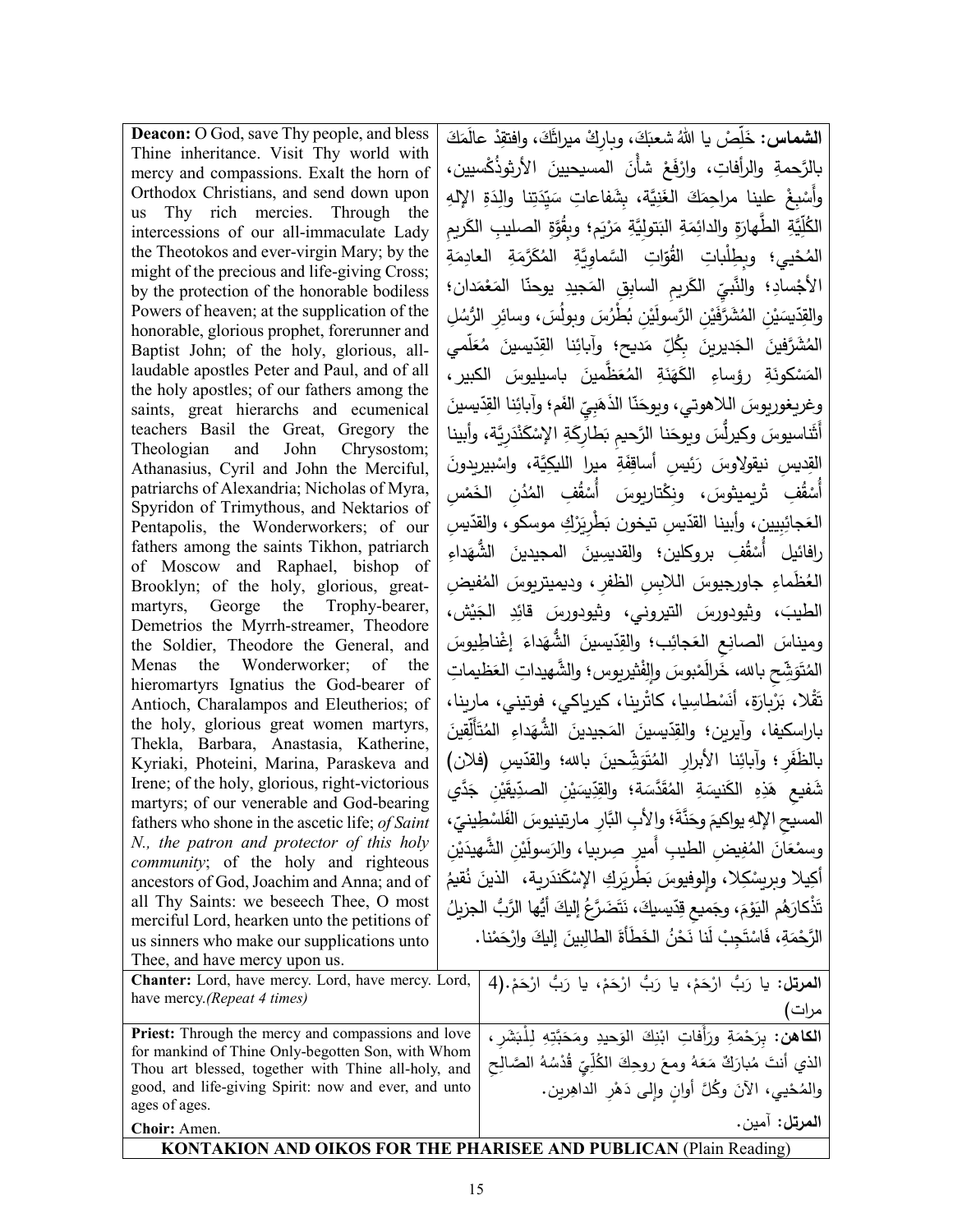| As the publican, let us bring cries of sorrow to the | لِنُقَرِّبَنَّ لِلْرَّبِّ تَنَهُّداً عَشّارِيّاً، ونَخُرَّ لَهُ ساجدِينَ نَحْنُ |
|------------------------------------------------------|---------------------------------------------------------------------------------|
| Lord, and let us fall before Him as sinners at the   |                                                                                 |
| Master's feet. For He desires the salvation of all   | الخَطأَةُ، بما أَنَّهُ سَيِّدُنا، لأَنَّهُ يَشاءُ خَلاصَ جَميع                  |
| men; He grants forgiveness unto all that repent,     | الأنام، و يَهَبُ الغُفْرانَ لِجَميعِ التائبينِ، إذْ كانَ لأَجْلِنا              |
| and He has for our sakes taken flesh, though He is   |                                                                                 |
| God coeternal with the Father.                       | قَدْ تَجَسَّدَ وهو إِلهٌ أَزَلْيٌّ مَعَ الآب.                                   |
| Let us all humble ourselves, brethren; groaning      | لِنُواضِعْ ذَواتِنا أَيُّها الإخْوَةُ بِأَجْمَعِنا، وبِتَنَهُّداتٍ ونَحيبِ      |
| and lamenting, let us beat our conscience, that      |                                                                                 |
| at the eternal judgment we may be numbered           | نُقَرِّعُ ضَميرَنا، لِكي نَظْهَرَ  هناكَ في الدَّيْنونَةِ الأَبَدِيَّةِ، في     |
| with the faithful and the righteous, receiving       | ذلِكَ الوقتِ، بدونِ جنايةٍ، ونَنالَ الصَّفْحَ، لأَنَّ هناكَ                     |
| forgiveness. Let us pray to see the true peace       |                                                                                 |
| of the Age to Come, where there is no more           | بالحقيقةِ هِيَ الراحَةُ التي سَبِيلُنا أَنْ نَتَوَسَّلَ طالبينَ أَنْ            |
| pain, no sorrow, no groaning from the depths,        | نَراها. هناكَ يَبْطُلُ الوَجَعُ والحُزْنُ والتَّنَهُّدُ في عَدْنِ العَجيبَةِ    |
| in the wondrous Eden fashioned by Christ, for        |                                                                                 |
| He is God coeternal with the Father.                 | الَّتِي الْمَسِيحُ مُبِدِعُها، بما أَنَّهُ إِلهٌ أَزَلِيٌّ مَعَ الآبِ.          |
|                                                      |                                                                                 |

## **THE SYNAXARION** (Plain Reading)

On February 13 in the Holy Orthodox Church, we commemorate our Venerable Fathers Martinian of Palestine and Simeon the myrrh-streaming, prince of Serbia; Apostles and Martyrs Aquila and Priscilla; and Eulogios, patriarch of Alexandria.

On this day, we make remembrance of the Parable of the Pharisee and the Publican, which occurs in the Holy Gospel according to Luke the Evangelist.

*Verses*

If you resemble the Pharisee, run far away from the Temple; For inside is Christ before Whom only the humble are acceptable.

## *Verses for the Triodion*

O Creator of everything heavenly and earthly, receive Thou from the Angels a Trinitarian song, And from us men a noble and reverent Triodion.

In our Savior's parable, Jesus uses a Pharisee, a leader of the synagogue, who was regarded in public opinion as virtuous; and a publican, a tax collector, who was regarded as oppressive, greedy and a sinner. In their prayers to God, we discover the real hearts of these two men. We thus learn of the harm that comes from pride and the good that comes from humility. The divine Church Fathers sought to alert and prepare the Christ-loving clergy and laity for the upcoming period of the Great Fast. Therefore, on this Sunday we are reminded that humility is the greatest weapon against pride, as we imitate the humility of the publican to ascend to the divine heights.

Through the intercessions of the wonderworking Saints, O Christ our God, have mercy upon us and save us. Amen.

| <b>KATAVASIAE OF THE PHARISEE AN</b>                                                                                                                                                       |  |                                                                                        |
|--------------------------------------------------------------------------------------------------------------------------------------------------------------------------------------------|--|----------------------------------------------------------------------------------------|
| Ode 1. When Israel walked on foot at the bottom                                                                                                                                            |  | (الأولى) إنَّ إسْرائيلَ لمّا سَلَكَ بالأَقْدام في قَعْرِ اللَّجَّةِ                    |
| of the sea as on dry land, and beheld Pharaoh, the<br>persecutor, drowned, they shouted: Let us praise<br>our God; for He hath triumphed.                                                  |  | كأنَّهُ على اليابِسة، وعايَنَ فِرعَونَ المُضْطَهِدَ غارقاً،                            |
|                                                                                                                                                                                            |  | صَرَخَ هاتِفاً: لنُسبِّحْ إلهَنا تَسْبِيحاً على الظُّفَرِ .                            |
| <b>Ode 3.</b> There is none holy like Thee, O Lord my<br>God, Who didst exalt the horn of those who<br>believe in Thee, O good One, and established<br>them on the rock of Thy confession. |  | (ا <b>لثالثة)</b> لَيْسَ قُدّوسٌ مِثْلَكَ أَيُّها الرَّبُّ إل <i>َهي</i> ، يا مَنْ     |
|                                                                                                                                                                                            |  | رَفَعْتَ قَرْنَ المُؤْمِنينَ بِكَ أَيُّها الصّــالِحِ، وثَبَّتْتَهُمْ على              |
|                                                                                                                                                                                            |  | صَخْرة الاعْتِرافِ بك.                                                                 |
| Ode 4. The venerable Church raiseth her                                                                                                                                                    |  | (ا <b>لرابعة)</b> إنَّ الكَنيسـةَ المُوَقَّرةَ، تَهْتِفُ مُرَتِّلَةً كما يَليقُ بالله، |
| voice in song, as is meet to God, celebrating<br>to the Lord with a pure conscience. Christ is                                                                                             |  | مُعَيِّدَةَ لِلْرَّبِّ بِضَميرٍ نَقيِّ: المَسيحُ قُوَّتِي، ربِّي، وإلهي.               |
| my might, my Lord, and my God.                                                                                                                                                             |  |                                                                                        |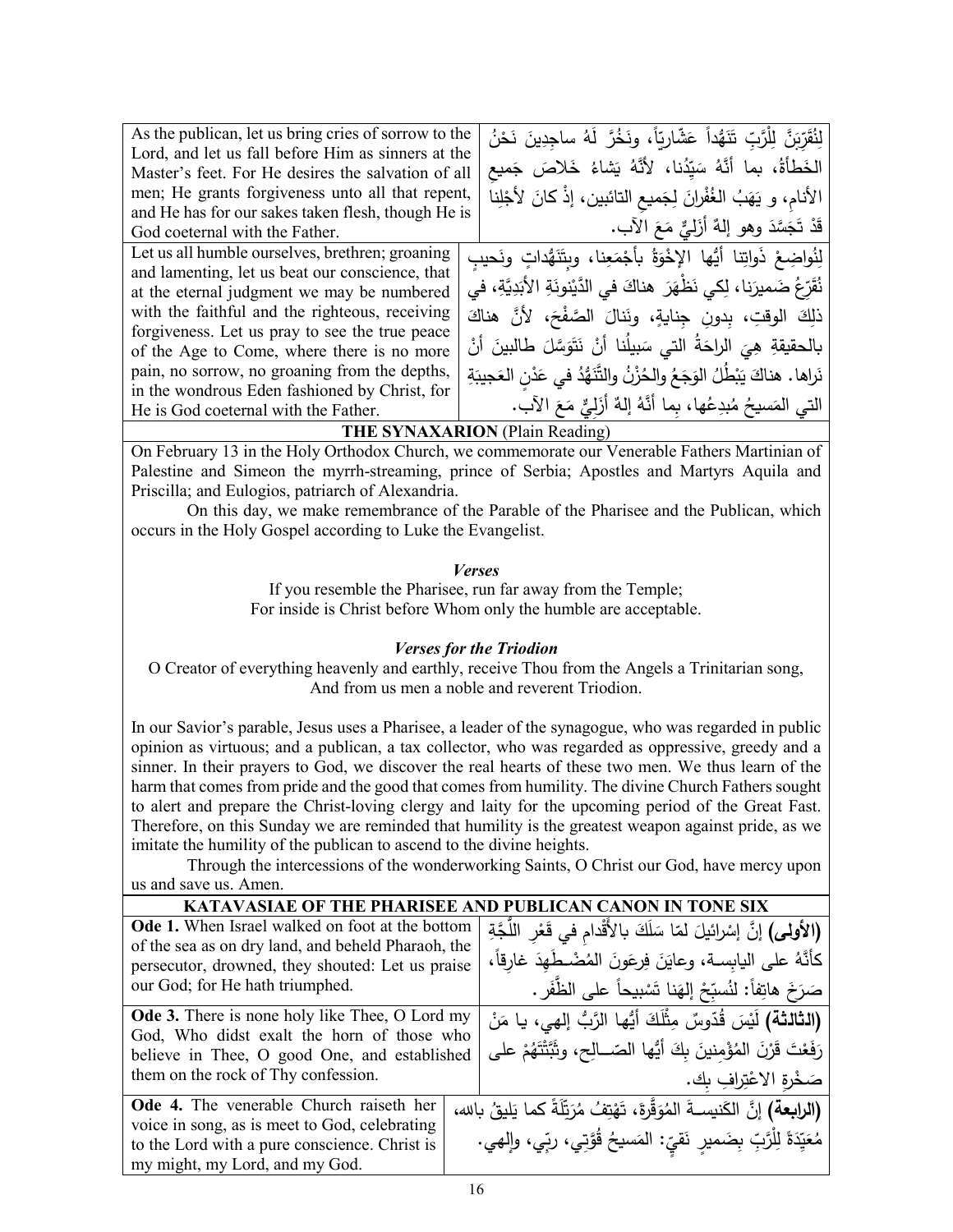| <b>Ode 5.</b> O Good One, lighten with Thy divine light the                                              | <b>(الخامســة)</b> أيُّها الصَّــالِحُ، أَضِـــئْ بِنوركَ الإِلهيِّ                      |
|----------------------------------------------------------------------------------------------------------|------------------------------------------------------------------------------------------|
| souls of those who come to Thee early and eagerly                                                        | نُفوسَ المُدَّلِجينَ إليكَ بشَوْقٍ، لِيَعْرِفوكَ يا كَلِمَةَ اللهِ                       |
| that they may know Thee, O Word of God, the true<br>God, Who callest us from the darkness of iniquities. |                                                                                          |
|                                                                                                          | بالحَقيقَةِ، الدّاعي إلَيْنا مِنْ قَتام الزَلَّات.                                       |
| <b>Ode 6.</b> O most merciful One, when I saw the sea                                                    |                                                                                          |
| of this life agitated with the tumult of temptations,                                                    | العُمْرِ جائِشــاً بِعاصِـــفَةِ التّجاربِ، بادَرْتُ إلى ميناكَ                          |
| I hastened to Thy quiet haven, crying: Raise my<br>life from corruption.                                 |                                                                                          |
|                                                                                                          | المهادي هاتِفاً: أَصْعِدْ مِنَ الفَسادِ حَياتي.                                          |
| Ode 7. Verily, the angel made the furnace<br>overflow with dew for the righteous youths,                 | (ال <b>ســـابعة)</b> إنَّ المَلاكَ قَدْ صَـــيَّرَ  الأَتونَ يَفيضُ نَد <i>ىً</i>        |
| burning the Chaldeans by the command of God,                                                             | لِلْفِتْيَـةِ الأَبْرارِ ، مُحْرِقاً، بـأَمْرِ اللهِ، الكَلْدانيينَ، وأَقْنَعَ           |
| and constraining the usurper to shout, crying:                                                           | المُغْتَصِبَ أَنْ يَهْتِفَ قَائِلاً: مُبارَكٌ أَنْتَ يا إِلهَ آبائنا.                    |
| Blessed art Thou, O God of our Fathers.                                                                  |                                                                                          |
| We praise, we bless, and we worship the Lord. Ode                                                        | ُنَسَبَّ <i>حٍ وِنُنارِكُ وَنَسْجُدُ لِلْرَّبِّ.</i> (ا <b>لثامنة)</b> لَقَدْ أَنْبَعْتَ |
| 8. Thou didst spring forth from the flames as dew for                                                    | مِنَ اللهيبِ نَدىً لِلأَبْرِارِ ، وبِالماءِ أَلْهَبْتَ ذَبِيحَةَ                         |
| those righteous ones, and with water Thou didst                                                          |                                                                                          |
| consume the sacrifice of the righteous one; for Thou<br>doest all things by Thy mere will. Wherefore, we | الْصِّدِّيقِ. لأَنَّكَ تَصْنَعُ كُلَّ شَيءٍ بِمُجَرَّدٍ مَشْيئَتِكَ،                     |
| exalt Thee still more to the end of ages.                                                                | فَنَزِيدُكَ رِفْعَةً مَدى الدهور .                                                       |
| <b>Deacon:</b> The Theotokos and Mother of the                                                           | ا <b>لشماس:</b> لوالدَةِ الإلهِ وأمِّ النورِ بالتسابيح نكرِّمُ مُعَظِمين.                |
| Light, let us honor and magnify in song.                                                                 |                                                                                          |
|                                                                                                          | <b>MAGNIFICATIONS IN TONE SIX</b>                                                        |
| My soul doth magnify the Lord, and my spirit hath                                                        | تُعَظِّمُ نَفْسي الرَّبَّ، وتَبْتَهِجُ روحي باللهِ مُخَلِّصي.                            |
| rejoiced in God my Savior.                                                                               | ا <b>للازمة:</b> يا مَنْ هي أكرَمُ مِنَ الشاروبيم، وأَرْفَعُ مَجْداً                     |
| Refrain: More honorable than the Cherubim, and                                                           |                                                                                          |
| more glorious beyond compare than the<br>Seraphim, thou who without corruption bearest                   | بِغَيرِ قِياسٍ مِنَ السارافيم، التي مِنْ دونِ فَسادٍ وَلَدَتْ                            |
| God the Word, and art truly Theotokos, we                                                                | كَلِمَةَ الله، حَقّاً أَنَّكِ والدةُ اﻹلهِ إياكِ نُعظِّم.                                |
| magnify thee.                                                                                            |                                                                                          |
| For He hath regarded the lowliness of His                                                                | لأَنَّهُ نَظَرَ إلى تَواضُعِ أَمَتِهِ، فَها مُنْذُ الآنَ تُطَوِّبُني                     |
| handmaiden; for behold from henceforth all                                                               |                                                                                          |
| generations shall call me blessed. (Refrain)                                                             | جميعُ الأجيالِ. (اللازمة)                                                                |
| For He that is mighty hath magnified me, and holy                                                        | لأنَّ القَديرَ صَنَعَ بي عَظائِمَ وقُدُّوسٌ اسْمُهُ، ورَحْمَتُهُ                         |
| is His Name; and His mercy is on them that fear                                                          | إلى جيلِ فَجيلِ للذينَ يَتَّقونَهُ. (اللازمة)                                            |
| Him, throughout all generations. (Refrain)<br>He hath showed strength with His arm; He hath              |                                                                                          |
| scattered the proud in the imagination of their                                                          | صَنَعَ عِزّاً بساعِدِهِ، وَشَتَّتَ المُتَكَبّرينَ بذِهْنِ قُلوبِهِم.                     |
| hearts. (Refrain)                                                                                        | (اللازمة)                                                                                |
| He hath put down the mighty from their seat, and                                                         | حَطِّ المُقْتَدِرِينَ عَنِ الكَراسي ورَفَعَ المُتَواضعينَ، مَلأَ                         |
| hath exalted the humble and meek. He hath filled                                                         | الْجِياعَ مِنَ الْخَيْراتِ، والأَغْنِياءَ أَرْسَلَهُم فَارِغِينَ.                        |
| the empty with good things, and the rich hath He                                                         |                                                                                          |
| sent empty away. (Refrain)                                                                               | (اللازمة)                                                                                |
| He remembering His mercy hath helped His                                                                 | عَضَدَ إسرائيلَ فَتاهُ لِيذْكُرَ رَحْمَتَهُ، كما قالَ لآبائِنا                           |
| servant Israel, as He promised to our forefathers,                                                       | إبْراهيمَ ونَسْلِهِ إلى الأبد. (اللازمة)                                                 |
| Abraham and his seed forever. (Refrain)<br>Ode 9. Verily, the God Whom no man can see,                   |                                                                                          |
| nor the ranks of the angels dare to look upon,                                                           | (الأودية التاســعة) إنَّ الإلهَ الذي لا تَسْتَطْيعُ البَشَـرُ                            |
| through thee, O pure one, was seen among men                                                             | أَنْ تُعايِنَهُ، ولا تَجْسُرُ طَغَماتُ المَلائكةِ أَنْ تَنْظُرَ إليه،                    |
| incarnate Word. Wherefore, with the<br>as                                                                | بِكِ أَيَّتُها النَّقِيَّةُ قَدْ شــوهِدَ فـى البَشَــرِ كَلِمَةً مُتَجَسِّــدَة.        |
| heavenly hosts, we magnify Him, and thee do                                                              |                                                                                          |
| we bless.                                                                                                | فَلذلِكَ نُعَظِمُهُ مَعَ الأَجْنادِ السَّماويَّةِ وايّاكِ نُغَبّط.                       |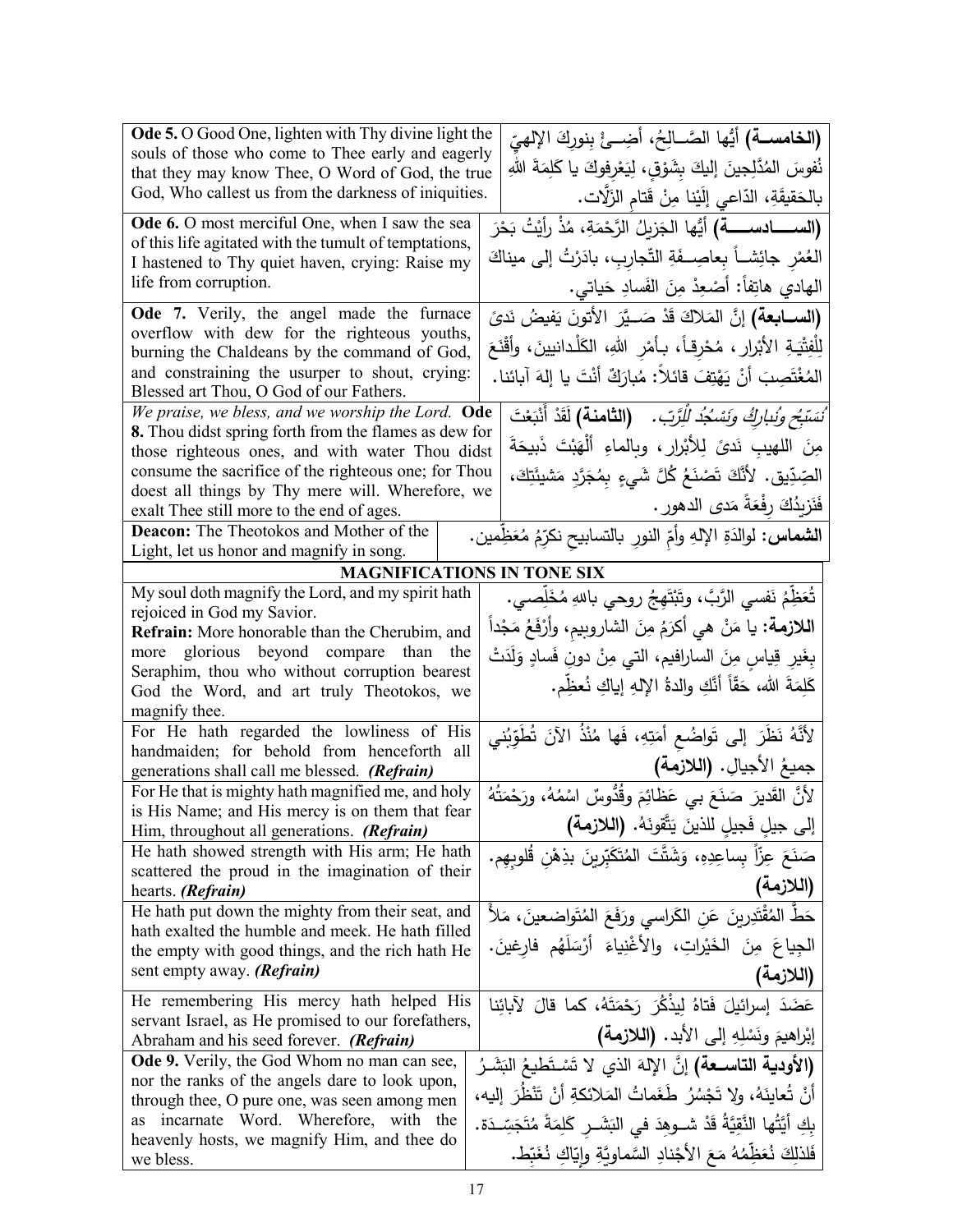| THE LITTLE LITANY                                                                                  |  |                                                                                                                    |
|----------------------------------------------------------------------------------------------------|--|--------------------------------------------------------------------------------------------------------------------|
| Deacon: Again and again, in peace, let us                                                          |  | الشماس: أَيْضاً وأَيْضاً بِسَلامِ إِلَى الرَّبِّ نَطْلُب.                                                          |
| pray to the Lord.                                                                                  |  |                                                                                                                    |
| Choir: Lord, have mercy.                                                                           |  | ا <b>لجوق</b> : يا ربُّ ارْحَمْ.                                                                                   |
| Deacon: Help us; save us; have mercy on<br>us; and keep us, O God, by Thy grace.                   |  | ا <b>لشماس:</b> أَعْضُدْ، وَخَلِّصْ، وارْحَمْ، واحفَظْنا يا اللهُ بِنِعْمَتِكَ.                                    |
| Choir: Lord, have mercy.                                                                           |  | ا <b>لجوق:</b> يا ربُّ ارْحَمْ.                                                                                    |
| <b>Deacon:</b> Calling to remembrance our all-                                                     |  | ا <b>لشماس:</b> بعدَ ذِكْرِنا الكُلِّيَّةَ القداسَةِ، الطاهِرَةَ، الفائِقَةَ البَرَكاتِ                            |
| immaculate, most-blessed<br>holy,<br>and                                                           |  | المَجيدة، سيِّدَتَنا والِدَةَ الإِلهِ الدائِمَةَ البَتولِيَّةِ مَرْيَمَ مَعَ جَميع                                 |
| glorious Lady the Theotokos and ever-<br>virgin Mary, with all the saints: let us                  |  | القدِّيسين، لِنودِعْ أنفُسَنا وبَعْضُنا بَعْضاً وَكُلَّ حَياتِنا لِلْمَسيحِ الإله.                                 |
| commend ourselves and each other, and all<br>our life unto Christ our God.                         |  | ا <b>لجوق:</b> لكَ يا ربّ.                                                                                         |
| Choir: To Thee, O Lord.                                                                            |  | الكاهن: لأنَّهُ إِيَّاكَ شُبَبِحُ كُلُّ قُوَّاتُ السَّماواتِ، ولَكَ يُرْسِلونَ المَجْدَ                            |
| Priest: For all the powers of Heaven praise                                                        |  | أَيُّها الآبُ والإِبنُ والرُّوحُ القُدُسُ، الآنَ وكلَّ أوانِ وإلى دَهْرِ                                           |
| Thee, and unto Thee do they ascribe glory to                                                       |  |                                                                                                                    |
| the Father and to the Son and to the Holy                                                          |  | الدَّاهِرين .                                                                                                      |
| Spirit, now and ever, and unto ages of ages.                                                       |  | ا <b>لجوق</b> : آمين.                                                                                              |
| Choir: Amen.<br>Holy is the Lord our God. (THRICE)                                                 |  |                                                                                                                    |
| Exalt ye the Lord our God; and worship                                                             |  | قُدُوسٌ هُوَ الرَّبُّ إِلهُنا. (ثلاثاً)                                                                            |
| at His footstool, for He is holy.                                                                  |  | إِرْفَعوا الرَّبَّ إِلهَنا، واسْجُدوا لِمَوْطِئٍ قَدَمَيْهِ، لأَنَّ الرَّبَّ إِلهَنا                               |
|                                                                                                    |  | قُدُوسٌ هو.                                                                                                        |
|                                                                                                    |  | THE FIRST EOTHINON EXAPOSTEILARION IN TONE 2 (**The original melody**)                                             |
| Upon that mount in Galilee, * let us join the                                                      |  | لِنَجْتَمِعَنَّ معَ التَّلاميذِ في جَبَلِ الْجَليلِ، فَنُعايِنَ                                                    |
| disciples * to look in faith on Christ, Who saith *                                                |  |                                                                                                                    |
| He hath received dominion * o'er things on earth                                                   |  | المَسيحَ بإيمانِ قائِلاً: قَدْ أَخَذْتُ سُلْطانَ العُلْوِيّينَ                                                     |
| and in Heaven. * Let us learn how He teacheth *<br>to baptize all the nations * in the Name of the |  | والسُّفْليين. ولْنَتَعَلَّمْ كيفَ يُعَلِّمُ تَعْميدَ كُلِّ الأُمَم باسْم                                           |
| Father, * and of the Son, * and the Holy Spirit, and                                               |  | الآبِ والابْنِ والرّوح القُدُسِ، وأنَّهُ يَكونُ حاضِراً مَع                                                        |
| how He promised * to be with His initiates * until                                                 |  | مُسارِّيهِ إلى انْقِضاءِ الدَّهْرِ كما وَعَد.                                                                      |
| the end of all things.                                                                             |  |                                                                                                                    |
|                                                                                                    |  | <b>EXAPOSTEILIARION AND THEOTOKION FOR PHARISEE AND PUBLICAN</b><br>IN TONE TWO $(**Upon$ that mount in Galilee**) |
| Let us run away from the evil vaunting of the                                                      |  | لِنَرْذَلْ كِبَرَ  الفَرّيسيِّ الرَّديءِ، ونَتَعَلَّمْ إتِّضاعَ العَشَّارِ                                         |
| Pharisee, and learn the true humility of the                                                       |  |                                                                                                                    |
| Publican, so that we may ascend to God crying                                                      |  | الْحَسَنِ، لِكِيْ نَرْتَقِيَ هاتِفينَ إِلَى اللهِ مَعَهُ: أَيُّها الْمَسِيحُ                                       |
| with him: Forgive us Thy servants, O Christ<br>Savior, Who was born of the Virgin and willingly    |  | المُخَلِّصُ، اغْفِرْ لَنا نَحْنُ عَبِيدَكَ، يا مَنْ وُلِدَ مِنَ                                                    |
| bore the Cross for our sakes, and with Him raised                                                  |  | البَتولِ، واحْتَمَلَ الصَّلْبَ طَوْعاً مِنْ أَجلِنَا، مُقيماً مَعَهُ                                               |
| the world by His divine might.                                                                     |  | العالَمَ، بِقُدْرَتِهِ الإِلْهِيَّةِ.                                                                              |
|                                                                                                    |  |                                                                                                                    |
|                                                                                                    |  |                                                                                                                    |
| O all-praised Theotokos, the Author of creation<br>and the God of all hath taken a human body from |  | يا والدةَ الإلهِ الكُلِّيَّةَ المَدِيحِ، إنَّ مُبْدِعَ البرَايَا وإلهَ                                             |
| thine undefiled belly, wholly renewing my rotting                                                  |  | الكُلّ ، اتَّخَذَ جَسَداً بَشَريًّا مِنْ بطْنِكِ الطَّاهِرِ ، وجَدَّدَ                                             |
| nature, leaving thee after birth as thou hadst been.                                               |  | طَبِيعَتِي البالِيَةَ بِجُمْلَتِها. وأَبقاكِ بَعْدَ الولادَةِ كَمَا مِنْ                                           |
| Wherefore, we all praise thee in faith, shouting,                                                  |  | قَبْل. لِذا نَمْدَحُكِ كُلّنا بإيمانِ هاتِفِين: افْرَحِي يَا مَجْدَ                                                |
| Rejoice, O glory of the world.                                                                     |  | العالّم.                                                                                                           |
|                                                                                                    |  |                                                                                                                    |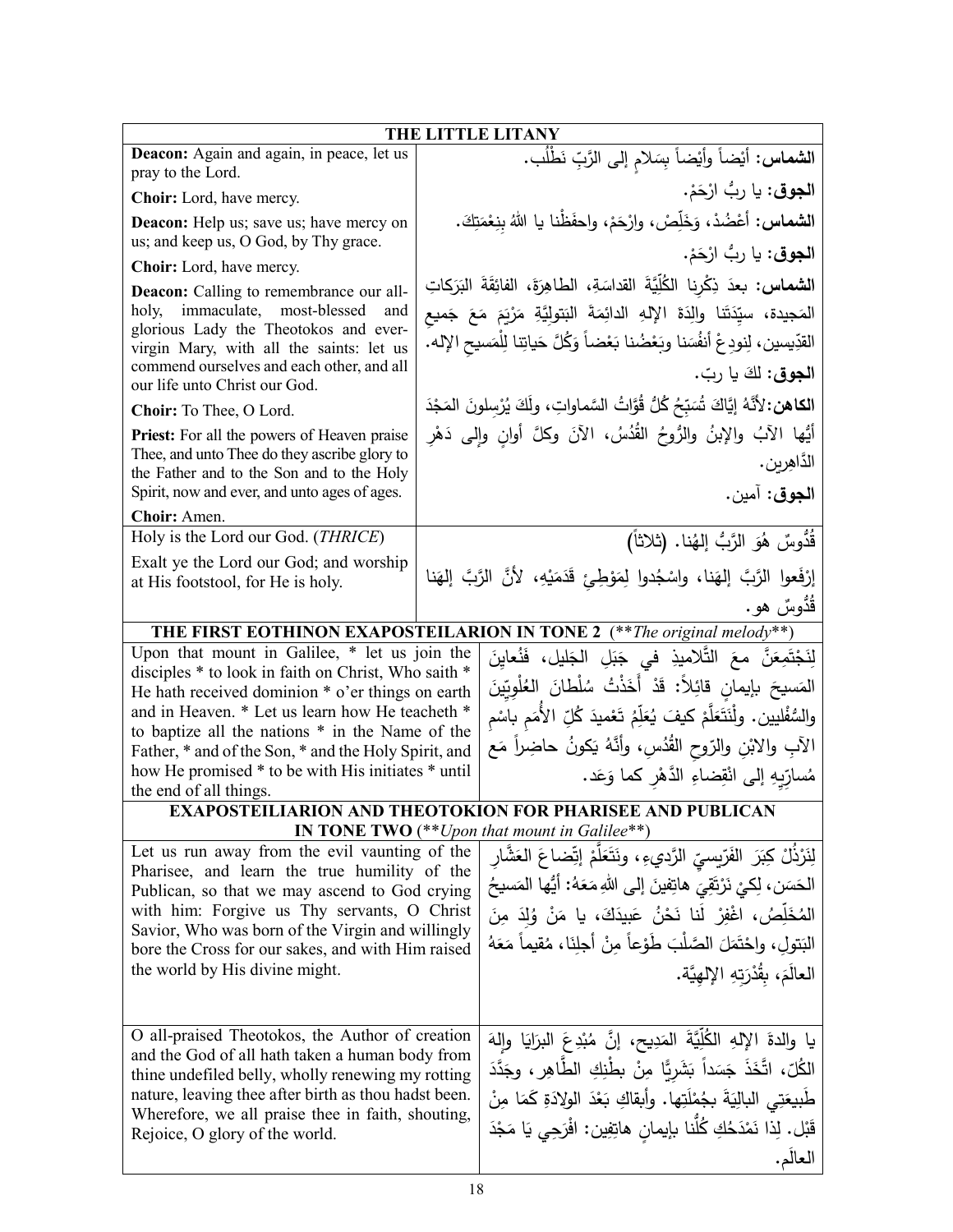| <b>AINOI</b> (PRAISES) IN TONE ONE                                                                   |                                                                                   |
|------------------------------------------------------------------------------------------------------|-----------------------------------------------------------------------------------|
| Let everything that hath breath, praise the Lord.                                                    | كُلُّ نَسَمَةٍ فلْتُسَبِّحِ الرَّبِّ. سَبِّحوا الرَّبَّ مِنَ السَّماواتِ،         |
| Praise ye the Lord from the heavens: praise Him                                                      | سَبّحوهُ في الأعالى، لأنه لكَ يَليقُ النَّسبيحُ يا الله.                          |
| in the heights. To Thee, O God, is due our song.                                                     |                                                                                   |
| Praise ye Him, all His angels: praise ye Him, all<br>His hosts. To Thee, O God, is due our song.     | سَبّحوهُ يا جَميعَ ملائِكَتِهِ، سَبّحوهُ يا سائِرَ  قُوّاتِهِ، لأنه               |
|                                                                                                      | لكَ يليقُ التَّسْبِيحُ يا الله.                                                   |
| For the Resurrection in Tone One                                                                     |                                                                                   |
| Verse 1. This glory shall be to all His saints.                                                      | 1–   هذا  المَجْدُ  بَكونُ  لـجميع ٱبْرارِهِ.      أَيُّها  المَسيحُ              |
| We praise, O Christ, Thy saving Passion and                                                          | نُسَبِّحُ آلامَكَ الخَلاصِيَّةَ، ونُمَجِّدُ قِيامَتَكَ.                           |
| glorify Thy Resurrection.                                                                            |                                                                                   |
| Verse 2. Praise God in His sanctuary; praise Him<br>in the firmament of His power.                   | 2– سَبْحوا اللهَ في قَدِيسِيهِ، سَبْحوُه في فَلَكِ قُوَّتِهِ.                     |
| O Thou Who didst endure the Cross and abolish                                                        | يا مَنْ احْتَمَلَ الصَّـليبَ وأَبْطَلَ المَوْتَ، وقامَ مِنْ بين                   |
| Death and didst rise again from the dead: give                                                       | الأَمْواتِ، سَـــلِّمْ حَياتَنا يا رَبُّ، بِما أَنَّكَ وَحْدَكَ كُلِّيُّ          |
| peace to our life, O Lord, for Thou only art                                                         |                                                                                   |
| almighty.                                                                                            | الاقتِدار .                                                                       |
| Verse 3. Praise Him for His mighty acts; praise                                                      | 3– سَبْحوُه على مَقْدَرتهِ، سَبْحوُه نَظْيَر كَثْرَةِ عَظَمَتِهِ.                 |
| Him according to His excellent greatness.<br>O Thou Who didst despoil Hell and raise man             | أَيُّها المَســــــيحُ، يا مَنْ سَـــــبَى الـجَحيمَ مُبيداً، وأقامَ              |
| again from the dead by Thy Resurrection, O                                                           | الإِنْســـــانَ بِقِيامَتِهِ، أَهَلْنا أَنْ نُسَـــبِّحَكَ بِقُلوبٍ نَقِيَّةٍ     |
| Christ, make us worthy with pure hearts to praise<br>and glorify Thee.                               | ونُمَجِّدَكَ.                                                                     |
| Verse 4. Praise Him with the sound of the                                                            | 4– سَبْحوهُ بِلَحْنِ البوقِ، سَبْحوهُ بالمزْمارِ والقيثارَةِ.                     |
| trumpet; praise Him with the psaltery and harp.                                                      | أَيُّها المَســــدِحُ إِنّا نُسَـــبِّحُكَ مُمَجِّدينَ تَنازُلَكَ اللائقَ         |
| Glorifying Thy divine condescension, we praise                                                       |                                                                                   |
| Thee, O Christ, for Thou wast born of a Virgin yet<br>wast not separated from the Father. Thou didst | بـاللهِ، يـا مَنْ وُلِدَ مِنَ العَذْراءِ، ولَمْ يَنْفَصِــــــلْ عَنْ             |
| suffer as man and of Thine own free will endured                                                     | حُضْـــن الآبِ، وتَأَلَّمَ كإنْســــانِ، واحْتَمَلَ الصَّـــلَبَ                  |
| the Cross, and Thou didst rise again from the tomb                                                   | طَوْعاً، وانْبَعَثَ مِنَ الرَّمْسِ وارِداً كما مِنْ خِدْرٍ ، لِكَيْ               |
| going forth as from a bridal chamber that Thou                                                       |                                                                                   |
| mightest save the world. O Lord, glory to Thee.                                                      | يُخَلِّصَ العالَمَ، يا رَبُّ المَجْدُ لَكَ.                                       |
| For the Pharisee and Publican in Tone One                                                            |                                                                                   |
| Verse 5. Praise Him with the timbrel and dance;<br>praise Him with stringed instruments and organs.  | 5– سَبْحوُه بالطَّبْلِ والمَصافِ. سَبْحِوُه بالأوتارِ وآلةِ                       |
| Let us not pray, brethren, Pharisee-like; for he                                                     | ا <i>لطَّرَبِ.</i> لا نُصَلِّيَنَّ يا إِخْوَةُ فَرّبِسِيّاً، لأَنَّ مَنْ يَرْفَعُ |
| who exalteth himself shall be abased. Wherefore,                                                     | نَفْسَهُ سَيَتَّضِع. فَلْنَتَذَلَّلْ أَمامَ اللهِ مُتَّضِعِينَ، ولْنَهْتِفْ       |
| let us humble ourselves before God, crying by<br>means of fasting, with the voice of the publican,   | بِواسِطَةِ الصِّيام بِصَوْتِ العشَّارِ قائلينَ: اللَّهُمَّ اغْفِرْ                |
| saying, God forgive us sinners.                                                                      | لَنا نَحْنُ الخَطأة.                                                              |
| <b>Verse 6.</b> Praise Him upon the loud cymbals:                                                    | 6-سَبْحِوُه بِنَغَماتِ الصُّنوجِ، سَبْحِوُه بِصُنوجِ التَّهْليلِ،                 |
| praise Him upon the high-sounding cymbals. Let                                                       |                                                                                   |
| everything that hath breath praise the Lord.                                                         | كُلُّ نَسَمةٍ فَلْتَسَبِّحِ الزَّتِ.                                              |
| When the Pharisee went down with empty glory,                                                        | عِندَما انْغَلَبَ الفَرِّيســــيُّ بالمَجْدِ الفارِغِ، والعَشّــــارُ             |
| and the publican bowed himself in repentance,<br>they came to Thee alone, O Master. But the one      | انْحَنِي بِالتَوْبَةِ، أَقْبَلا إِلَيْكَ أَيُّها السَّـــدِّدُ وَحْدَكَ.          |
| through boasting lost his reward, and the other by                                                   | فـالواحِـدُ، لَمَّـا افْتَخَرَ فَقَـدَ الْخَيْرات، أمــا الآخَرُ ،                |
| his silence deserved gifts. Wherefore, by those<br>sighs confirm me, O Christ God, since Thou art    | فَبِصَــمْتِهِ اسْــتَحَقَّ المَواهِبَ. فَبِهذِهِ النَّنَهُداتِ، ثَبَّتْني        |
| the Lover of mankind.                                                                                | أَيُّها المَسيحُ اﻹلهُ، بِما أَنَّكَ مُحِبٌّ لِلْبَشَرِ .                         |
| Also for the Pharisee and Publican in Tone Three                                                     |                                                                                   |
|                                                                                                      |                                                                                   |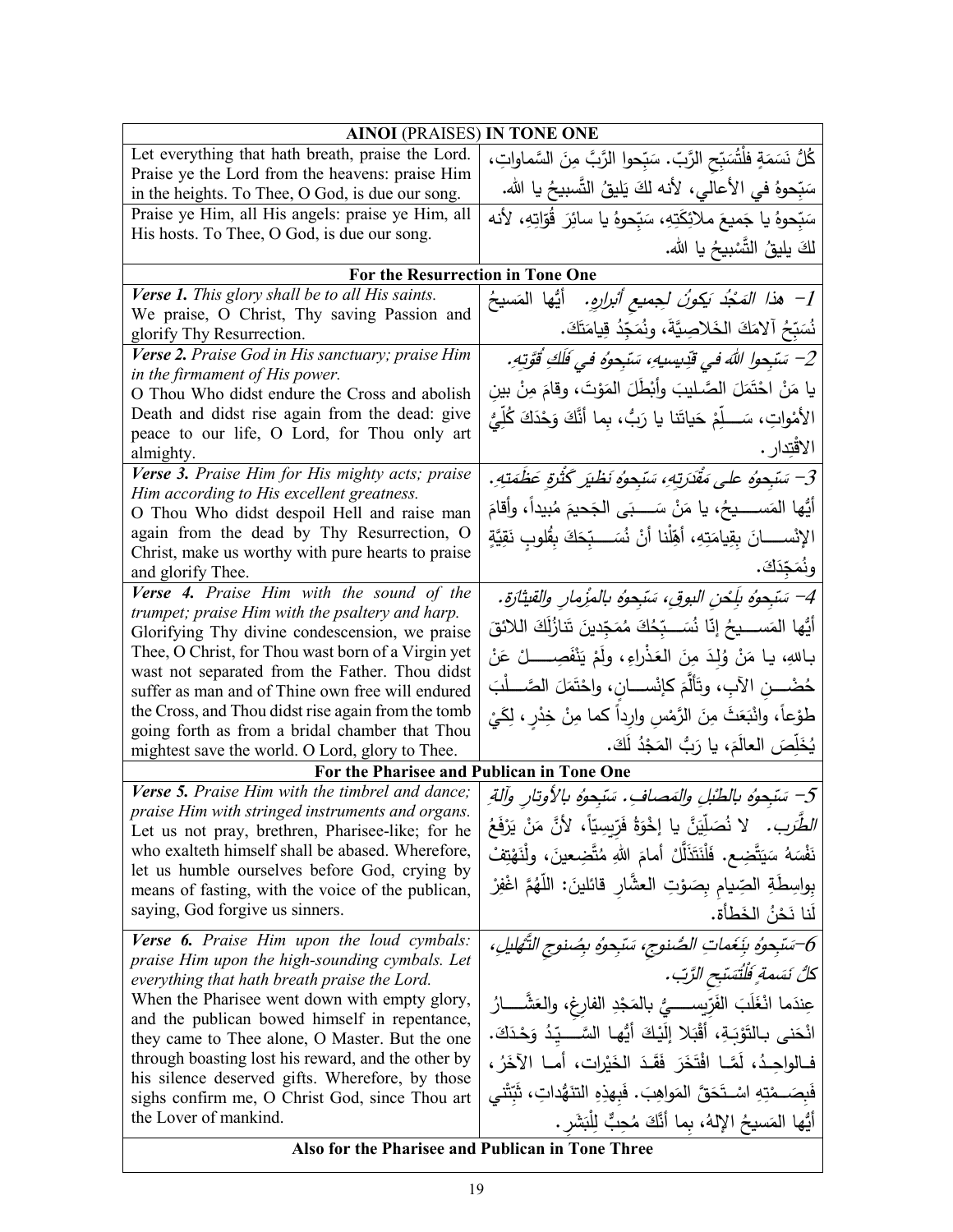| Verse 7. Arise, O my God, lift up Thy hand, and<br>forget not the humble. Having known, O my soul,<br>the difference between the Pharisee and the<br>Publican, loathe Thou the tone of that braggart,<br>and emulate this one's true prayer of reverence,<br>crying, God, be merciful to me a sinner, and<br>forgive me.                                                                                                             | 7– قَمْ يا رَبِّي وَالِهِي وَلَنَزْتِفَعْ يُذْكَ، وَلا تَتْسَ بِائِسِيكَ<br><i>إلى الانقضاءِ.</i> إذْ قَدْ عَرَفْتِ يا نَفْسي الفَرْقَ الحاصِلَ<br>بَيْنَ الفَرِّيسي والعَشَّار ، فَامْقُتي لَهْجَةَ ذاكَ المُتَكَبِّر ،<br>وضارِعي صَلاةَ هَذا الْحَسَنَةَ الْخُشوعِ، هاتِفَةُ: أَللهُمَّ<br>اغْفِرْ لي أنا الْخَاطِئَ وارْحَمْني.                                               |
|--------------------------------------------------------------------------------------------------------------------------------------------------------------------------------------------------------------------------------------------------------------------------------------------------------------------------------------------------------------------------------------------------------------------------------------|-----------------------------------------------------------------------------------------------------------------------------------------------------------------------------------------------------------------------------------------------------------------------------------------------------------------------------------------------------------------------------------|
| Verse 8. I will praise Thee, O Lord, with my whole<br>heart: I will show all Thy marvelous works. Let<br>us eschew, O believers, the boastful tone of the<br>Pharisee, and emulate the prayer of the Publican<br>in true reverence. Let us not be exalted in our own<br>thoughts, but humble ourselves and cry contritely,<br>God forgive us our sins.                                                                               | 8– أَعتَرِفُ لَكَ يا رَبُ مِنْ كُلِّ قَلْبِي، وأَحدَثُ بِجِميعِ<br>صَ <i>جائبِكْ.</i> أَيُّها الْمُؤمنونَ، لِنَمْقُتْ لَهْجَةَ الفَرّيسي<br>المُتَشامِخَةَ، ولْنُضارِعْ صَلاةَ العَشَّارِ الخُشوعِيَّةَ<br>الْحَسَنَةَ، وَلاْ نَتَرَفَّعْ بِأَفْكارِنا. بَلْ فَلَنُواضِعْ أَنْفُسَنا،<br>ونَصْرُخْ بِخُشوع: أَللهُمَّ اغْفِرْ لَنا خطايانا.                                       |
| <b>DOXASTICON OF THE PHARISEE AND PUBLICAN IN TONE EIGHT</b>                                                                                                                                                                                                                                                                                                                                                                         |                                                                                                                                                                                                                                                                                                                                                                                   |
| Glory to the Father, and to the Son, and to the                                                                                                                                                                                                                                                                                                                                                                                      | <i>المَجْدُ للآبِ والإبنِ والروحِ القدَسِ.</i> يا رَبُّ، لَقَدْ شَجَبْتَ                                                                                                                                                                                                                                                                                                          |
| Holy Spirit. O Lord, Thou didst reproach the<br>Pharisee when he justified himself, boasting of<br>his deeds; and justified the Publican when he<br>approached humbly, seeking forgiveness with<br>sighs; for Thou dost not draw near to arrogant<br>thoughts, nor turn away contrite hearts.<br>Wherefore, we also kneel before Thee meekly, O<br>Thou Who didst suffer for our sakes. Grant us<br>forgiveness and the Great Mercy. | الفَرّيسيَّ لمّا بَرَّرَ نَفْسَهُ، مُتَفاخِراً بِأَعْمالِهِ. وبَرَّرْتَ<br>العَشَّارَ لمّا تَقَدَّمَ بِتَذَلُّلِ، مُسْتَمِدّاً الغُفْرانَ بِتَنَهُّدات. لأَنَّكَ<br>لا تُدْنى الأَفْكارَ المُتَعَظِّمَةَ، ولا تَرْذُلُ القُلوبَ المُنْسَحِقَة.<br>لذا نَحْنُ أَيْضاً نَجْثو لَدَيْكَ بِتَواضُـع، يا مَنْ تَأَلَّمَ مِنْ<br>أَجْلِنا، فامْنَحْنا الغُفْرانَ والرَّحْمَةَ العُظْمى. |
| Both now and ever, and unto ages of ages. Amen.                                                                                                                                                                                                                                                                                                                                                                                      | الآنَ وكلَّ أوانِ والٍى دهرِ الداهرينَ. آمينَ.  أنتِ هِيَ                                                                                                                                                                                                                                                                                                                         |
| Most blessed art thou, O Virgin Theotokos, for                                                                                                                                                                                                                                                                                                                                                                                       | الفائِقَةُ عَلى كُلِّ البَرَكاتِ، يا والِدَةَ الإِلَهِ العَذراءِ، لأَنَّ                                                                                                                                                                                                                                                                                                          |
| through Him that was incarnate of thee is Hades<br>despoiled, Adam is recalled from the dead, the<br>curse is made void, Eve is set free, death is slain,<br>and we are endowed with life. Wherefore, in<br>hymns of praise, we cry aloud: Blessed art Thou,<br>O Christ our God, Who is thus well pleased, glory<br>to Thee.                                                                                                        | الجَحيمَ قَد سُبِيَت بِواسِطَةِ المُتَجَسِّدِ مِنكِ، وَآدَمَ دُعِيَ<br>ثانِيَةً، واللَّعنَةَ بادَت، وَحَوّاءَ انعَتَقَت، والمَوتَ أَميتَ،<br>وَنَحنُ قَد حَيينا. فَلِذَلِكَ نُسَبّحُ هاتِفين: مُبارَكٌ أنتَ أَيُّها<br>المَسيحُ إِلَهُنا، يا مَن هَكَذا سُرَّ ، المَجِدُ لَك.                                                                                                     |
| THE GREAT DOXOLOGY IN TONE EIGHT                                                                                                                                                                                                                                                                                                                                                                                                     |                                                                                                                                                                                                                                                                                                                                                                                   |
| Glory to Thee, who has shown forth the Light.<br>Glory to God in the highest, and on earth peace,<br>good will among men.<br>We hymn thee, we bless Thee, we worship Thee, we glorify<br>Thee, we give thanks unto Thee for Thy great glory.                                                                                                                                                                                         | الْمَجْدُ لَكَ يا مُظْهِرَ النورِ ، الْمَجْدُ للهِ في الْعَلاءِ ، وعلى<br>الأرْضِ السَّلامُ، وفي النَّاسِ المَسَرَّةِ.<br>نُسَبِّحُكَ، نُبارِكُكَ، نَسْجُدُ لَكَ، نُمَجِّدُكَ، نَشْكُرُكَ<br>مِنْ أَجْلِ عَظْيِمِ جَلالٍ مَجْدِكَ.                                                                                                                                                |
| O Lord King, heavenly God, Father<br>Almighty; O Lord, the only-begotten Son,<br>Jesus Christ; and the Holy Spirit.                                                                                                                                                                                                                                                                                                                  | أَيُّها الرَّبُّ المَلِكُ، السَّماوِيُّ، الإِلهُ، الآبُ الضَّابِطَ الكُلِّ؛ أَيُّها<br>الرَّبُّ الإبْنُ الوَحيدُ، يا يَسوعُ المَسيح؛ ويا أَيُّها الرّوحُ القُدُس.                                                                                                                                                                                                                 |
| O Lord God, Lamb of God, Son of the Father, that                                                                                                                                                                                                                                                                                                                                                                                     | أَيُّها الرَّبُّ الإِلهُ، يا حَمَلَ اللهِ يا ابْنَ الآبِ، يا رافِعَ                                                                                                                                                                                                                                                                                                               |
| takest away the sin of the world, have mercy on                                                                                                                                                                                                                                                                                                                                                                                      | خطيئةِ العالَم، ارْحَمْنا، يا رافِعَ خَطايا العالَم.                                                                                                                                                                                                                                                                                                                              |
| us, Thou that takest away the sins of the world.<br>Receive our prayer, Thou that sittest at the right                                                                                                                                                                                                                                                                                                                               |                                                                                                                                                                                                                                                                                                                                                                                   |
| hand of the Father, and have mercy on us.                                                                                                                                                                                                                                                                                                                                                                                            | نَقَبَّلْ تَضَرُّعَنا أَيُّها الْجالِسُ عَنْ يَمين الآبِ، وارْحَمْنا.                                                                                                                                                                                                                                                                                                             |
| For Thou only art holy, Thou only art the Lord, O<br>Jesus Christ, to the glory of God the Father. Amen.                                                                                                                                                                                                                                                                                                                             | لأَنَّكَ أَنْتَ وَحْدَكَ قُدُوسٌ، أَنْتَ وَحْدَكَ الرَّبُّ يَسوعُ<br>المَسيحُ، في مَجْدِ اللهِ الآبِ. آمين.                                                                                                                                                                                                                                                                       |
|                                                                                                                                                                                                                                                                                                                                                                                                                                      |                                                                                                                                                                                                                                                                                                                                                                                   |